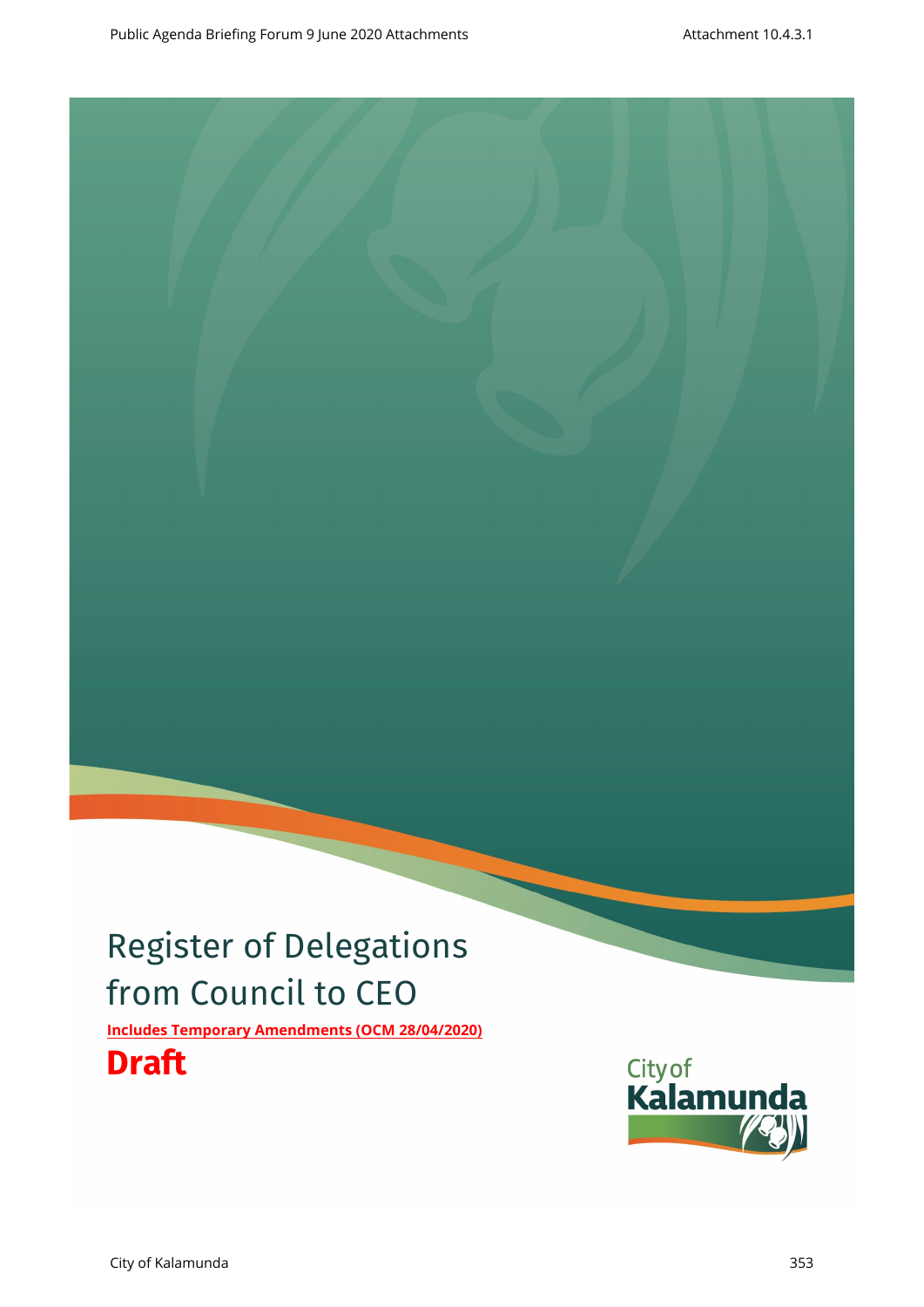### **INDEX**

| BLD1 - Building Matters - Permits, Certificates and Orders 22             |
|---------------------------------------------------------------------------|
|                                                                           |
| BLD3 - Building Matters - Enforcement - Fines, Penalties and Infringement |
|                                                                           |
| LOCAL GOVERNMENT (Financial Management) Regulations 1996 30               |
|                                                                           |
| PLANNING AND DEVELOPMENT ACT 2005 & LOCAL PLANNING SCHEME NO.3 31         |
|                                                                           |
|                                                                           |
|                                                                           |
|                                                                           |
|                                                                           |
|                                                                           |
|                                                                           |

City of Kalamunda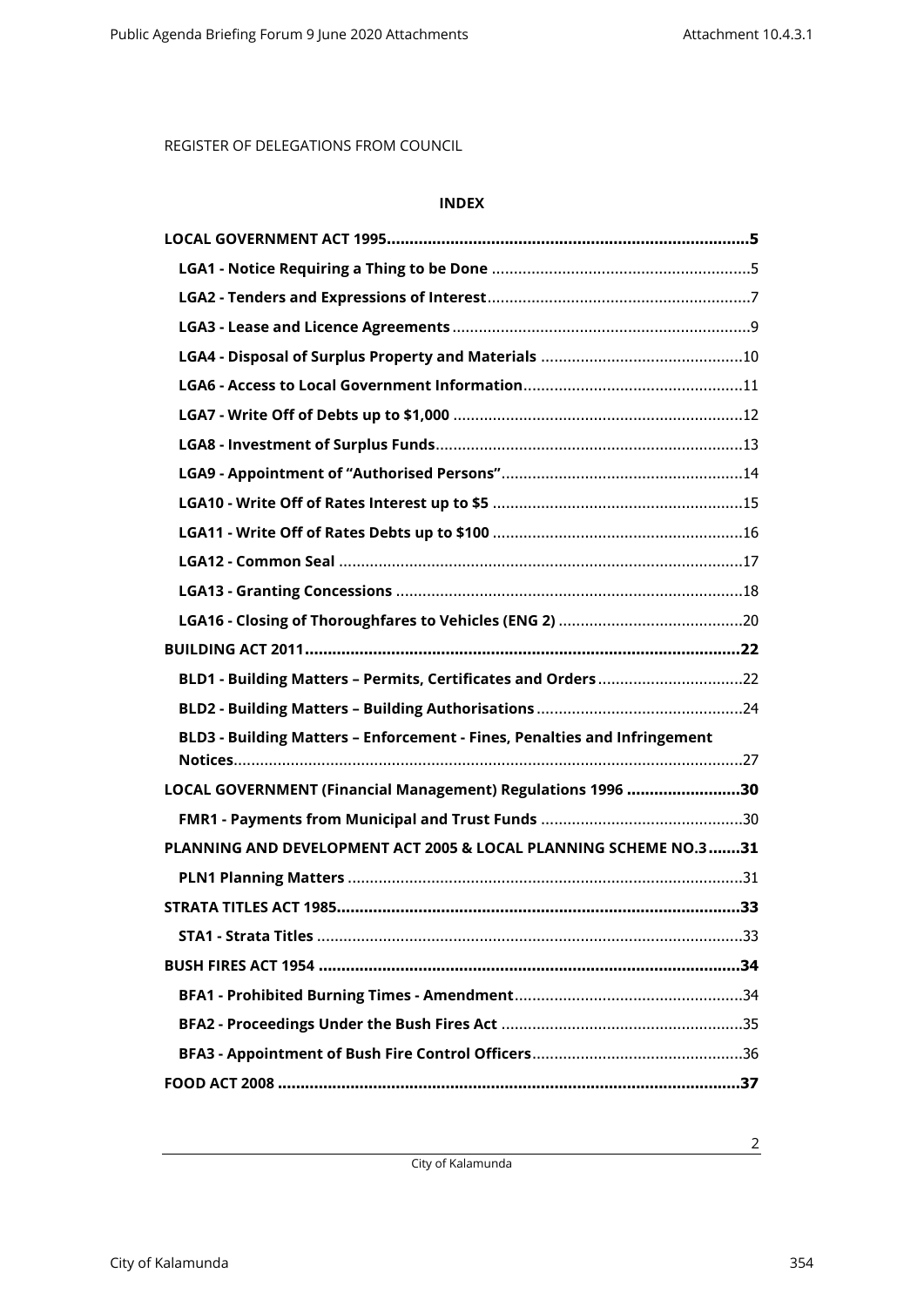| FOOD1 - Prohibition Orders - Section 65 of the Food Act 200837                                                                                                |
|---------------------------------------------------------------------------------------------------------------------------------------------------------------|
| FOOD 2 - Appointment of Authorised Persons Under the Food Act 200838                                                                                          |
|                                                                                                                                                               |
| HLT1 - Appointment of Environmental Health Officers of the Public Health Act<br>HLT2 - appointment persons or classes of persons to be authorised officers or |
| approved officers for the purposes of the Criminal Procedure Act 2004 Part 240                                                                                |
|                                                                                                                                                               |
|                                                                                                                                                               |
|                                                                                                                                                               |
|                                                                                                                                                               |
|                                                                                                                                                               |
|                                                                                                                                                               |
|                                                                                                                                                               |
|                                                                                                                                                               |
|                                                                                                                                                               |
|                                                                                                                                                               |
| MISC3 - SES - Appointment of Local Co-Ordinator and Deputy Coordinator48                                                                                      |
|                                                                                                                                                               |
|                                                                                                                                                               |
|                                                                                                                                                               |
|                                                                                                                                                               |
|                                                                                                                                                               |
|                                                                                                                                                               |
|                                                                                                                                                               |
|                                                                                                                                                               |
|                                                                                                                                                               |
|                                                                                                                                                               |
| LGA15 - Land Asset Rationalisation - Disposal of Property - Additional                                                                                        |
|                                                                                                                                                               |
|                                                                                                                                                               |

City of Kalamunda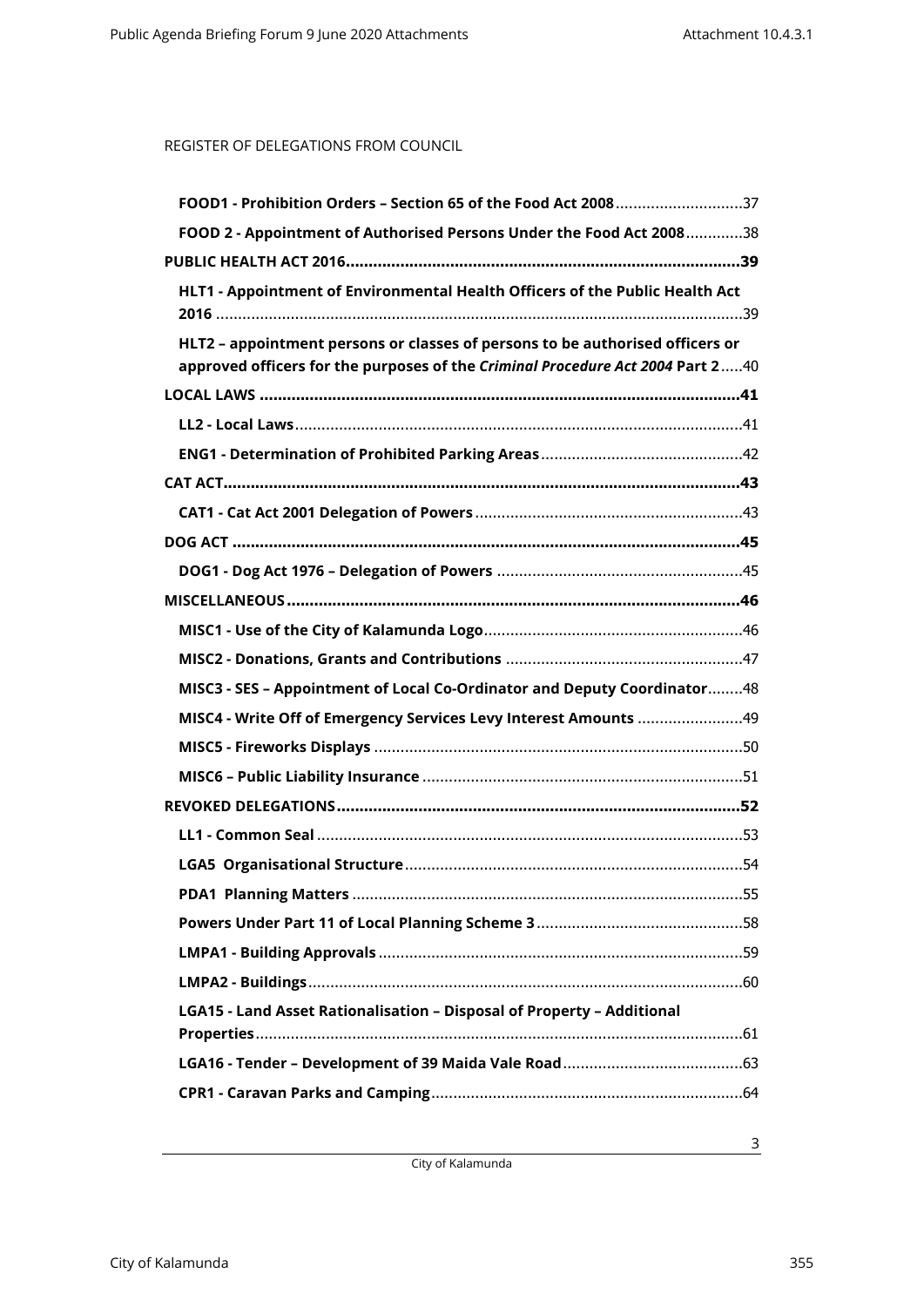| MISC7 Traffic Consideration - Shopping Centre Kalamunda Road, High Wycombe |  |
|----------------------------------------------------------------------------|--|
|                                                                            |  |
|                                                                            |  |
|                                                                            |  |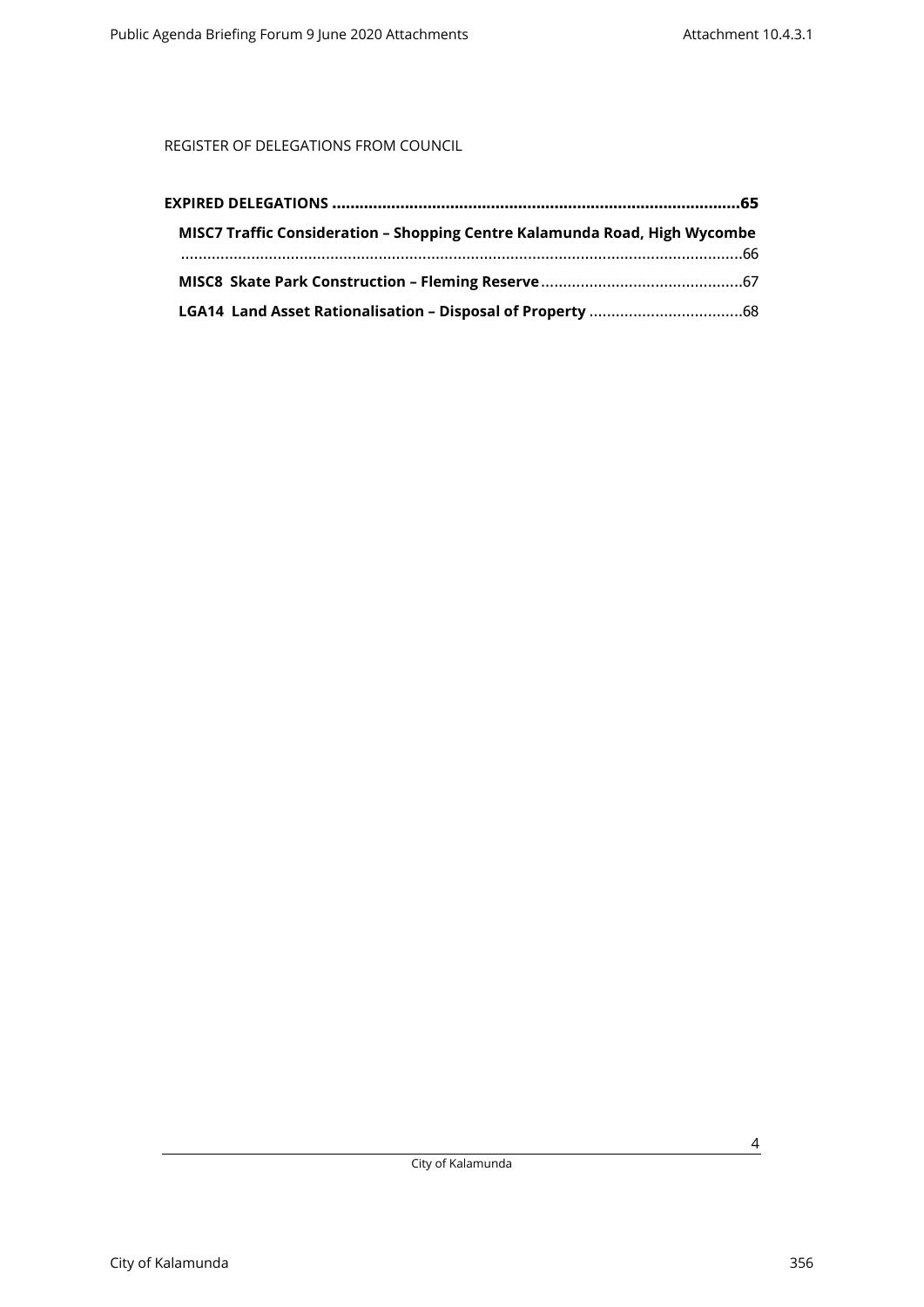### <span id="page-4-1"></span><span id="page-4-0"></span>**LOCAL GOVERNMENT ACT 1995**

### **LGA1 - Notice Requiring a Thing to be Done**

| Delegation from:    | Council                        |
|---------------------|--------------------------------|
| Delegated to:       | <b>Chief Executive Officer</b> |
| Date Adopted:       |                                |
| Date Last Reviewed: | <b>25 June 2019</b>            |

| Legislation:                                                          | Local Government Act 1995, ss. 3.25 & 3.26                                                                                                                                                                                                                                                                                                                                                                                                                       |
|-----------------------------------------------------------------------|------------------------------------------------------------------------------------------------------------------------------------------------------------------------------------------------------------------------------------------------------------------------------------------------------------------------------------------------------------------------------------------------------------------------------------------------------------------|
| Power or Duty of the<br>Local Government which<br>is being delegated: | 3.25. Notices requiring certain things to be done by owner<br>or occupier of land                                                                                                                                                                                                                                                                                                                                                                                |
|                                                                       | (1)<br>A local government may give a person who is the owner<br>or, unless Schedule 3.1 indicates otherwise, the occupier<br>of land a notice in writing relating to the land requiring<br>the person to do anything specified in the notice that -<br>is prescribed in Schedule 3.1, Division 1; or<br>(a)<br>is for the purpose of remedying or mitigating the<br>(b)<br>effects of any offence against a provision<br>prescribed in Schedule 3.1, Division 2. |
|                                                                       | 3.26. Additional powers when notices given                                                                                                                                                                                                                                                                                                                                                                                                                       |
|                                                                       | (1)<br>This section applies when a notice is given under section<br>$3.25(1)$ .                                                                                                                                                                                                                                                                                                                                                                                  |
|                                                                       | (2)<br>If the person who is given the notice ("notice recipient")<br>fails to comply with it, the local government may do<br>anything that it considers necessary to achieve, so far as<br>is practicable, the purpose for which the notice was given.                                                                                                                                                                                                           |
|                                                                       | The local government may recover the cost of anything it<br>(3)<br>does under subsection (2) as a debt due from the person<br>who failed to comply with the notice.                                                                                                                                                                                                                                                                                              |

### **DETAILS**

Under section 5.42 of the Local Government Act 1995, the Chief Executive Officer is delegated to exercise the powers or discharge the duties of the Council under sections 3.25 and 3.26 of the Local Government Act 1995.

| <b>Related Documents</b>            |                                                 |
|-------------------------------------|-------------------------------------------------|
| Council Policy:                     | n/a                                             |
| Administration<br>Policy/Procedure: | n/a                                             |
| Notes:                              | <b>Local Government Act 1995</b>                |
|                                     | 3.24 Authorising persons under this subdivision |

City of Kalamunda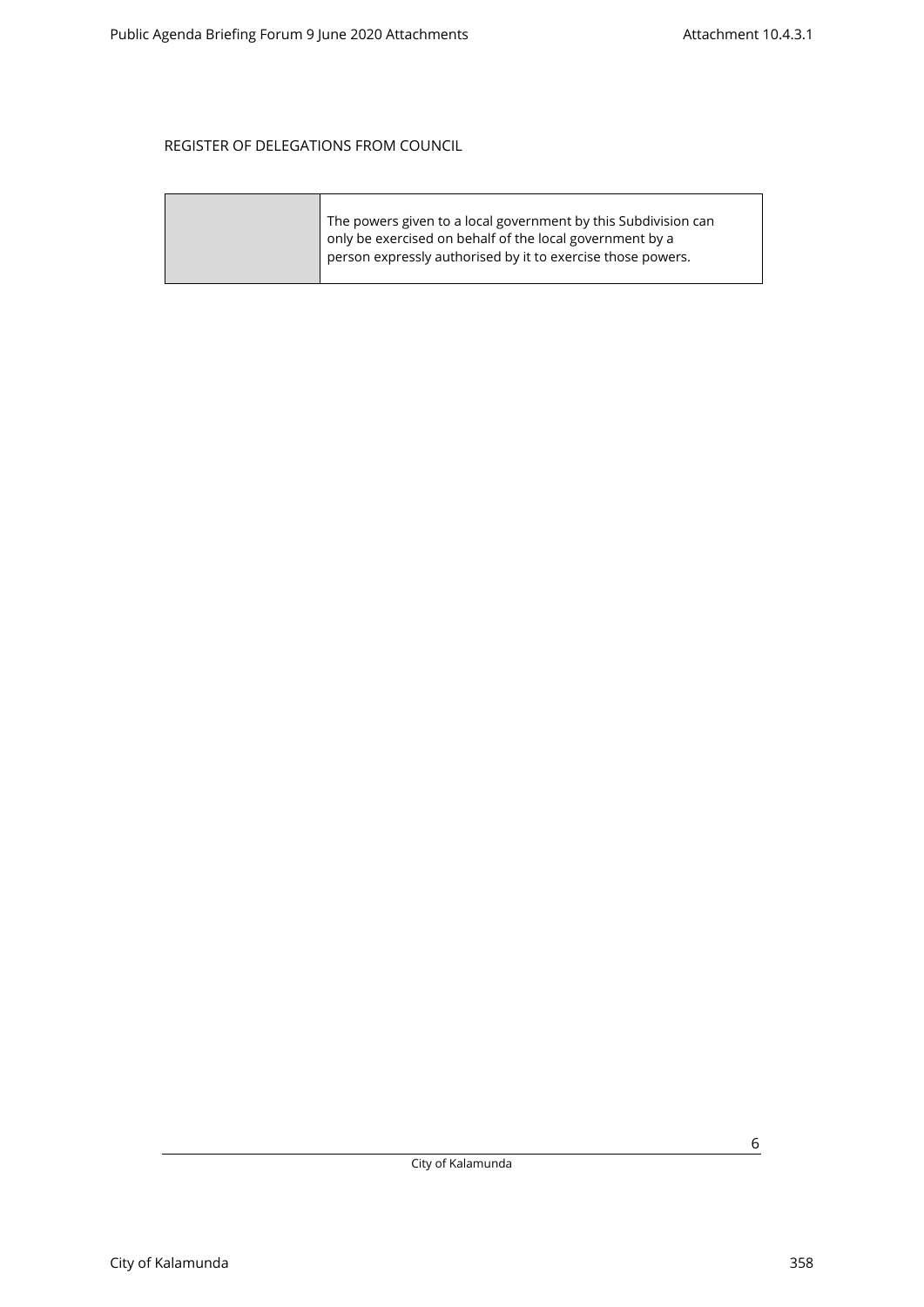#### <span id="page-6-0"></span>**LGA2 - Tenders and Expressions of Interest**

| Delegation from:    | Council                        |
|---------------------|--------------------------------|
| Delegated to:       | <b>Chief Executive Officer</b> |
| Date Adopted:       | 26 June 2018                   |
| Date Last Reviewed: | <b>28 April 2020</b>           |

| Legislation:                                                          | Sections 3.57, 5.42 and 5.43 of the Local Government Act 1995 [The<br>Act] and Part IV of the Local Government (Functions and General)<br>Regulations 1996 [F&G r.]                |
|-----------------------------------------------------------------------|------------------------------------------------------------------------------------------------------------------------------------------------------------------------------------|
| Power or Duty of the<br>Local Government which<br>is being delegated: | Refer to details below for the specific powers and duties delegated to<br>the CEO for the calling of tenders, expressions of interest and<br>administration of the tender process. |
| $R = 11$                                                              |                                                                                                                                                                                    |

#### **Details:**

Pursuant to Sections 5.42 and 5.43 of the *Local Government Act 1995*, the Chief Executive Officer is delegated authority to:

- 1. call tenders [F&G r.11 (1)].
- 2. determine a sole supplier arrangement, if, because of the unique nature of the goods or services or for any other reason it is unlikely that there is more than one supplier, [F&G r.1 1(f)].
- 3. invite tenders although not required to do so [F&G r.13].
- 4. determine in writing, before tenders are called, the criteria for acceptance of tenders [F&G r.14 (2a)].
- 5. determine the information that is to be disclosed to those interested in submitting a tender [F&G r.14 (4) (a)].
- 6. vary tender information after public notice of invitation to tender and before the close of tenders, taking reasonable steps to ensure each person who has sought copies of the tender information is provided notice of the variation [F&G r.14(5)].
- 7. evaluate tenders, by written evaluation, and decide which is the most advantageous to accept [F&G r.18 (4)].
- 8. to accept any tender for the provision of goods or services that does not exceed a total contract price of \$350,000 subject to the following condition;

```
Temporary Amendment (OCM 28/04/2020)
Value has been increased to $500,000
Temporary Condition:
Is valid until the cessation of the Western Australian Declaration of State of 
Emergency and Western Australian Declaration of Public Health State of 
Emergency.
```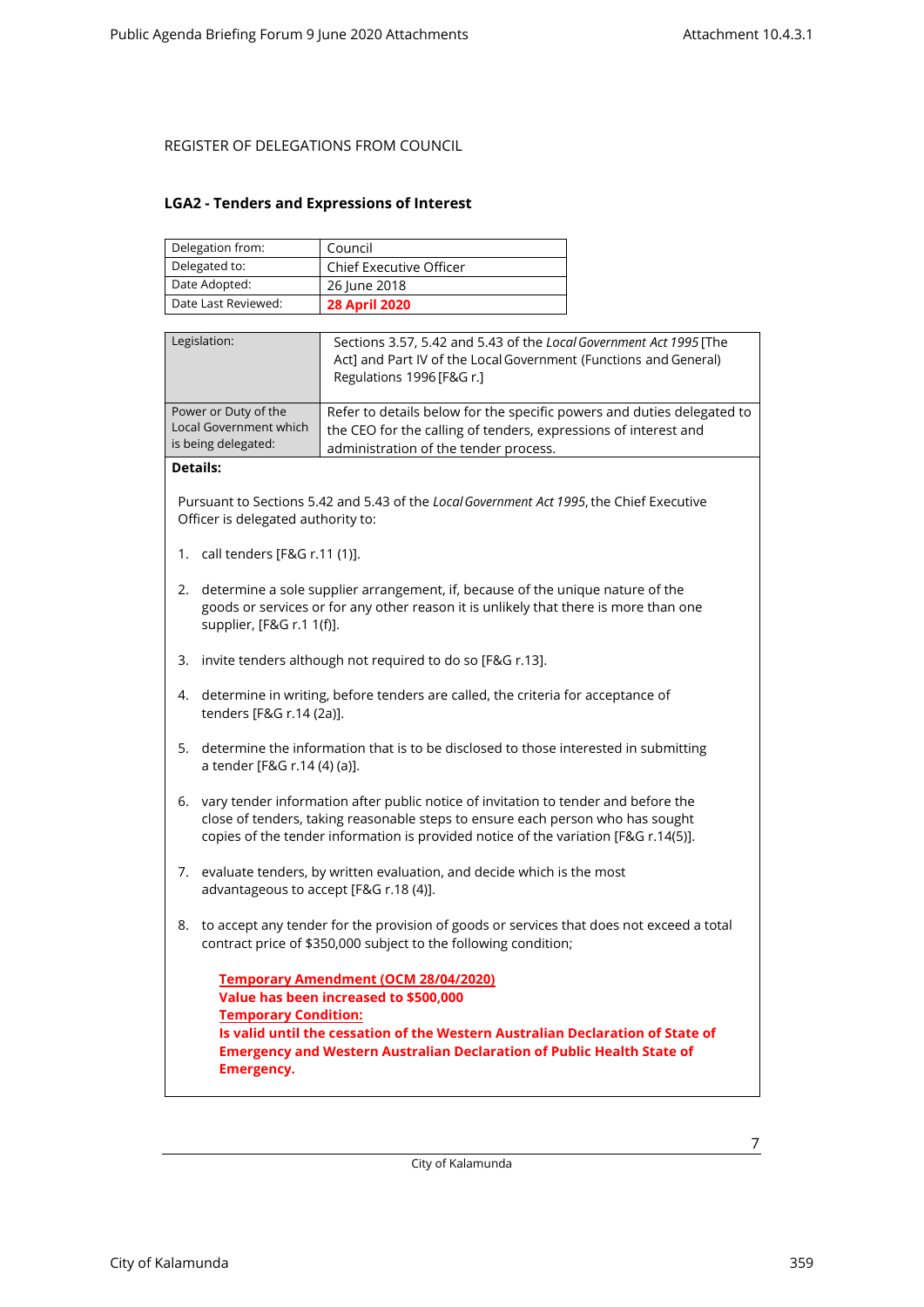### Condition:

*A tender is not to be accepted where the tendered amount is greater than the estimated budget allocated for the goods or service*

Or,

reject any tenders for the provision of goods or services that does not exceed a total contract price of \$350,000, in accordance with the requirements of the Functions and General Regulations [F&G r.18(2) and (4)]

9. determine that a variation proposed is minor in context of the total goods or services sought through the invitation to tender, within the \$value detailed as a condition on this Delegation, and to then enter into minor variations with the successful tenderer before entering into a contract [F&G r.20 (1) and (3)].

#### Condition:

*A minor variation is not to be amount that is greater than 10% of the estimated value of the contract for the goods or service*

- 10. seek clarification from tenderers in relation to information contained in their tender submission [F&G r.18 (4a)].
- 11. decline any tender [F&G r.18 (5)].
- 12. choose the next most advantageous tender to accept if the chosen tenderer is unable or unwilling to form a contract OR the minor variation cannot be agreed with the successful tenderer, so that the tenderer ceases to be the chosen tenderer, [F&G r.20(2)].
- 13. vary a contract after it has been entered into, provided the variation does not change the scope of the contract OR is a renewal or extension that was included in the original tender submission in accordance with r.11(2)(j). [F&G r.21A].
- 14. accept another tender where within 6-months of either accepting a tender, a contract has not been entered into OR the successful tenderer agrees to terminate the contract [F&G r.18(6) & (7)].

| <b>Related Documents</b> |          |  |
|--------------------------|----------|--|
| Council Policy:          | $C-PP01$ |  |
| Administration           | CM-PP01  |  |
| Policy/Procedure:        |          |  |
| Notes:                   |          |  |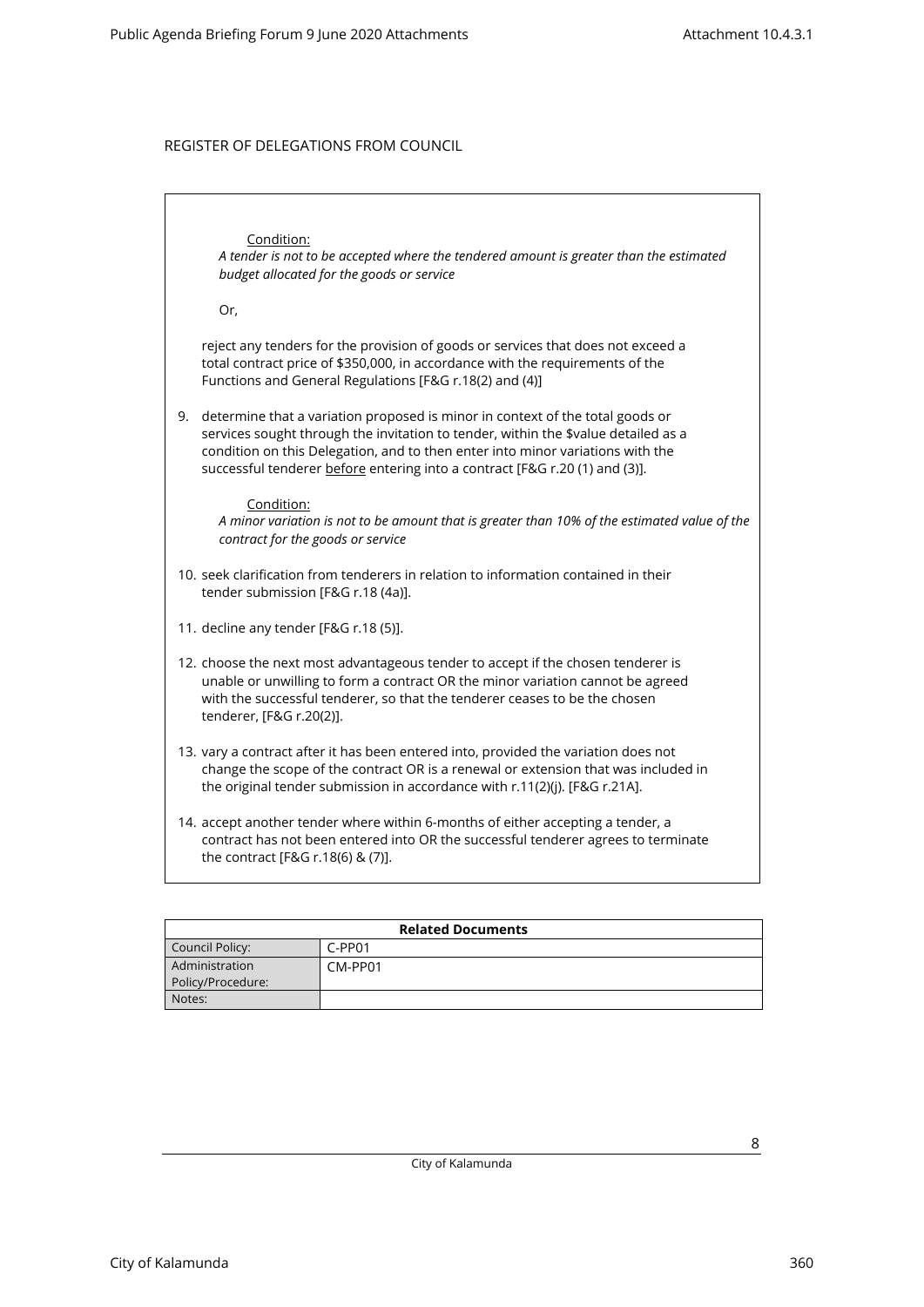### <span id="page-8-0"></span>**LGA3 - Lease and Licence Agreements**

| Delegation from:    | Council                        |
|---------------------|--------------------------------|
| Delegated to:       | <b>Chief Executive Officer</b> |
| Date Adopted:       |                                |
| Date Last Reviewed: | <b>25 June 2019</b>            |

| Legislation:            | Local Government Act 1995, s.3.58                                   |
|-------------------------|---------------------------------------------------------------------|
| Power or Duty of the    | 3.58. Disposing of property                                         |
| <b>Local Government</b> | $(1)$ In this section $-$                                           |
| which is being          | "dispose" includes to sell, lease, or otherwise dispose of, whether |
| delegated:              | absolutely or not; "property" includes the whole or any part of the |
|                         | interest of a local government in property, but does not include    |
|                         | money.                                                              |
|                         |                                                                     |

#### **DETAILS**

Under section 5.42 of the *Local Government Act 1995*, the Chief Executive Officer is delegated to exercise the powers or discharge the duties of the Council to lease; sublease; or reassign a lease of property under section 3.58 of the *Local Government Act 1995*.

| <b>Related Documents</b> |                                                                |  |
|--------------------------|----------------------------------------------------------------|--|
| Council Policy:          | FAC12 - Lease, Licence and Rent of Council Owned or Controlled |  |
|                          | Properties                                                     |  |
|                          | FAC21 - Use and Development of Facilities                      |  |
| Administration           | N/A                                                            |  |
| Policy/Procedure:        |                                                                |  |
| Notes:                   | Applies to lease and licence agreements.                       |  |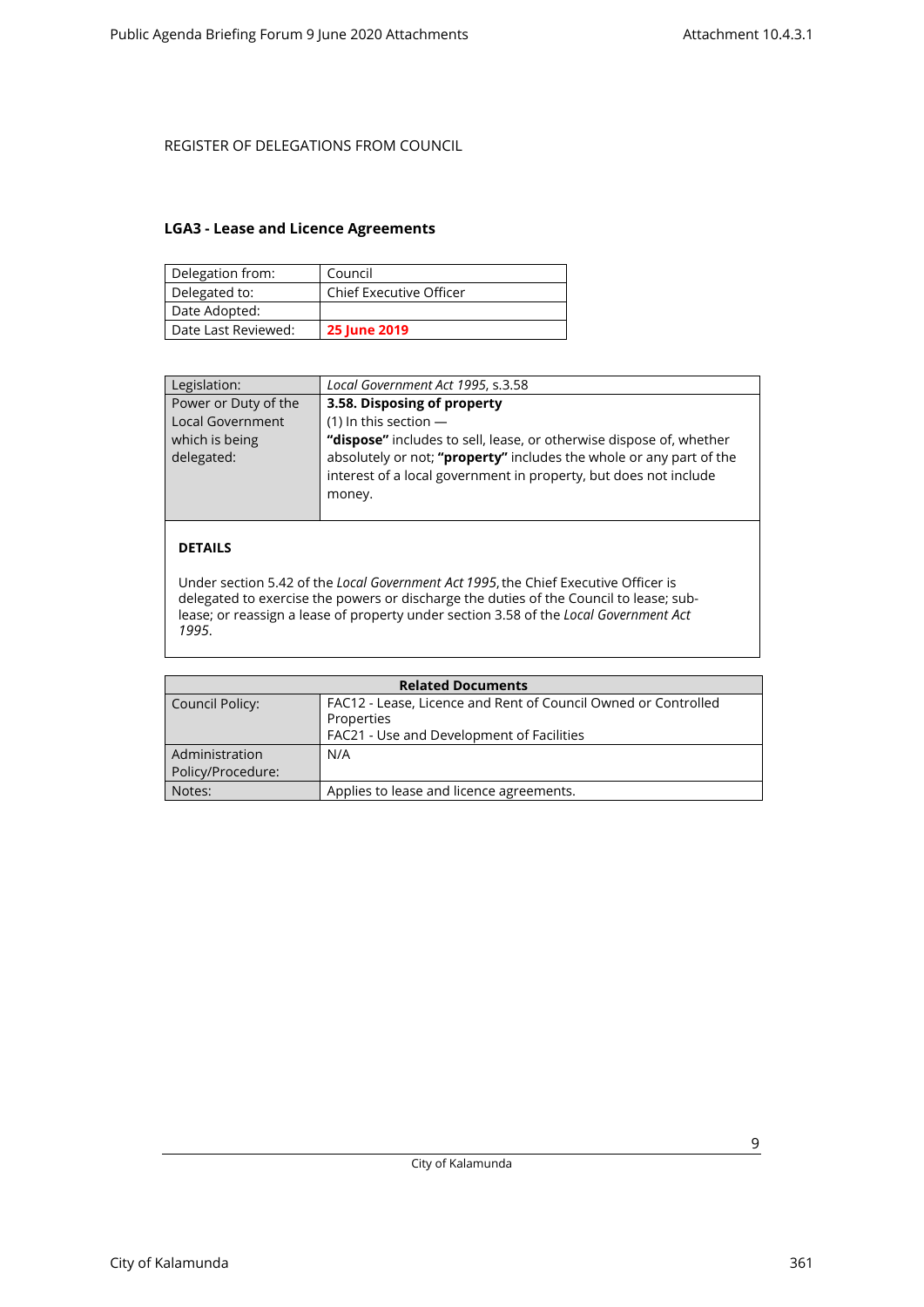### <span id="page-9-0"></span>**LGA4 - Disposal of Surplus Property and Materials**

| Delegation from:    | Council                        |
|---------------------|--------------------------------|
| Delegated to:       | <b>Chief Executive Officer</b> |
| Date Adopted:       |                                |
| Date Last Reviewed: | <b>25 June 2019</b>            |

| Legislation:                                                                    | Local Government Act 1995, s.3.58; Local Government (Functions and<br>General) Regulations 1996, r.30                                                                                                                                                                                                                                                                                                                                  |
|---------------------------------------------------------------------------------|----------------------------------------------------------------------------------------------------------------------------------------------------------------------------------------------------------------------------------------------------------------------------------------------------------------------------------------------------------------------------------------------------------------------------------------|
| Power or Duty of the<br><b>Local Government</b><br>which is being<br>delegated: | 3.58. Disposing of property<br>In this section $-$ "dispose" includes to sell, lease, or<br>(1)<br>otherwise dispose of, whether absolutely or not; " <b>property"</b><br>includes the whole or any part of the interest of a local<br>government in property, but does not include money.                                                                                                                                             |
|                                                                                 | 30. Dispositions of property to which section 3.58 of Act does<br>not apply<br>A disposition of property other than land is<br>(3)<br>an exempt disposition if -<br>(a) its market value is less than \$20 000; or<br>it is disposed of as part of the consideration for other<br>(b)<br>property that the local government is acquiring for a<br>consideration the total value of which is not more, or<br>worth more, than \$50 000. |
|                                                                                 |                                                                                                                                                                                                                                                                                                                                                                                                                                        |

### **DETAILS**

Under section 5.42 of the *Local Government Act 1995*, the Chief Executive Officer is delegated to exercise the powers or discharge the duties of the Council under section 3.58 of the *Local Government Act 1995*where –

the disposition of property is an exempt disposition in accordance with Regulation 30(3) of the *Local Government (Functions and General) Regulations 1996*.

| <b>Related Documents</b> |  |
|--------------------------|--|
| Council Policy:          |  |
| Administration           |  |
| Policy/Procedure:        |  |
| Notes:                   |  |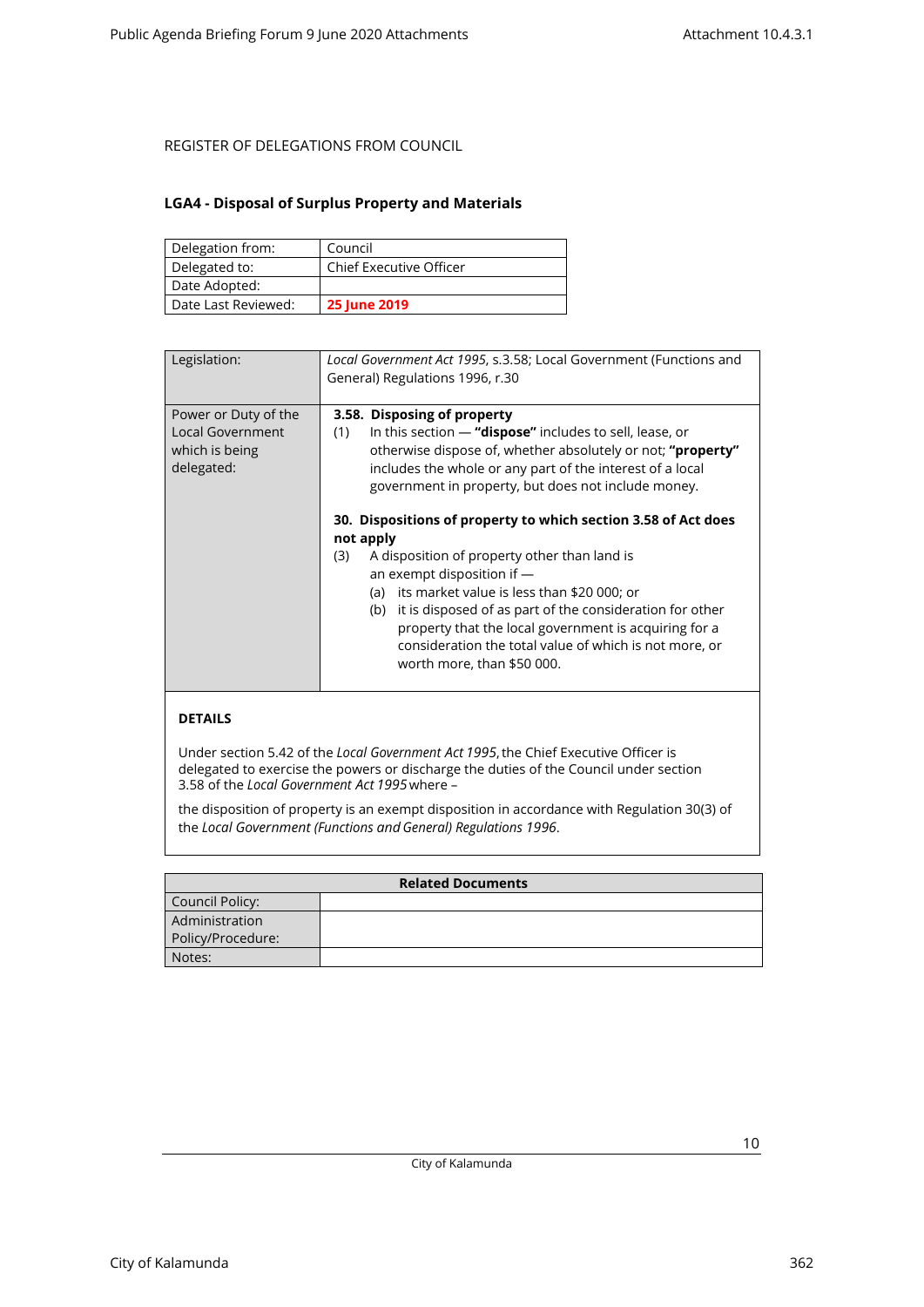### <span id="page-10-0"></span>**LGA6 - Access to Local Government Information**

| Delegation from:    | Council                        |
|---------------------|--------------------------------|
| Delegated to:       | <b>Chief Executive Officer</b> |
| Date Adopted:       |                                |
| Date Last Reviewed: | <b>25 June 2019</b>            |

| Legislation:            | Local Government Act 1995, ss. 5.94 - 5.96; Local Government        |
|-------------------------|---------------------------------------------------------------------|
|                         | (Administration) Regulations 1996, r.29 & 29A                       |
|                         |                                                                     |
|                         |                                                                     |
| Power or Duty of the    | 5.94. Public can inspect certain local government information       |
| <b>Local Government</b> | A person can attend the office of a local government during office  |
| which is being          | hours and, unless it would be contrary to section 5.95, inspect,    |
| delegated:              | free of charge, in the form or medium in which it is held by the    |
|                         | local government                                                    |
|                         |                                                                     |
|                         | 5.95. Limits on right to inspect local government information       |
|                         |                                                                     |
|                         | (7) Subsection (6) does not apply in respect of                     |
|                         | information in relation to a local government if -                  |
|                         | (a) the information is prescribed as information that is            |
|                         | confidential but that may be available for inspection if            |
|                         | the local government so resolves; and                               |
|                         |                                                                     |
|                         | (b) the local government has resolved that the information is to be |
|                         | available for inspection                                            |
|                         |                                                                     |
|                         |                                                                     |
|                         |                                                                     |

### **DETAILS**

Under section 5.42 of the *Local Government Act 1995*, the Chief Executive Officer is delegated to exercise the powers or discharge the duties of the Council under sections 5.94 to 5.96 of the *Local Government Act 1995*.

| <b>Related Documents</b> |                               |  |
|--------------------------|-------------------------------|--|
| Council Policy:          | INF3 - Freedom of Information |  |
|                          | INF4 - Record Keeping Policy  |  |
|                          |                               |  |
| Administration           | n/a                           |  |
| Policy/Procedure:        |                               |  |
| Notes:                   |                               |  |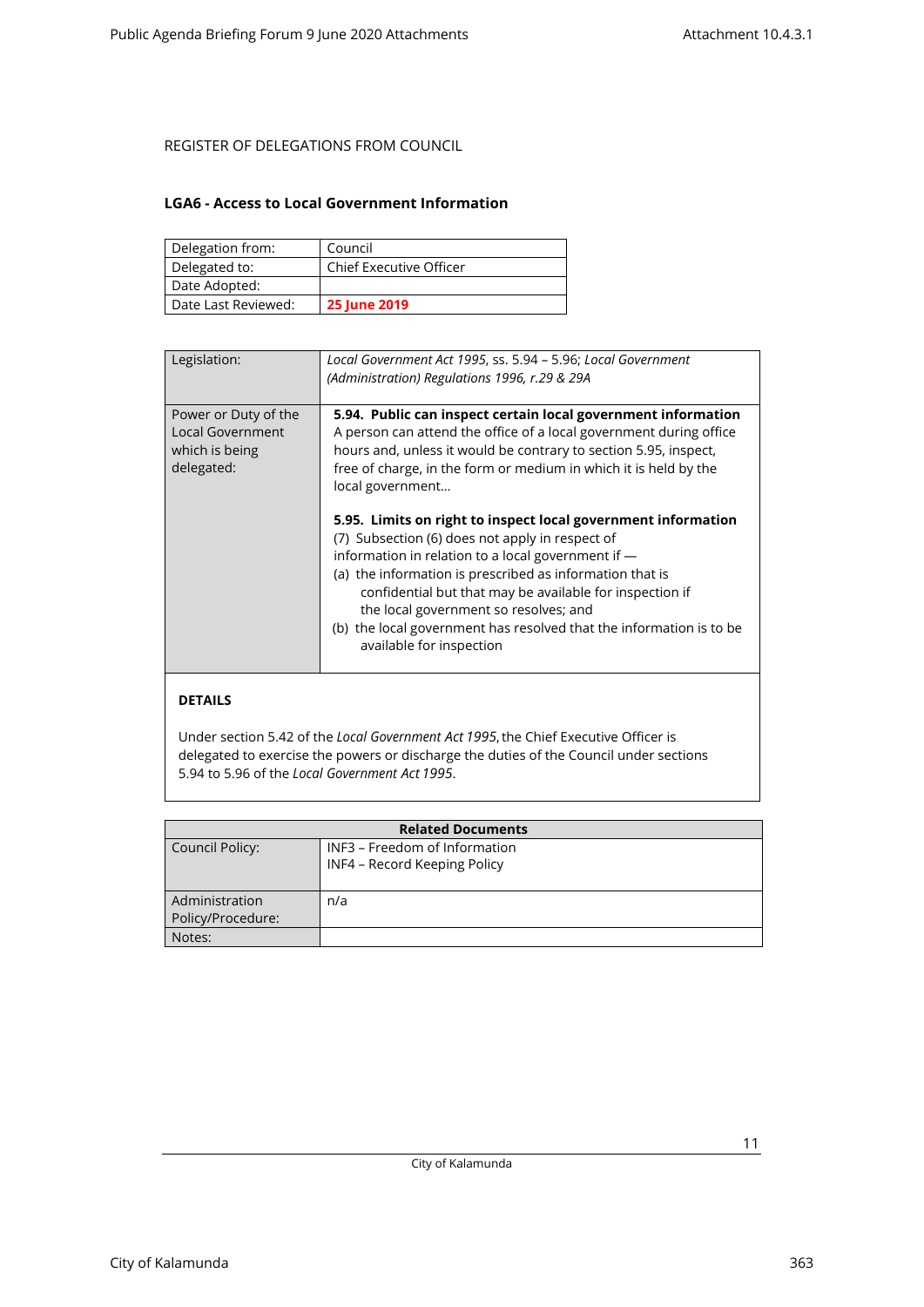#### <span id="page-11-0"></span>**LGA7 - Write Off of Debts up to \$1,000**

| Delegation from:    | Council                        |
|---------------------|--------------------------------|
| Delegated to:       | <b>Chief Executive Officer</b> |
| Date Adopted:       |                                |
| Date Last Reviewed: | <b>28 April 2020</b>           |

| Legislation:            | Local Government Act 1995, s.6.12                               |
|-------------------------|-----------------------------------------------------------------|
| Power or Duty of the    | 6.12. Power to defer, grant discounts, waive or write off debts |
| <b>Local Government</b> | (1) Subject to subsection (2) and any other written law, a      |
| which is being          | local government may $-$ (c) write off any amount of money,     |
| delegated:              | which is owed to the local government.                          |

### **DETAILS**

Under section 5.42 of the *Local Government Act 1995*, the Chief Executive Officer is delegated to exercise the powers or discharge the duties of the Council under section 6.12(1)(c) of the *Local Government Act 1995*, where –

- a) the relevant debt does not exceed \$1,000;
- b) all reasonable avenues of debt recovery action have been exhausted; and
- c) a summary of all debts written off under delegated authority, along with reasons, is provided to Council as part of the monthly financial report.

| Temporary Amendment (OCM 28/04/2020)                                           |
|--------------------------------------------------------------------------------|
| Value has been increased to \$5,000                                            |
| <b>Temporary Condition:</b>                                                    |
| Is valid until the cessation of the Western Australian Declaration of State of |
| <b>Emergency and Western Australian Declaration of Public Health State of</b>  |
| Emergency.                                                                     |

| <b>Related Documents</b> |     |  |
|--------------------------|-----|--|
| Council Policy:          | n/a |  |
| Administration           | n/a |  |
| Policy/Procedure:        |     |  |
| Notes:                   |     |  |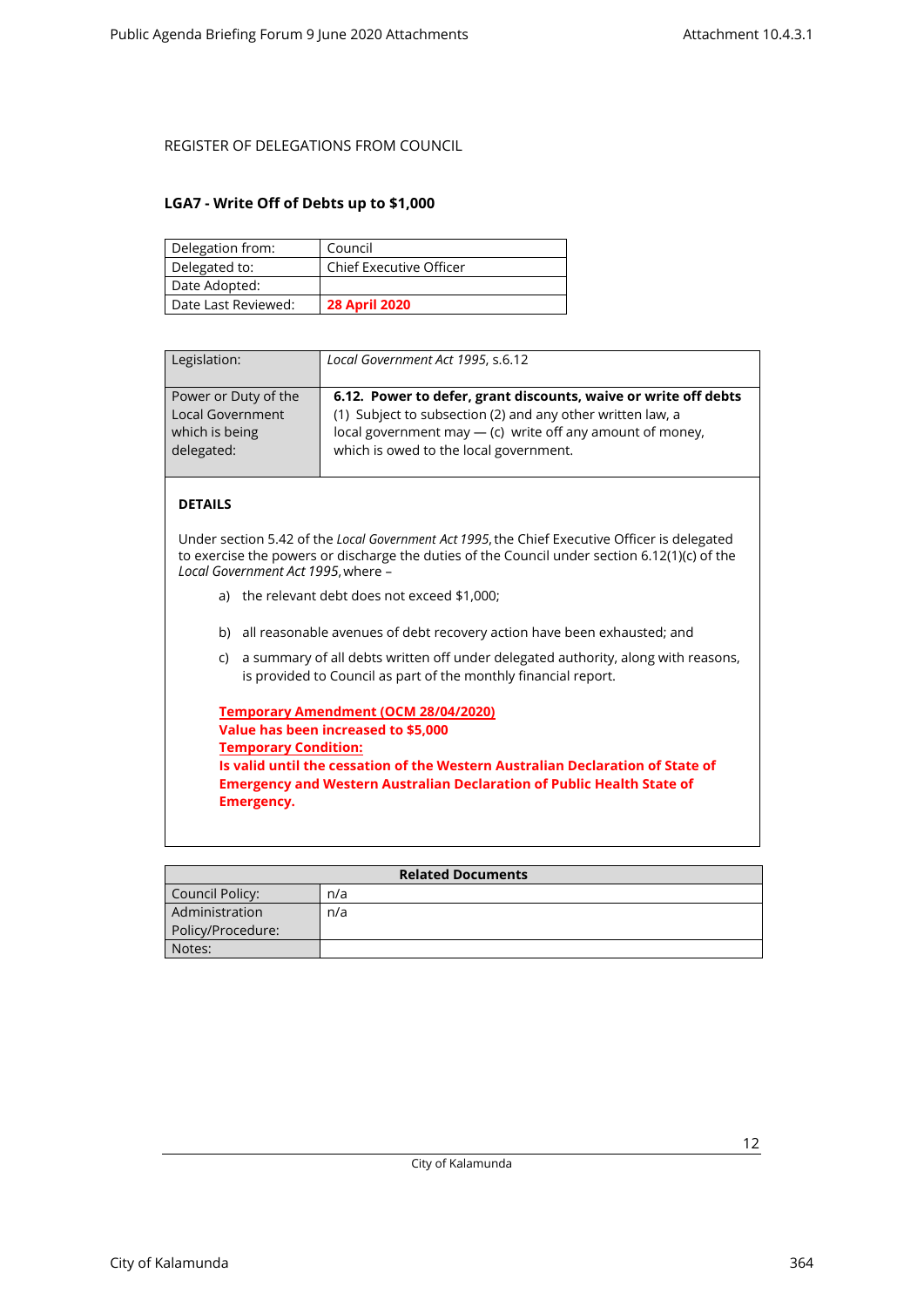#### <span id="page-12-0"></span>**LGA8 - Investment of Surplus Funds**

| Delegation from:    | Council                        |
|---------------------|--------------------------------|
| Delegated to:       | <b>Chief Executive Officer</b> |
| Date Adopted:       |                                |
| Date Last Reviewed: | <b>25 June 2019</b>            |

| Legislation:                                                                    | Local Government Act 1995, s 6.14<br>Local Government (Financial Management) Regulations 1996, Regulation<br>19 and 19C                                                                                                                                                                                                                                                                                      |
|---------------------------------------------------------------------------------|--------------------------------------------------------------------------------------------------------------------------------------------------------------------------------------------------------------------------------------------------------------------------------------------------------------------------------------------------------------------------------------------------------------|
| Power or Duty of the<br><b>Local Government</b><br>which is being<br>delegated: | The Investment of the City of Kalamunda's surplus funds held in the<br>municipal or the trust funds of a local government that is not, for<br>the time being, required by the local government for any other<br>purpose is to be invested in accordance with Section 6.14 of the<br>Local Government Act 1995 and regulations 19 and 19C of the Local<br>Government (Financial Management) Regulations 1996. |
|                                                                                 |                                                                                                                                                                                                                                                                                                                                                                                                              |

### **DETAILS**

Pursuant to Section 5.42 of the *Local Government Act 1995*, the Chief Executive Office is delegated authority to invest surplus funds of the City of Kalamunda's funds held in the municipal or the trust funds of a local government that is not, for the time being, required by the local government for any other purpose.

The investment of these funds is to be in accordance with Section 6.14 of the *Local Government Act 1995* and regulations 19 and 19C of the *Local Government (Financial Management) Regulations 1996.*

| <b>Related Documents</b> |                       |  |
|--------------------------|-----------------------|--|
| Council Policy:          | C-FIN2 Investments    |  |
| Administration           | CM-FIN2 - Investments |  |
| Policy/Procedure:        |                       |  |
| Notes:                   |                       |  |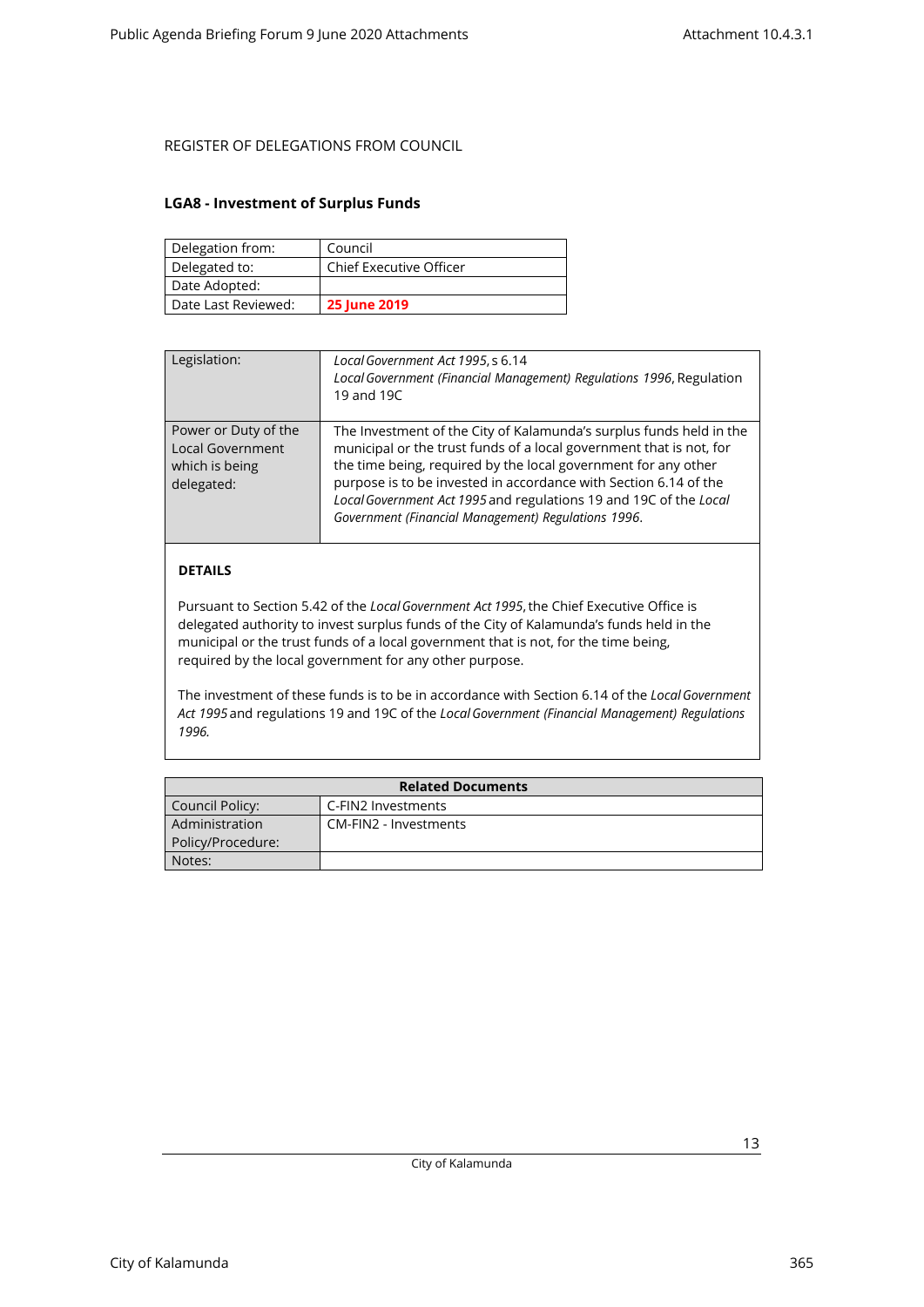### <span id="page-13-0"></span>**LGA9 - Appointment of "Authorised Persons"**

| Delegation from:    | Council                        |
|---------------------|--------------------------------|
| Delegated to:       | <b>Chief Executive Officer</b> |
| Date Adopted:       |                                |
| Date Last Reviewed: | 25 June 20195                  |

| Legislation:                                                                    | Local Government Act 1995, s.9.10                                                                                                                                                                                                                                                                                        |
|---------------------------------------------------------------------------------|--------------------------------------------------------------------------------------------------------------------------------------------------------------------------------------------------------------------------------------------------------------------------------------------------------------------------|
| Power or Duty of the<br><b>Local Government</b><br>which is being<br>delegated: | (1) The local government may, in writing, appoint persons or<br>classes of persons to be authorised for the purposes of<br>performing particular functions                                                                                                                                                               |
|                                                                                 | (2) The local government is to issue to each person so authorised a<br>certificate stating that the person is so authorised, and the<br>person is to produce the certificate whenever required to do so<br>by a person who has been or is about to be affected by any<br>exercise of authority by the authorised person. |

### **DETAILS**

Under section 5.42 of the *Local Government Act 1995*, the Chief Executive Officer is delegated to exercise the powers or discharge the duties of the Council under section 9.10 of the *Local Government Act 1995.*

Applies to the appointment of authorised persons or classes of persons under the *Local Government Act 1995*, the *Local Government (Miscellaneous Provisions) Act 1960*, and those local laws which have been made under these Acts.

| <b>Related Documents</b> |                                                                                                                                                                                                                                                                                                                                                                                                                                                     |
|--------------------------|-----------------------------------------------------------------------------------------------------------------------------------------------------------------------------------------------------------------------------------------------------------------------------------------------------------------------------------------------------------------------------------------------------------------------------------------------------|
| Council Policy:          |                                                                                                                                                                                                                                                                                                                                                                                                                                                     |
| Administration           |                                                                                                                                                                                                                                                                                                                                                                                                                                                     |
| Policy/Procedure:        |                                                                                                                                                                                                                                                                                                                                                                                                                                                     |
| Notes:                   | Local Government (Miscellaneous Provisions) Act 1960                                                                                                                                                                                                                                                                                                                                                                                                |
|                          | The Department of Local Government & Regional Development's<br>Guideline No. 17 (Delegations, January 2007) states that -<br>Section 2 of the Local Government (Miscellaneous Provisions) Act 1960<br>effectively incorporates the provisions of that Act into the Local<br>Government Act 1995, and therefore the delegation provisions of the<br>Local Government Act 1995 apply to the Local Government<br>(Miscellaneous Provisions) Act 1960." |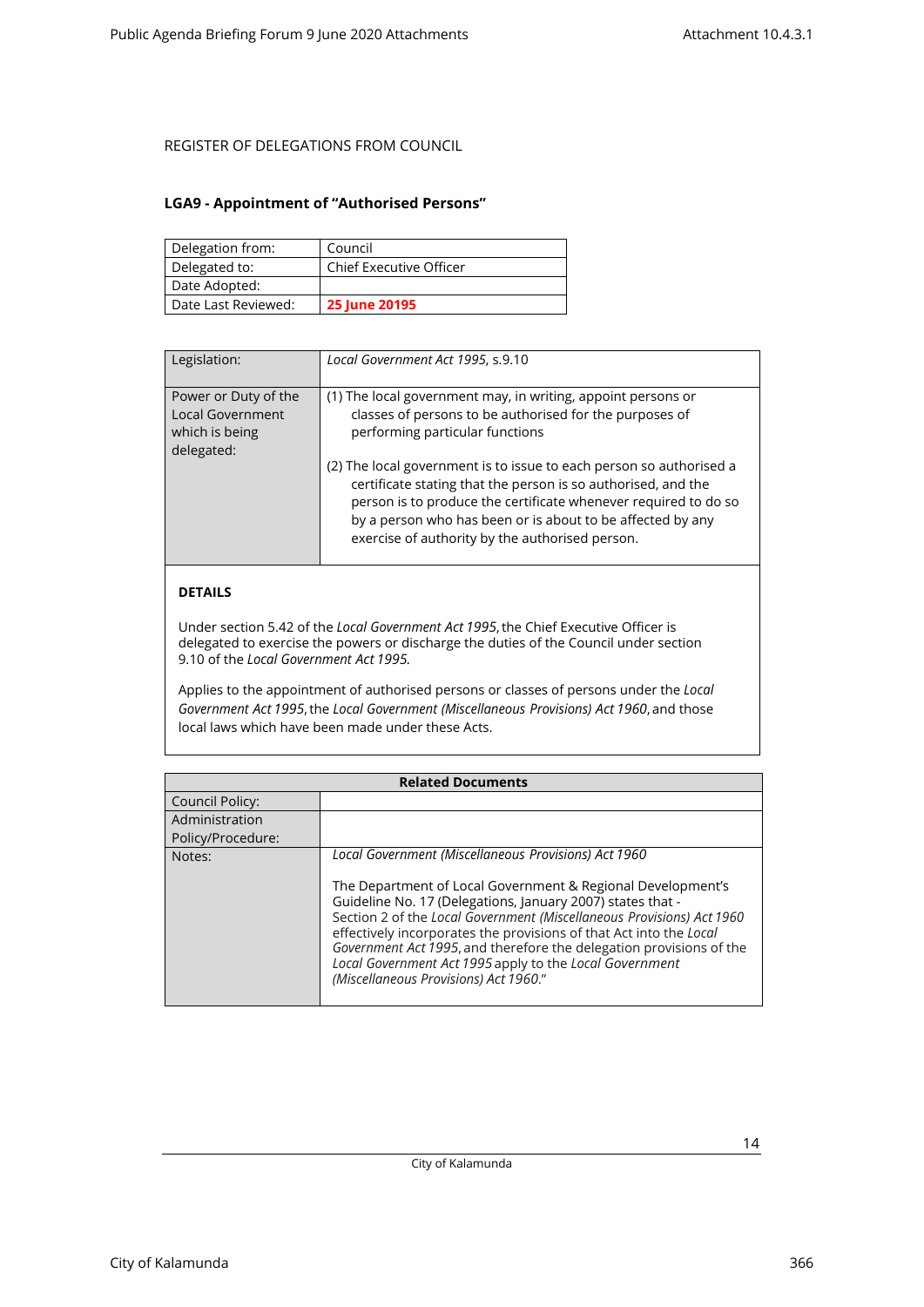### <span id="page-14-0"></span>**LGA10 - Write Off of Rates Interest up to \$5**

| Delegation from:    | Council                        |
|---------------------|--------------------------------|
| Delegated to:       | <b>Chief Executive Officer</b> |
| Date Adopted:       | 21 December 2009               |
| Date Last Reviewed: | <b>28 April 2020</b>           |

| Legislation:                                                                    | Local Government Act 1995, s.6.12                                                                                                                                                                                                      |
|---------------------------------------------------------------------------------|----------------------------------------------------------------------------------------------------------------------------------------------------------------------------------------------------------------------------------------|
| Power or Duty of the<br><b>Local Government</b><br>which is being<br>delegated: | 6.12. Power to defer, grant discounts, waive or write off debts<br>(1) Subject to subsection (2) and any other written law, a<br>local government may -<br>(c) write off any amount of money, which is owed to the<br>local government |

### **DETAILS**

The Chief Executive Officer is delegated the authority to write off small amounts of rates interest charges up to a maximum of \$5 (five dollars) per property.

**Temporary Amendment (OCM 28/04/2020) Value has been increased to \$500 Temporary Condition: Is valid until the cessation of the Western Australian Declaration of State of Emergency and Western Australian Declaration of Public Health State of Emergency.**

| <b>Related Documents</b> |     |  |
|--------------------------|-----|--|
| Council Policy:          | n/a |  |
| Administration           | n/a |  |
| Policy/Procedure:        |     |  |
| Notes:                   |     |  |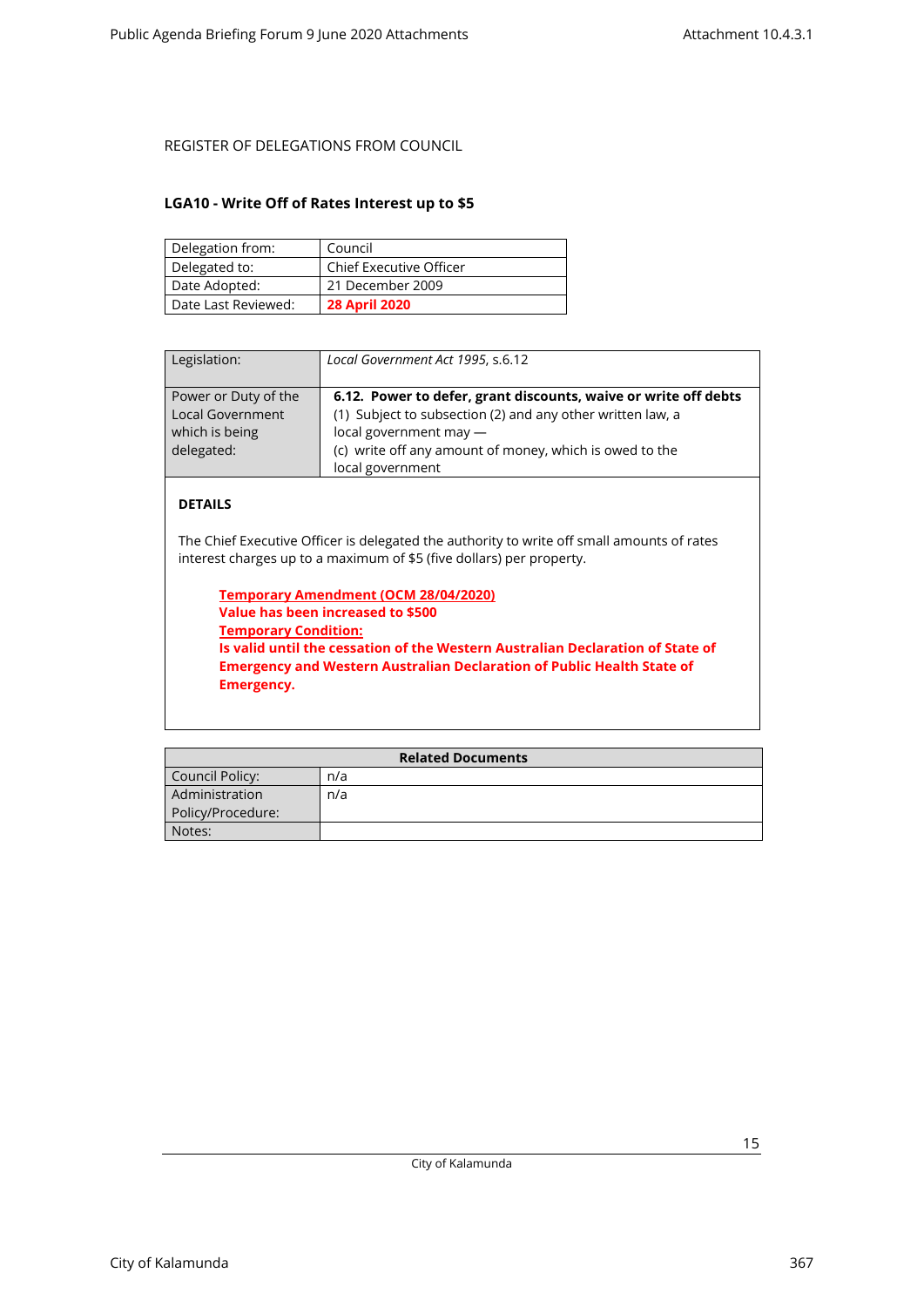### <span id="page-15-0"></span>**LGA11 - Write Off of Rates Debts up to \$100**

| Delegation from:    | Council                        |
|---------------------|--------------------------------|
| Delegated to:       | <b>Chief Executive Officer</b> |
| Date Adopted:       | 15 March 2010                  |
| Date Last Reviewed: | <b>28 April 2020</b>           |

| Legislation:                                                                    | Local Government Act 1995, s.6.12                                                                                                                                                                                                         |
|---------------------------------------------------------------------------------|-------------------------------------------------------------------------------------------------------------------------------------------------------------------------------------------------------------------------------------------|
| Power or Duty of the<br><b>Local Government</b><br>which is being<br>delegated: | 6.12. Power to defer, grant discounts, waive or write off debts<br>(1) Subject to subsection (2) and any other written law, a<br>local government may $-$<br>(c) write off any amount of money, which is owed to the<br>local government. |

#### **DETAILS**

The Chief Executive Officer is delegated the authority to write off minor rates debt owed up to a maximum of \$100 (one hundred dollars) per property.

**Temporary Amendment (OCM 28/04/2020) Value has been increased to \$2,000 Temporary Condition: Is valid until the cessation of the Western Australian Declaration of State of Emergency and Western Australian Declaration of Public Health State of Emergency.**

| <b>Related Documents</b> |     |  |
|--------------------------|-----|--|
| Council Policy:          | n/a |  |
| Administration           | n/a |  |
| Policy/Procedure:        |     |  |
| Notes:                   |     |  |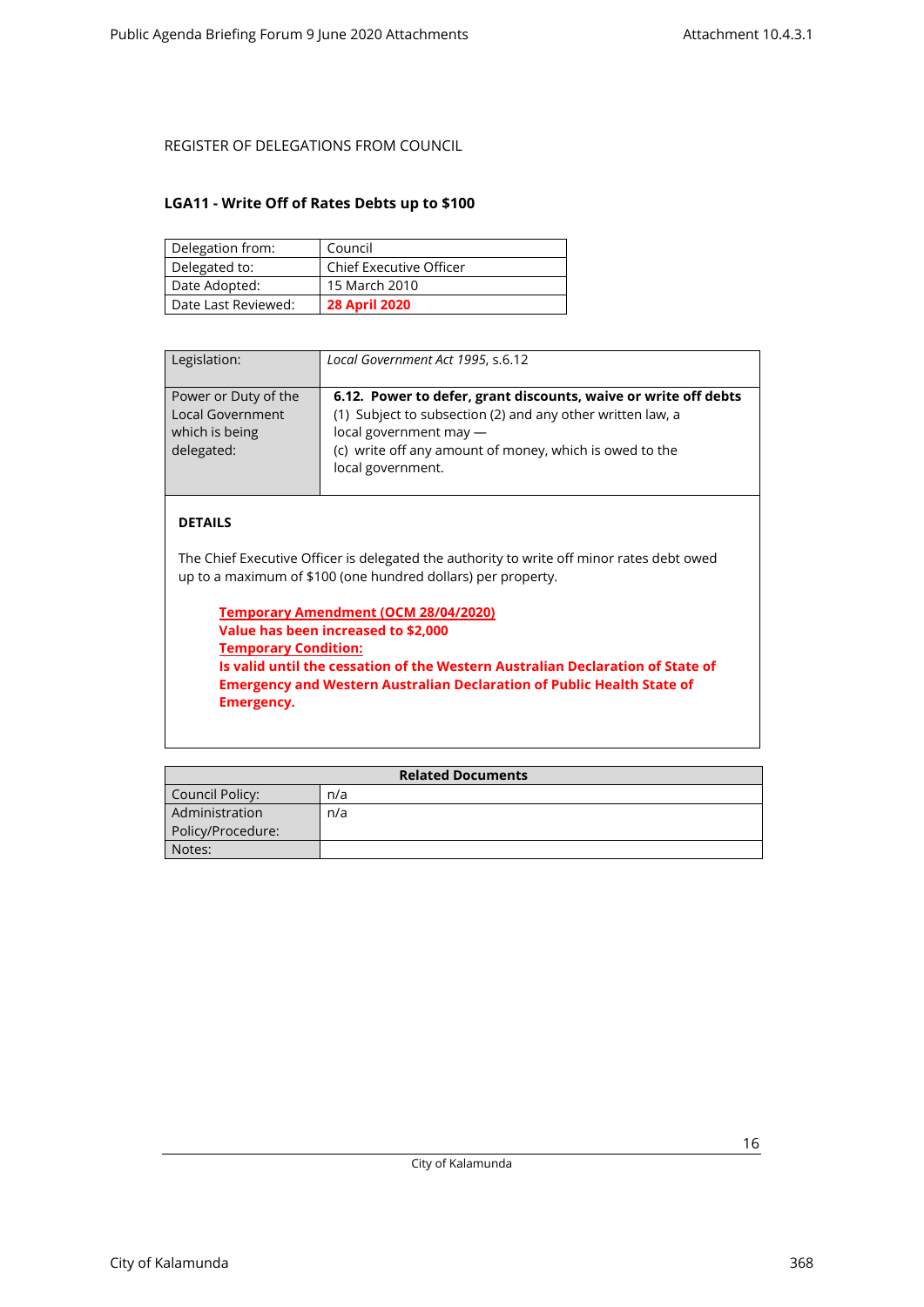#### <span id="page-16-0"></span>**LGA12 - Common Seal**

| Delegation from:    | Council                 |
|---------------------|-------------------------|
| Delegated to:       | Chief Executive Officer |
| Date Adopted:       | 21 June 2010            |
| Date Last Reviewed: | <b>25 June 2019</b>     |

| Legislation:                                                             | Section 9.49A (2) of the Local Government Act 1995                                                                          |
|--------------------------------------------------------------------------|-----------------------------------------------------------------------------------------------------------------------------|
| Power or Duty of the<br>Local Government<br>which is being<br>delegated: | The common seal of a local government is not to be affixed to any<br>document except as authorised by the local government. |

### **DETAILS**

The Chief Executive Officer is delegated authority to affix the common seal of the City of Kalamunda to any document which requires the affixing of the common seal to be validly executed.

| <b>Related Documents</b> |                                                           |
|--------------------------|-----------------------------------------------------------|
| Council Policy:          | n/a                                                       |
| Administration           | n/a                                                       |
| Policy/Procedure:        |                                                           |
| Notes:                   | <b>Local Government Act 1995</b>                          |
|                          | 9.49A. Execution of documents                             |
|                          | (2) The common seal of a local government is not to be    |
|                          | affixed to any document except as authorised by the local |
|                          | government.                                               |
|                          |                                                           |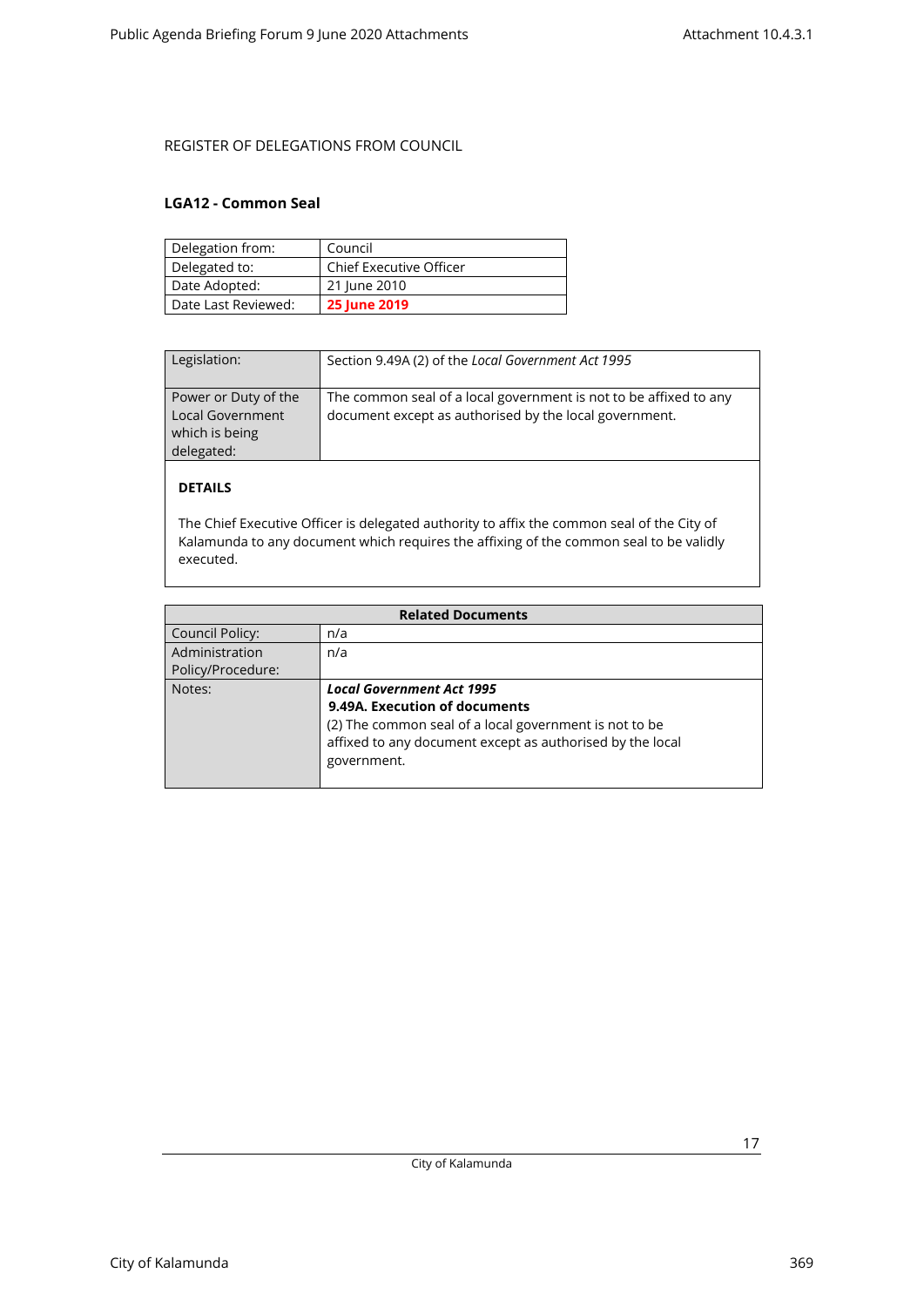#### <span id="page-17-0"></span>**LGA13 - Granting Concessions**

| Delegation from:    | Council                        |
|---------------------|--------------------------------|
| Delegated to:       | <b>Chief Executive Officer</b> |
| Date Adopted:       | 16 August 2010                 |
| Date Last Reviewed: | <b>25 June 2019</b>            |

| Legislation:                                                                    | Section 6.12 of the Local Government Act 1995                                                   |
|---------------------------------------------------------------------------------|-------------------------------------------------------------------------------------------------|
| Power or Duty of the<br><b>Local Government</b><br>which is being<br>delegated: | Power to grant concessions in relation to any amount of money<br>owed to the Shire of Kalamunda |

### **DETAILS**

Pursuant to section 5.42 of the *Local Government Act 1995*, the Chief Executive Officer is delegated authority to exercise the powers or discharge the duties of the Council in regard to the granting of concessions in relation to money owed to the City of Kalamunda as fees or charges for use of or admission to any Recreation Centre or Sporting Ground, the Kalamunda Aquatic Centre and other similar facility or property owned, controlled, managed or maintained by the City.

#### **RESOLVED OCM 112/2010**

That the Chief Executive Officer provide Council with a quarterly report of the use of this delegation.

| <b>Related Documents</b> |                                                                                                                                                                                                                                                                                                                                                                                                                                                                                                                                                                                                                                                                                                                                          |
|--------------------------|------------------------------------------------------------------------------------------------------------------------------------------------------------------------------------------------------------------------------------------------------------------------------------------------------------------------------------------------------------------------------------------------------------------------------------------------------------------------------------------------------------------------------------------------------------------------------------------------------------------------------------------------------------------------------------------------------------------------------------------|
| Council Policy:          |                                                                                                                                                                                                                                                                                                                                                                                                                                                                                                                                                                                                                                                                                                                                          |
| Administration           |                                                                                                                                                                                                                                                                                                                                                                                                                                                                                                                                                                                                                                                                                                                                          |
| Policy/Procedure:        |                                                                                                                                                                                                                                                                                                                                                                                                                                                                                                                                                                                                                                                                                                                                          |
| Notes:                   | 6.12. Power to defer, grant discounts, waive or write off debts<br>(1) Subject to subsection (2) and any other written law, a local<br>government may -<br>when adopting the annual budget, grant* a discount or<br>(a)<br>other incentive for the early payment of any amount of<br>money;<br>waive or grant concessions in relation to any amount of<br>(b)<br>money; or<br>write off any amount of money, which is owed to the local<br>(c)<br>government.<br>*Absolute majority required.<br>(2) Subsection (1)(a) and (b) do not apply to an amount of money<br>owing in respect of rates and service charges.<br>(3) The grant of a concession under subsection (1)(b) may<br>be subject to any conditions determined by the local |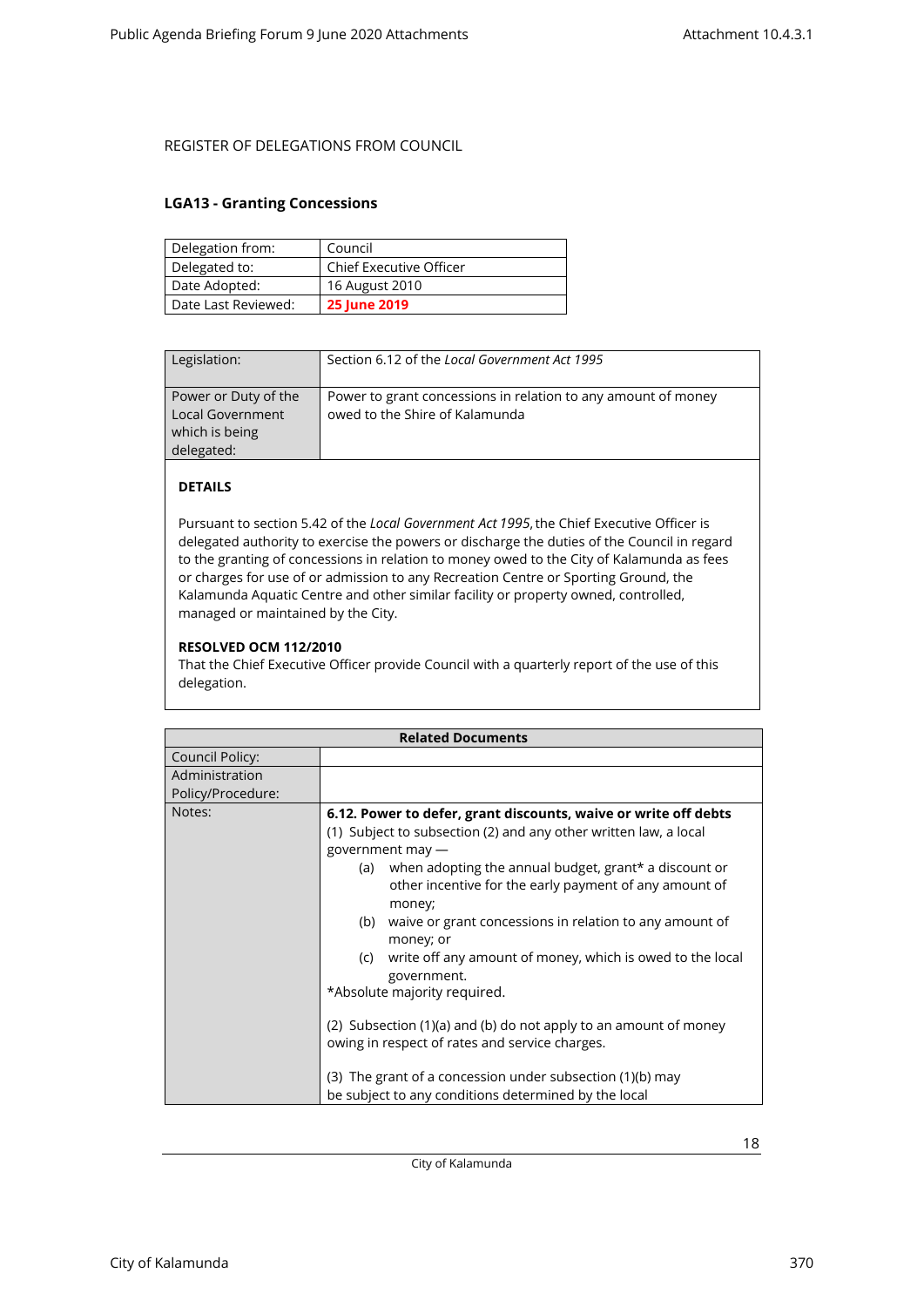| government.                                                                                                                                                           |
|-----------------------------------------------------------------------------------------------------------------------------------------------------------------------|
| (4) Regulations may prescribe circumstances in which a local<br>government is not to exercise a power under subsection (1) or<br>regulate the exercise of that power. |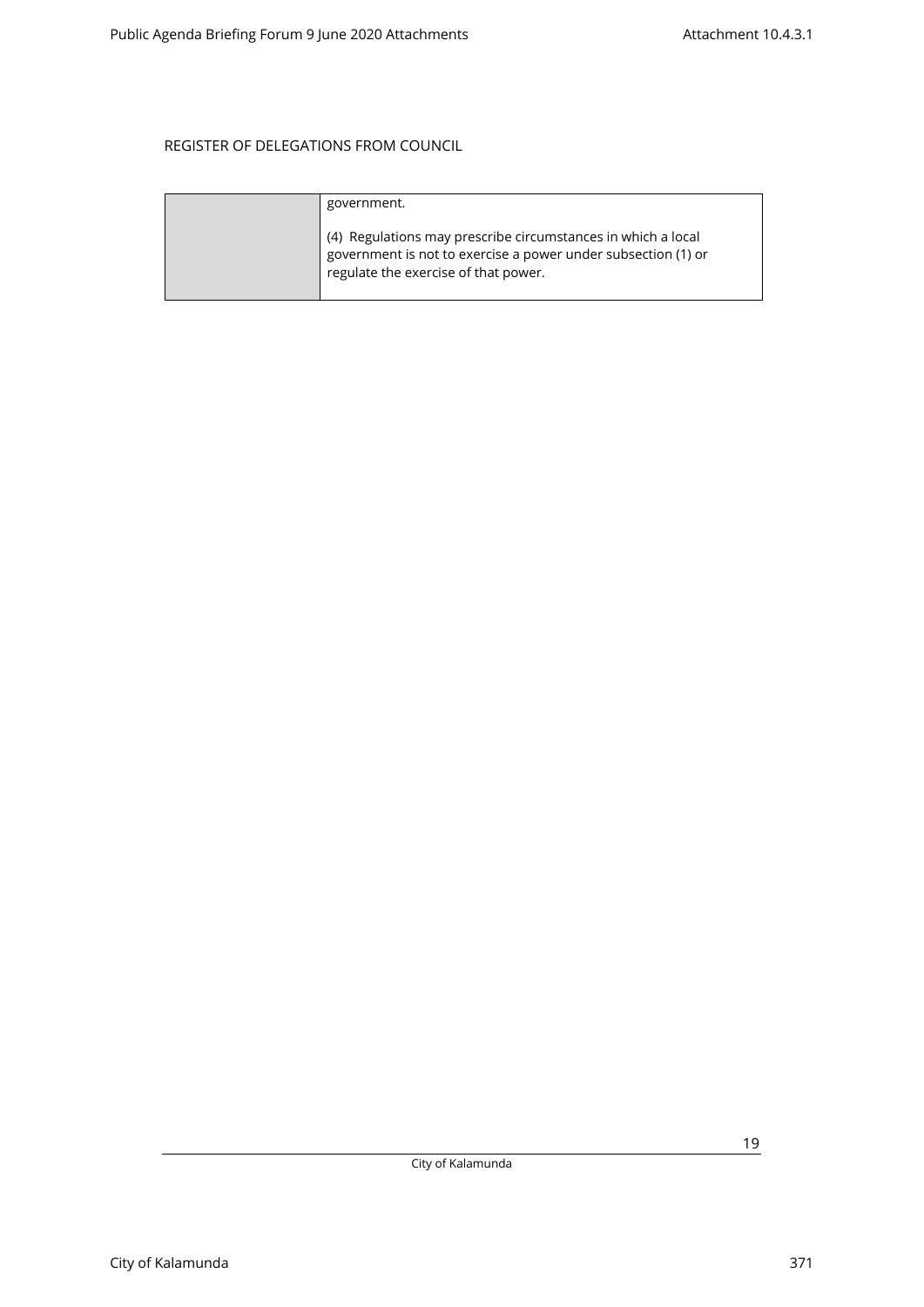### <span id="page-19-0"></span>**LGA16 - Closing of Thoroughfares to Vehicles (ENG 2)**

| Delegation from:    | Council                        |
|---------------------|--------------------------------|
| Delegated to:       | <b>Chief Executive Officer</b> |
| Date Adopted:       | 22 February 2016               |
| Date Last Reviewed: | <b>25 June 2019</b>            |

| Legislation/Policy:                                                                                                             | Sections 3.50 and 3.50A of the Local Government Act 1995                                                                                                                                         |  |
|---------------------------------------------------------------------------------------------------------------------------------|--------------------------------------------------------------------------------------------------------------------------------------------------------------------------------------------------|--|
| Power or Duty of the                                                                                                            | S3.50. Closing certain thoroughfares to vehicles                                                                                                                                                 |  |
| <b>Local Government</b><br>which is being<br>delegated:                                                                         | (1)<br>A local government may close any thoroughfare that it<br>manages to the passage of vehicles, wholly or partially, for a<br>period not exceeding 4 weeks.                                  |  |
|                                                                                                                                 | A local government may, by local public notice, order that a<br>(1a)<br>thoroughfare that it manages is wholly or partially closed to<br>the passage of vehicles for a period exceeding 4 weeks. |  |
|                                                                                                                                 | (2)<br>The order may limit the closure to vehicles of any class, to<br>particular times, or to such other case or class of case as may<br>be specified in the order and may contain exceptions.  |  |
|                                                                                                                                 | An order under this section has effect according to its terms,<br>(6)<br>but may be revoked by the local government, or by the<br>Minister, by order of which local public notice is given.      |  |
|                                                                                                                                 | S3.50A. Partial closure of thoroughfare for repairs or maintenance                                                                                                                               |  |
|                                                                                                                                 | Despite section 3.50, a local government may partially and<br>temporarily close a thoroughfare, without giving local public<br>notice, if the closure -                                          |  |
|                                                                                                                                 | is for the purpose of carrying out repairs or<br>(a)<br>maintenance; and                                                                                                                         |  |
|                                                                                                                                 | is unlikely to have a significant adverse effect on<br>(b)<br>users of the thoroughfare.                                                                                                         |  |
|                                                                                                                                 | Pursuant to Sections 5.42 and 5.43 of the Local Government Act 1995, the Chief Executive Officer                                                                                                 |  |
| is delegated power to:                                                                                                          |                                                                                                                                                                                                  |  |
| 1. Close a thoroughfare, wholly or partially, subject to section 3.50 (1) of the Local<br>Government Act 1995.                  |                                                                                                                                                                                                  |  |
| 2. Close a thoroughfare, wholly or partially, subject to sections 3.50 (1)(a) and 3.50 (4) of<br>the Local Government Act 1995. |                                                                                                                                                                                                  |  |
| 3. Close a thoroughfare, wholly or partially, subject to section 3.50A of the Local<br>Government Act 1995.                     |                                                                                                                                                                                                  |  |
| Revoke an order to close a thoroughfare, subject to section 3.50 (6) of the Local<br>4.<br>Government Act 1995.                 |                                                                                                                                                                                                  |  |

City of Kalamunda 372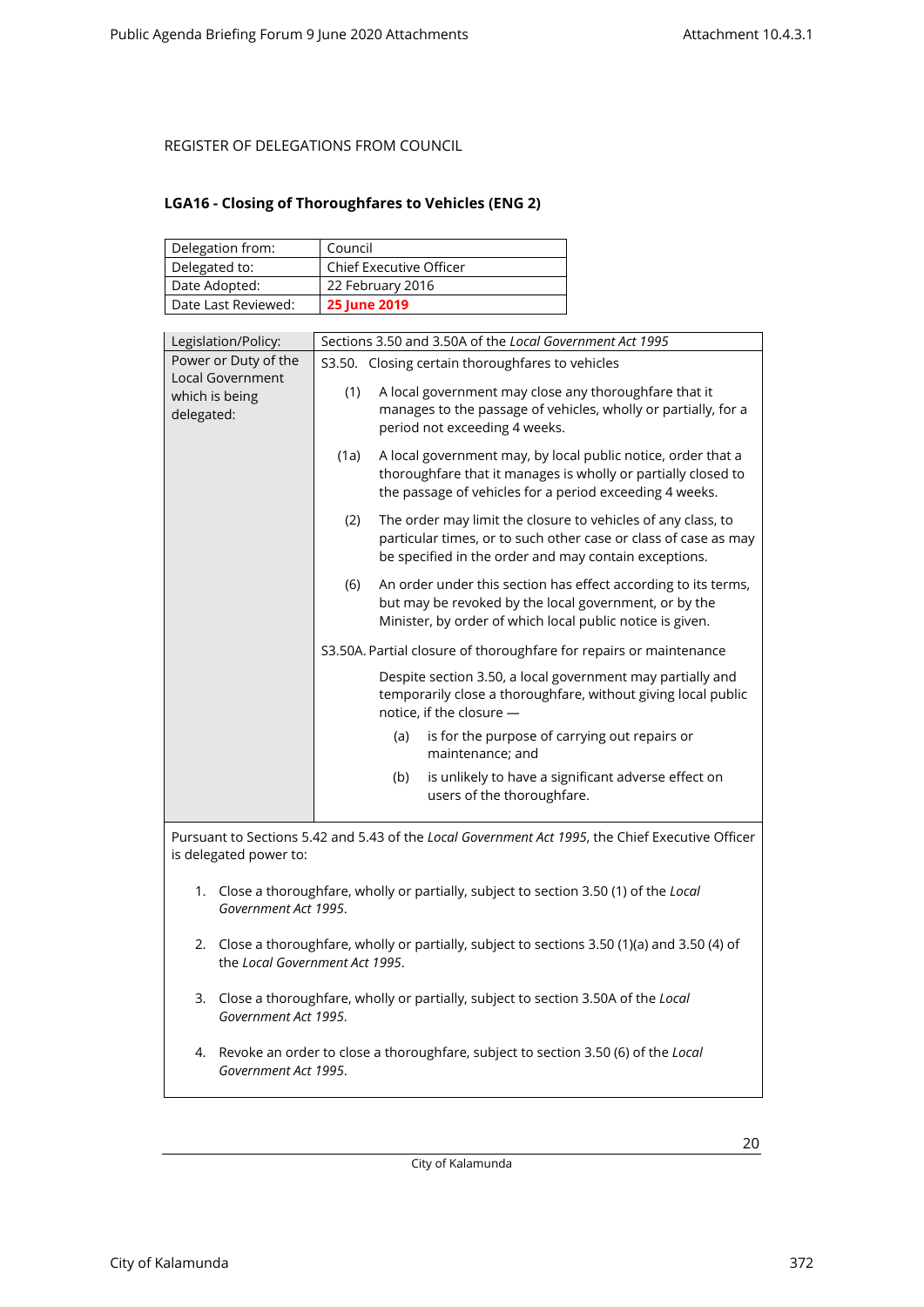The permanent closure of thoroughfares is to be referred to Council for determination.

### **CROSS REFERENCES (If any):**

| Management Practice | Policy No.: |  |
|---------------------|-------------|--|
| No.                 |             |  |

| Notes: | RESOLVED OCM 17/2016                                                                 |
|--------|--------------------------------------------------------------------------------------|
|        | That Council:                                                                        |
|        | Adopts Delegation No.ENG2 – Closure of Certain Thoroughfares<br>1.<br>(Attachment 1) |
|        | Cr John Giardina<br>Moved:                                                           |
|        | Seconded: Cr Allan Morton                                                            |
|        | Vote:<br>CARRIED UNANIMOUSLY / ABSOLUTE MAJORITY (11/0)                              |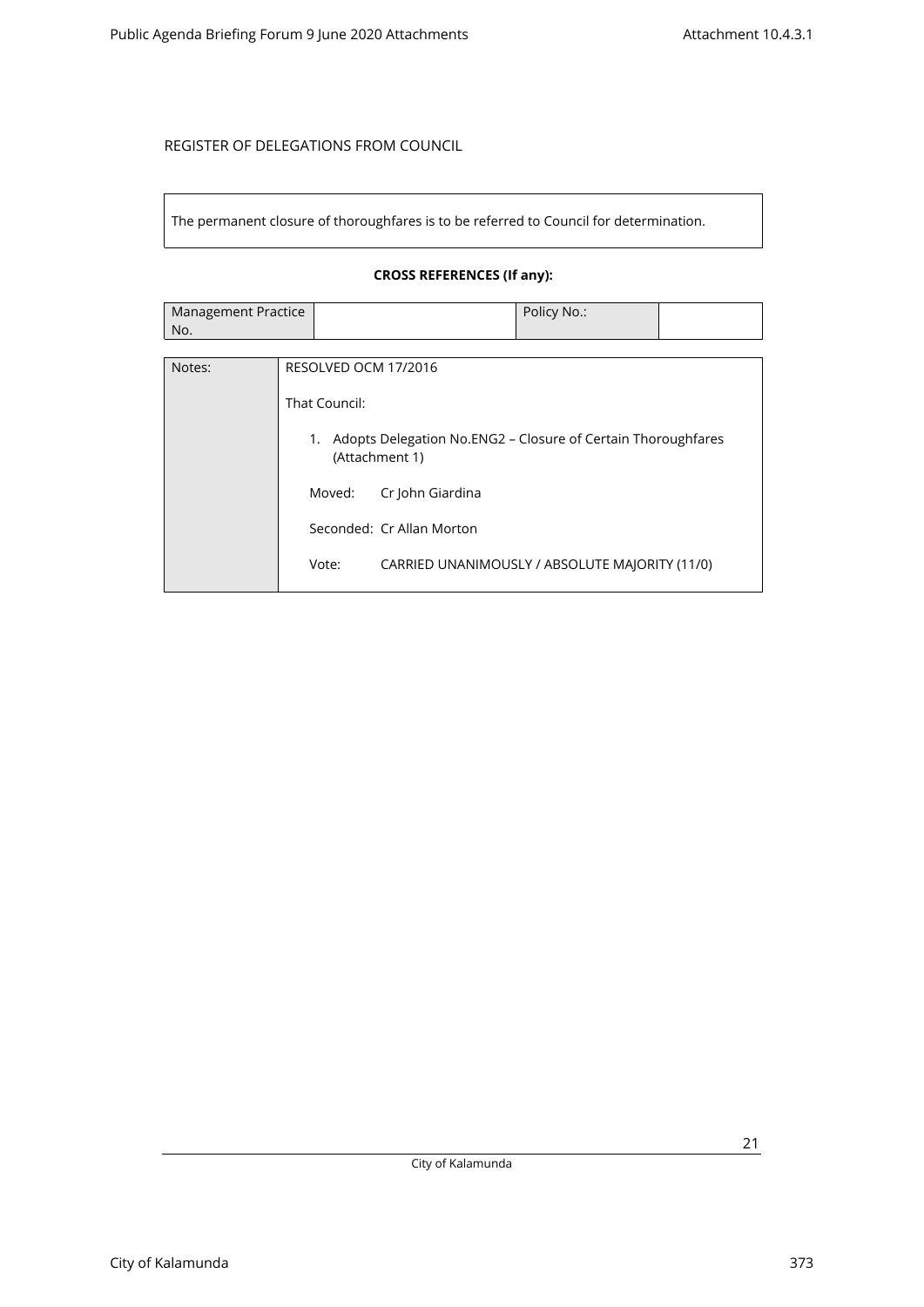#### <span id="page-21-1"></span><span id="page-21-0"></span>**BUILDING ACT 2011**

#### **BLD1 - Building Matters – Permits, Certificates and Orders**

| Delegation from:    | Council             |
|---------------------|---------------------|
| Delegated to:       | Refer attached list |
| Date Adopted:       | 16 April 2012       |
| Date Last Reviewed: | <b>25 June 2019</b> |

| Legislation:                                                             | Powers of authorised employees/officers to perform the duties and<br>functions of the Building Act 2011 pertaining to buildings and<br>associated incidental structures.                                                                                                                                                                                                                                                                                                                    |
|--------------------------------------------------------------------------|---------------------------------------------------------------------------------------------------------------------------------------------------------------------------------------------------------------------------------------------------------------------------------------------------------------------------------------------------------------------------------------------------------------------------------------------------------------------------------------------|
| Power or Duty of the<br>Local Government<br>which is being<br>delegated: | Section 20 - Granting of Building<br><b>Permits Section 21 - Granting of</b><br><b>Demolition Permits Section 22 -</b><br><b>Refusal of Permits</b><br>Section 58 – Granting and Refusing Occupancy Permits and<br><b>Building</b><br><b>Approval Certificates</b><br>Section 65 - Consider extending the period of duration of an<br><b>Occupancy permit or Building Approval Certificate</b><br><b>Section 110 - Issue Building Orders</b><br><b>Section 117 - Revoke Building Orders</b> |

#### **DETAILS**

Pursuant to the *Building Act 2011*, section 127 - Delegation:

- a local government may delegate any of its powers or duties as a permit authority under another provision of this Act.
- A delegation of a local government's powers or duties may only be to a person employed by the local government under Local Government Act 1995, section 5.36.
- The delegation must be in writing executed by or on behalf of the local government.
- A person to whom a power or duty is delegated under this section cannot delegate that power or duty.
- A person exercising or performing a power or duty that has been delegated to the person under this section is to be taken to do so in accordance with the terms of the delegation unless the contrary is shown.

| <b>Related Documents</b> |  |  |
|--------------------------|--|--|
| Council Policy:          |  |  |
| Administration           |  |  |
| Policy/Procedure:        |  |  |

City of Kalamunda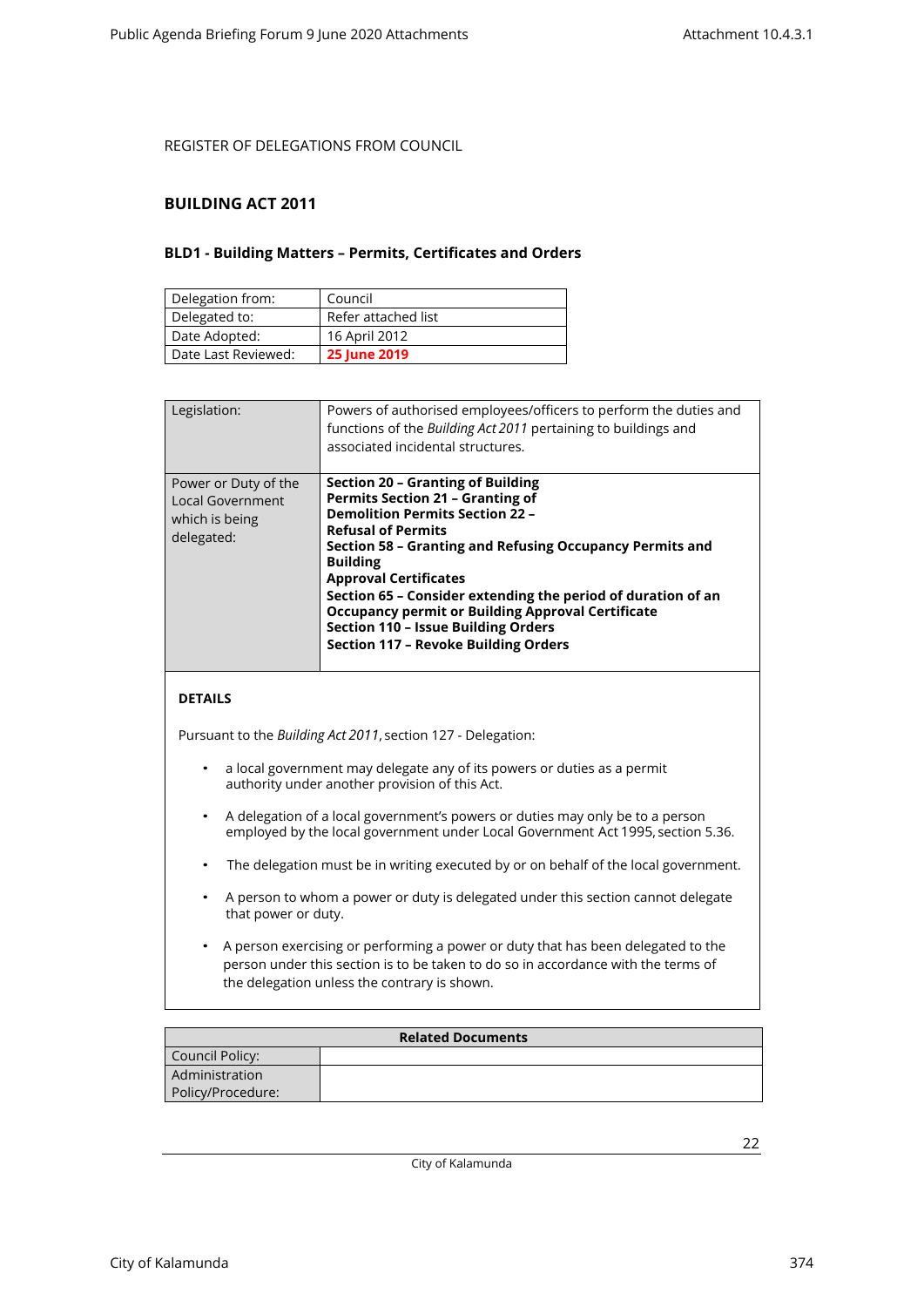| Notes:                                                                                        |                                     |                                                                                                                                     |                          |                                                                                                                                                                    |  |
|-----------------------------------------------------------------------------------------------|-------------------------------------|-------------------------------------------------------------------------------------------------------------------------------------|--------------------------|--------------------------------------------------------------------------------------------------------------------------------------------------------------------|--|
| <b>Attachment: BLD1: DELEGATIONS - Building Services</b>                                      |                                     |                                                                                                                                     |                          |                                                                                                                                                                    |  |
| Building Act 2011                                                                             | Section                             | <b>Type</b>                                                                                                                         | Authorise<br>d<br>Person | Delegated persons                                                                                                                                                  |  |
| Delegation                                                                                    | s127,<br>s20,<br>s21,<br>s22<br>s58 | Delegation from<br>Council to an<br>employee of the<br>City                                                                         | CEO                      | To an employee of the City of<br>Kalamunda in accordance<br>with section 5.36 of the Local<br>Government Act 1995                                                  |  |
| Granting and<br>refusing to grant<br>Building,<br>Occupancy, and<br><b>Demolition Permits</b> | s20,<br>s21,<br>s22<br>s58          | Granting of and the<br>Refusal to grant a<br><b>Building or Demolition</b><br>Permit for certified and<br>uncertified applications, |                          | <b>Principal Building</b><br>Surveyor:<br>Subject to the following<br>qualifications -                                                                             |  |
|                                                                                               |                                     | and also Occupancy<br>Permits                                                                                                       |                          | <b>Building Surveyor Level 1</b>                                                                                                                                   |  |
|                                                                                               |                                     |                                                                                                                                     |                          | No restrictions                                                                                                                                                    |  |
|                                                                                               |                                     |                                                                                                                                     |                          | <b>Building Surveyor</b><br><b>Technician</b>                                                                                                                      |  |
|                                                                                               |                                     |                                                                                                                                     |                          | Limited to a building with a<br>max floor area not exceeding<br>500 $\text{m}^2$ and not exceeding<br>2 stories in height -<br>includes unauthorised<br>buildings. |  |
|                                                                                               |                                     |                                                                                                                                     |                          | <b>Building Surveyor Level 2</b>                                                                                                                                   |  |
|                                                                                               |                                     |                                                                                                                                     |                          | Limited to a building with a<br>max floor area not exceeding<br>$2000 \text{m}^2$ and not exceeding<br>3 stories in height - includes<br>unauthorised buildings.   |  |
| Granting and<br>refusing to issue<br><b>Certificates</b>                                      | s58,                                | <b>Building Approval</b><br>Certificate                                                                                             |                          | As above.                                                                                                                                                          |  |
| <b>Extending times</b>                                                                        | s65                                 | Consider extending<br>the<br>period<br>of<br>duration<br>of<br>an<br>Occupancy Permit or<br><b>Building</b><br>Approval             |                          | <b>Principal Building</b><br>Surveyor                                                                                                                              |  |
| <b>Building Orders</b>                                                                        | s110                                | <b>Issue Building Orders</b>                                                                                                        |                          | <b>Principal Building</b><br>Surveyor                                                                                                                              |  |
| <b>Building Orders -</b><br><b>Swimming Pool</b><br>Fencing                                   | s110                                | <b>Issuing Building</b><br>Orders pertaining to<br>swimming<br>pool security fencing                                                |                          | <b>All Building Surveyors,</b><br><b>Swimming Pool</b><br><b>Inspector, Compliance</b><br><b>Officers</b>                                                          |  |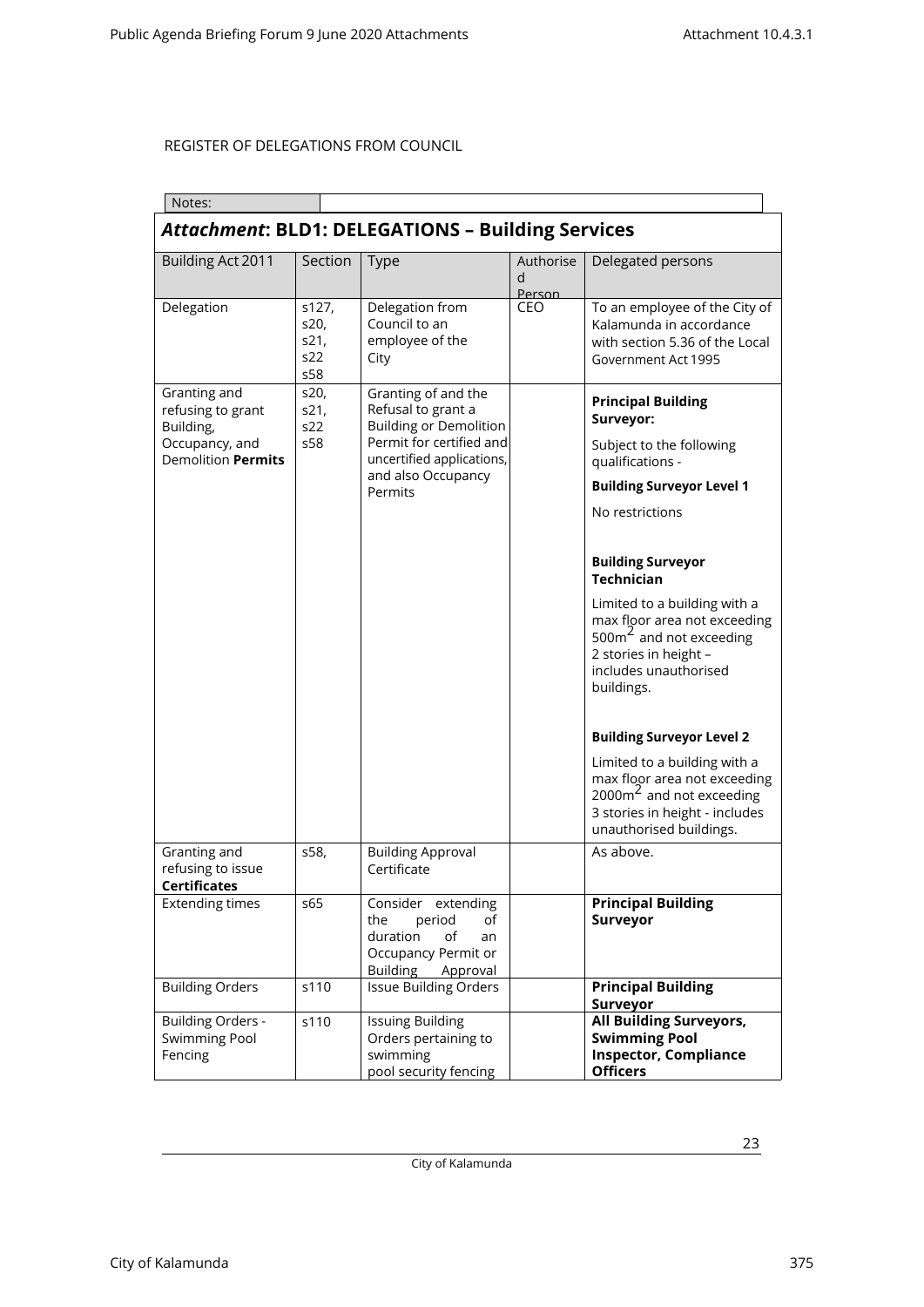<span id="page-23-0"></span>

| Revoke Building | s117 | Revoking Orders | <b>Principal Building</b> |
|-----------------|------|-----------------|---------------------------|
| Orders          |      |                 | . Surveyor                |

#### **BLD2 - Building Matters – Building Authorisations**

| Delegation from:    | Council             |
|---------------------|---------------------|
| Delegated to:       | Refer attached list |
| Date Adopted:       | 16 April 2012       |
| Date Last Reviewed: | <b>25 June 2019</b> |

| Legislation:                                                                    | Part 8 – Enforcement, of the Building Act 2011 powers of authorised<br>employees/officers in respect to compliance matters pertaining to<br>buildings and associated incidental structures.                                                        |
|---------------------------------------------------------------------------------|----------------------------------------------------------------------------------------------------------------------------------------------------------------------------------------------------------------------------------------------------|
| Power or Duty of the<br><b>Local Government</b><br>which is being<br>delegated: | Section 100 - Entry powers<br>Section 101 - Powers after entry for compliance purposes<br>Section 102 - Obtaining information and documents<br>Section 103 - Use of force and assistance<br>Section 106 - Application for warrant to enter a place |

#### **DETAILS**

#### **Pursuant to the Building Act 2011, Division 2 section 96 - Authorised persons.**

• a local government may, by instrument in writing, designate a person employed by the local government under the Local Government Act 1995 section 5.36, as an authorised person for the purpose of this Act in relation to buildings and incidental structures located, or proposed to be located, in the district of the local government.

#### **s100 – Entry powers**

- For compliance purposes an authorised person may at any reasonable time enter and remain on the places as prescribed in (1) of this section.
- The authorised person **is not** entitled to enter a part of a place in use as a residence except –
	- a) With the consent of an adult occupier; or
	- b) Under the authority of an entry warrant; or
	- c) To take action under section 118(2) in relation to an emergency building order.

#### **s101 – Powers after entry for compliance purposes**

- An authorised person who enters a place under section 100(1) or under the authority of an entry warrant may, for compliance purposes, do any of the things listed in (1) of this section
- In taking action 118(2) in respect of a building order that requires a person to cause a building
	- or incidental structure to be evacuated, an authorised person may direct any person to leave the building or incidental structure.
- If an authorised person takes anything away from the place, the authorised person must give the occupier of the place a receipt for the thing.

#### **s102 – Obtaining information and documents**

• An authorised person, for compliance purposes, may do any of the things listed in paragraphs (1),(2), and (3) of this section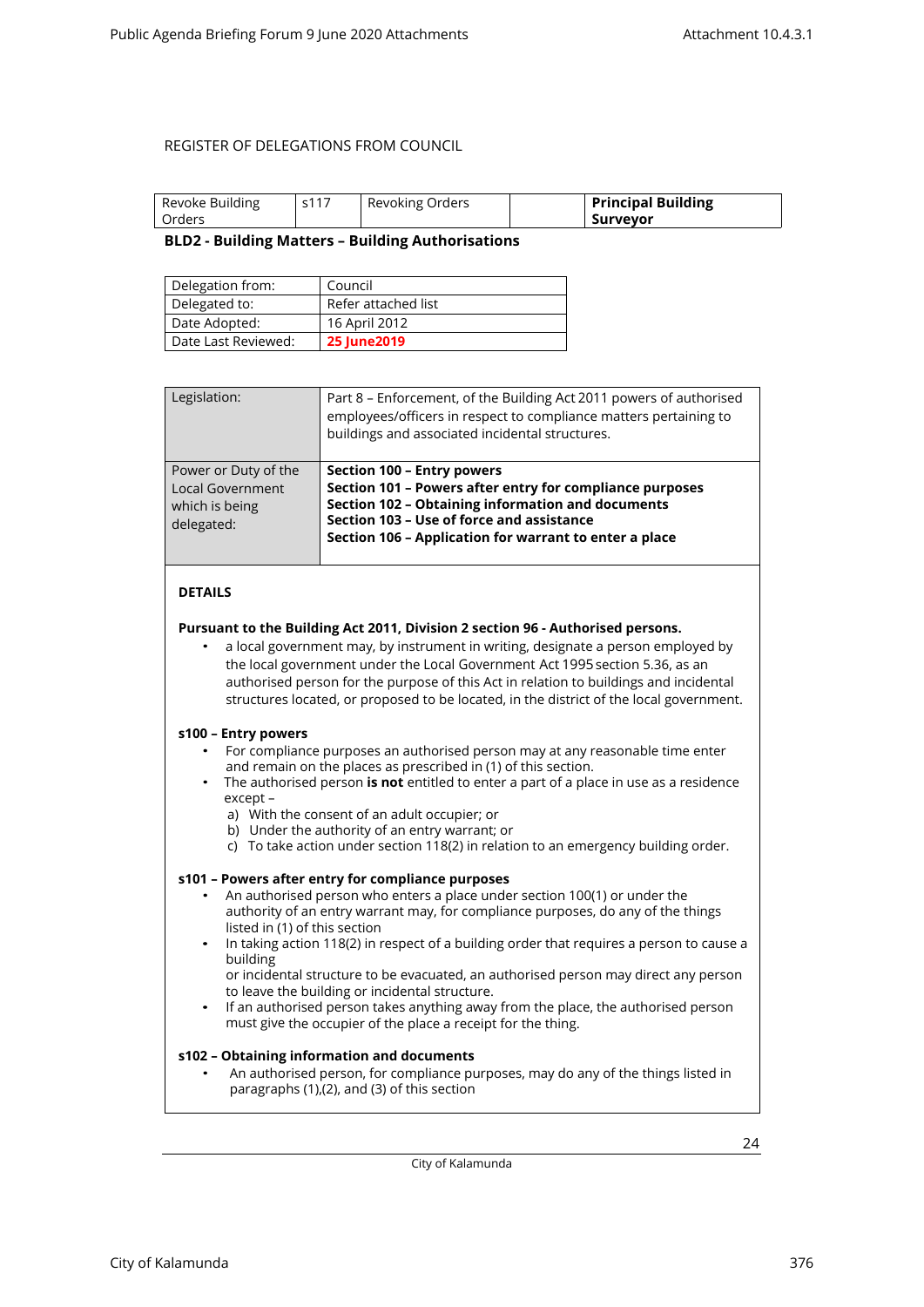#### **s103 – Use of force and assistance**

- An authorised person may use assistance and force that is reasonably necessary in the circumstances when exercising a power under the Act but cannot use force against a person
- If the use of reasonable force is likely to cause significant damage to property, an authorised person is not entitled to use force unless under specific circumstances as detailed in this section
- An authorised person may request a police officer or other person to assist the authorised person in exercising powers under this Act
	- In addition to the powers of a police officer, a police officer –
	- a) Has all the functions and powers of an authorised person under this Act; and b) May use reasonable force to remove from a building or incidental structure a
- person who fails to leave when directed to do so under section 101(2) • While a person is assisting an authorised person at the request of the authorised person and in accordance with this Act, the person –
	- a) Has the same powers; and
	- b) Is subject to the same responsibilities; and
	- c) Has the same protection from liability,
	- as in like circumstances would be conferred or imposed on the authorised person

#### **s106 – Entry warrant to enter place**

- An authorised person may apply to a JP for an entry warrant authorising the entry for a compliance purpose
- An authorised person may apply for an entry warrant even if, under this Act, the authorised person may enter the place without an entry warrant
- The application must be made in accordance with the Criminal Investigations Act 2006 section 13 and section13(8) of that Act applies in relation to the entry warrant
- An application for a warrant must include the details as listed in (4) of this section.

| <b>Related Documents</b> |  |  |
|--------------------------|--|--|
| Council Policy:          |  |  |
| Administration           |  |  |
| Policy/Procedure:        |  |  |
| Notes:                   |  |  |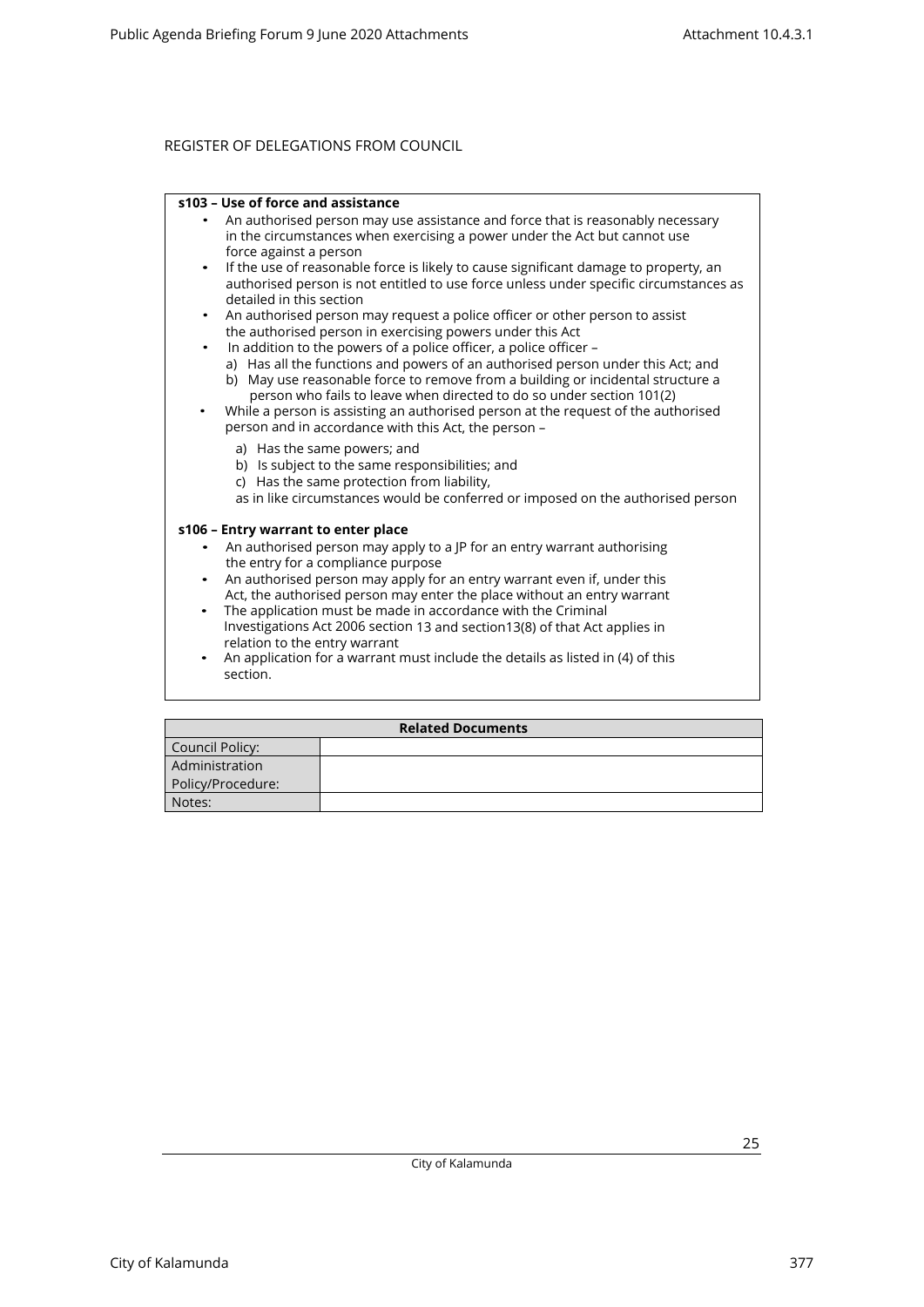|                        | Attachment: BLD2: BUILDING AUTHORISATIONS |                                             |                      |                                                               |  |
|------------------------|-------------------------------------------|---------------------------------------------|----------------------|---------------------------------------------------------------|--|
| <b>Building</b>        |                                           |                                             |                      |                                                               |  |
| Act                    |                                           |                                             | Authorised           |                                                               |  |
| 2011                   | s100                                      | <b>Entry Powers</b>                         | Officer              | Principal Building Surveyor                                   |  |
|                        |                                           |                                             |                      |                                                               |  |
|                        |                                           |                                             |                      | Senior Building Surveyor                                      |  |
|                        |                                           |                                             |                      | <b>Building Surveyor</b>                                      |  |
|                        |                                           |                                             |                      | Assistant Building Surveyor                                   |  |
|                        |                                           |                                             |                      | <b>Swimming Pool Fencing</b><br>Inspector/Compliance Officer  |  |
|                        |                                           |                                             |                      | Manager Approval Services                                     |  |
|                        |                                           |                                             |                      | <b>Statutory Planner</b>                                      |  |
| <b>Building</b><br>Act |                                           | <b>Powers after entry</b><br>for compliance | Authorised           |                                                               |  |
| 2011                   | s101                                      | purposes                                    | Person               | <b>Principal Building Surveyor</b>                            |  |
|                        |                                           |                                             |                      | Senior Building Surveyor                                      |  |
|                        |                                           |                                             |                      | <b>Building Surveyor</b>                                      |  |
|                        |                                           |                                             |                      | Assistant Building Surveyor                                   |  |
|                        |                                           |                                             |                      | <b>Swimming Pool Fencing</b>                                  |  |
|                        |                                           |                                             |                      | Inspection/ Compliance Officer                                |  |
|                        |                                           |                                             |                      | Manager Approval Services                                     |  |
|                        |                                           |                                             |                      | <b>Statutory Planner</b>                                      |  |
| Building               |                                           | <b>Obtaining</b>                            |                      |                                                               |  |
| Act<br>2011            | s102                                      | information and<br>documents                | Authorised           |                                                               |  |
|                        |                                           |                                             | Person               | Principal Building Surveyor                                   |  |
|                        |                                           |                                             |                      | Senior Building Surveyor                                      |  |
|                        |                                           |                                             |                      | <b>Building Surveyor</b>                                      |  |
|                        |                                           |                                             |                      | Assistant Building Surveyor                                   |  |
|                        |                                           |                                             |                      | <b>Swimming Pool Fencing</b>                                  |  |
|                        |                                           |                                             |                      | Inspector/ Compliance Officer                                 |  |
|                        |                                           |                                             |                      | Manager Approval Services                                     |  |
|                        |                                           |                                             |                      | <b>Statutory Planner</b>                                      |  |
| <b>Building</b>        |                                           |                                             |                      |                                                               |  |
| Act                    |                                           | Use of force and                            | Authorised           |                                                               |  |
| 2011                   | s103                                      | assistance                                  | Person               |                                                               |  |
|                        |                                           |                                             |                      | Principal Building Surveyor                                   |  |
|                        |                                           |                                             |                      | Senior Building Surveyor                                      |  |
|                        |                                           |                                             |                      | Senior Development Compliance<br><b>Swimming Pool Fencing</b> |  |
|                        |                                           |                                             |                      | inspector/ Compliance Officer                                 |  |
| <b>Building</b>        |                                           | <b>Application for</b>                      |                      |                                                               |  |
| Act<br>2011            | s106                                      | warrant to enter a<br>place                 | Authorised<br>Person | Principal Building Surveyor                                   |  |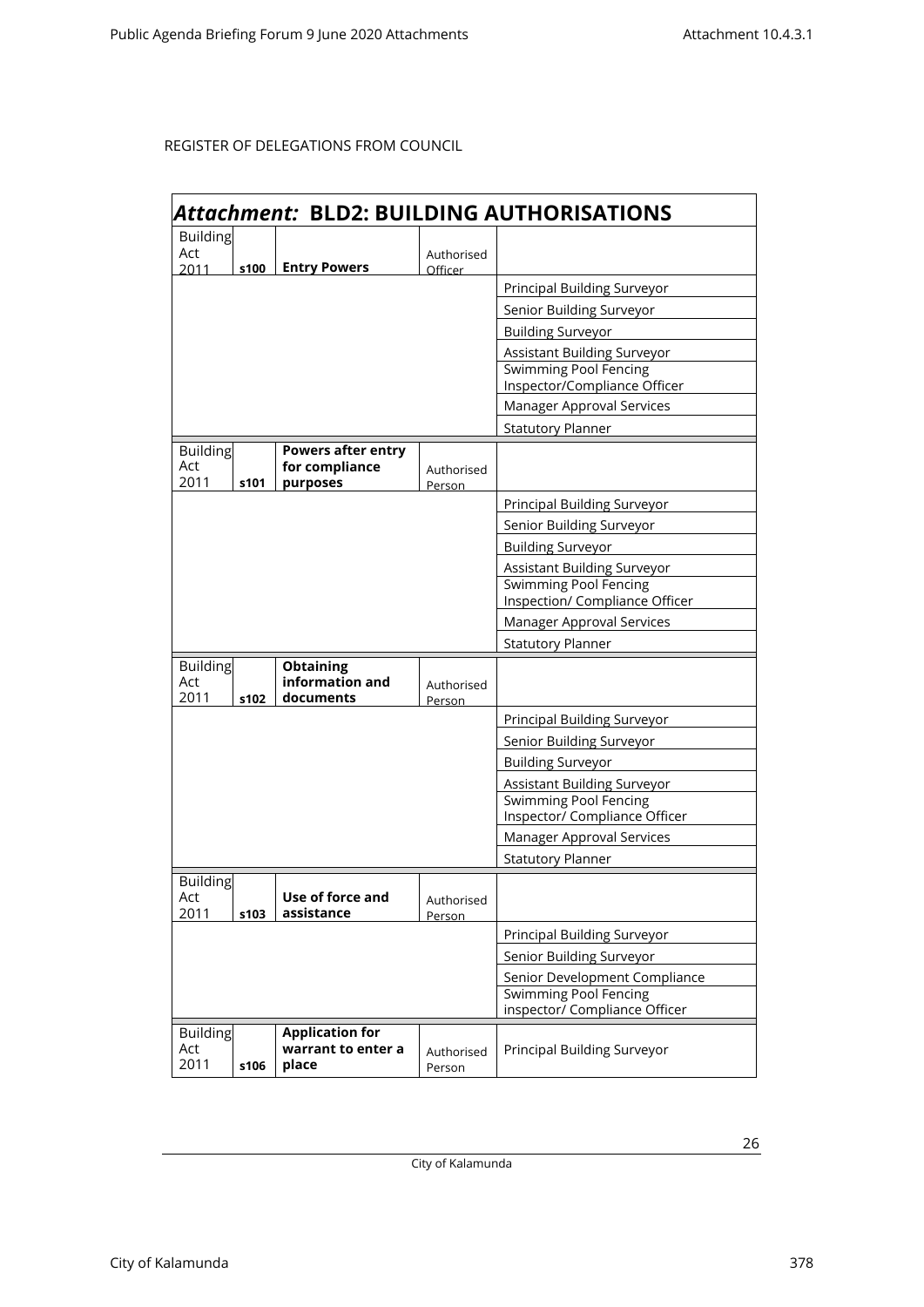#### <span id="page-26-0"></span>**BLD3 - Building Matters – Enforcement - Fines, Penalties and Infringement Notices**

| Delegation from:    | Council                        |
|---------------------|--------------------------------|
| Delegated to:       | <b>Chief Executive Officer</b> |
|                     |                                |
| Date Adopted:       | 16 April 2012                  |
| Date Last Reviewed: | <b>25 June 2019</b>            |

| Legislation:                                                                    | Building Act 2011 - S.127                                                                                                                                                                                                                                                                                                                                |
|---------------------------------------------------------------------------------|----------------------------------------------------------------------------------------------------------------------------------------------------------------------------------------------------------------------------------------------------------------------------------------------------------------------------------------------------------|
| Power or Duty of the<br><b>Local Government</b><br>which is being<br>delegated: | Part 8 of the Building Act 2011 - Enforcement - powers of<br>$1_{\cdot}$<br>authorised employees/officers in respect to compliance<br>matters pertaining to buildings and associated incidental<br>structures.<br>2. Part 10 of the Building Regulations 2012 - Issue of Infringement<br>Notices for Offences specified in Schedule 6 of the Regulations |

### **DETAILS**

- 1. That in accordance with section 127 of the *Building Act 2011* (the Act), the Chief Executive Officer is delegated power to designate authorised persons pursuant to section 96 (3) of the Act, to prepare, sign, and serve notices in relation to fines, penalties and enforcement with respect to the sections of the Act detailed in Part A of the Attachment to this delegation.
- 2. That in accordance with section 127 of the *Building Act 2011* (the Act), the Chief Executive Officer is delegated power to appoint persons pursuant to regulation 70 of the *Building Regulations 2012* to issue Infringement Notices for those offences specified in Scheduled 6 of the regulations and detailed in Part B of the Attachment to this delegation.

| <b>Related Documents</b> |  |  |
|--------------------------|--|--|
| Council Policy:          |  |  |
| Administration           |  |  |
| Policy/Procedure:        |  |  |
| Notes:                   |  |  |

City of Kalamunda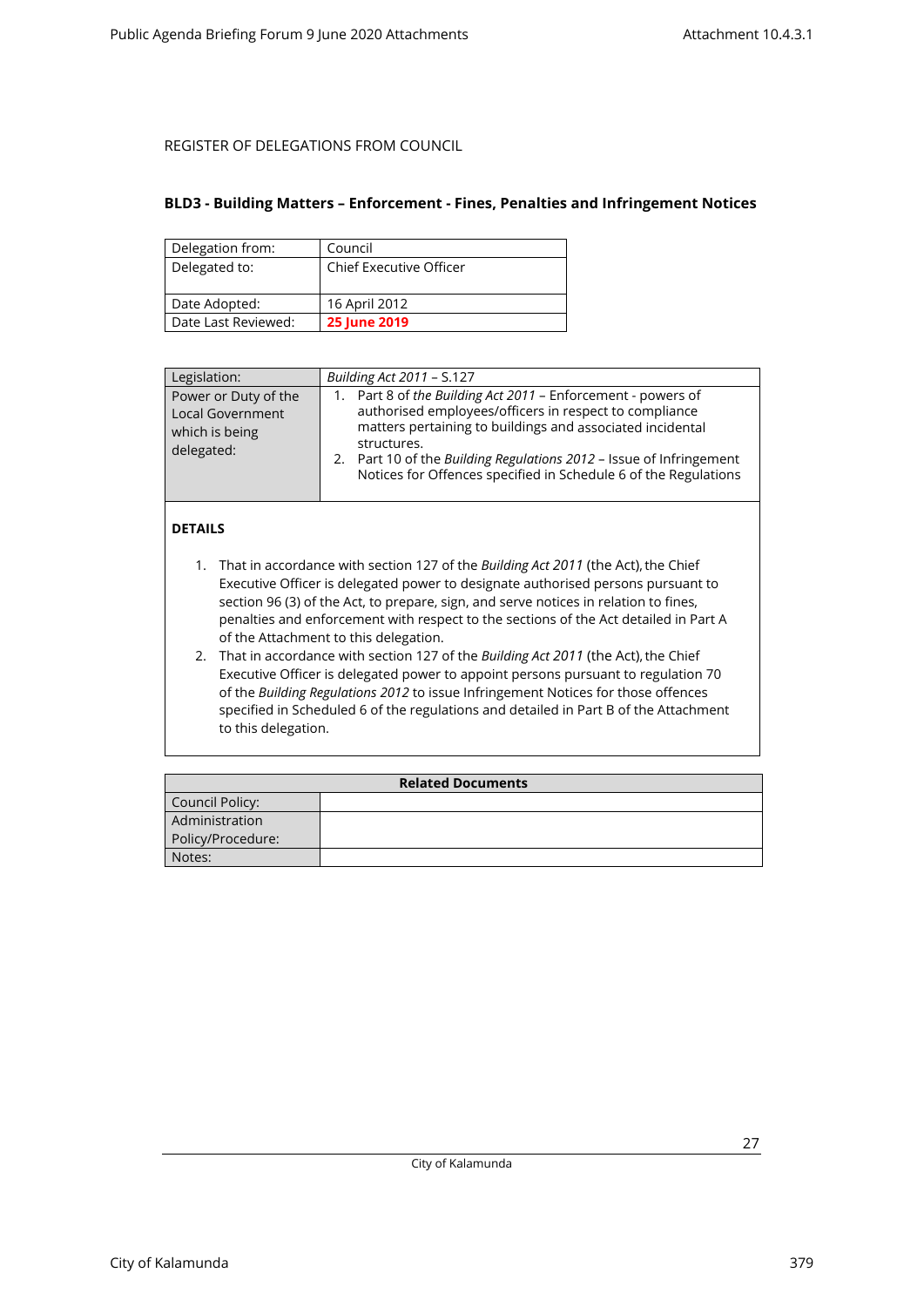### **Part A**

### *Attachment***: FINES, PENALTIES, AND ENFORCEMENT**

s96(3) A local government may, by instrument in writing, designate a person employed by the local government under the *Local Government Act 1995*section 5.36, as an authorised person for the purposes of this Act in relation to buildings and incidental structures located, or proposed to be located, in the district of the local government That in accordance with s93(3) of the Act the persons serving or acting in the positions of Principal Building Surveyor and Manager Approval Services be authorised to prepare, sign, and serve notices in relation to the following sections of the *Building Act 2011*, until that delegation is revoked.

| <b>Offence</b>                                                         | <b>Section of the</b><br>Act |
|------------------------------------------------------------------------|------------------------------|
| No building work without a permit                                      | s9                           |
| No demolition work without a demolition permit                         | s10                          |
| Non-compliance with either a building or demolition permit             | s29                          |
| Not displaying details of a building or demolition permit in           | s30                          |
| accordance with the regulations                                        |                              |
| Notice of completion - not provided within 7 days of completion        | s33                          |
| Notice of cessation - failure to provide notification within 7 days    | s34                          |
| Builder to ensure building is constructed to comply with the permit    | s37(1)                       |
| and applicable building standards                                      |                              |
| Where work is undertaken without a building permit each owner is       | s37(2)                       |
| to ensure that the construction has been undertaken to comply          |                              |
| with the standards applicable to that building structure               |                              |
| Builder to ensure the building is demolished to comply with the        | s38(1)                       |
| permit and applicable building standards that applies to the           |                              |
| Where demolition work is undertaken without a demolition permit        | s38(2)                       |
| each owner is to ensure that the demolition has been undertaken to     |                              |
| comply with the building standards applicable to that demolition       |                              |
| Occupancy permits - Owner or occupier of a completed building is       | s41                          |
| not to occupy, use or permit to be occupied or used without an         |                              |
| occupancy                                                              |                              |
| Failure to display an occupancy permit                                 | s42                          |
| Occupation, use of buildings to comply with occupancy permits          | s43                          |
| Compliance with occupancy permit generally                             | s44                          |
| No encroachment without consent or court order                         | s76                          |
| Other land not to be adversely affected without consent or court order | s77                          |
| No protection structure in or on other land without consent or         | s78                          |
| court order                                                            |                              |
| Certain work not to affect party walls etc. without consent or court   | s79                          |
| Fences not to be removed without consent or court order                | s80                          |
| No access to other land without consent or court order, and            | s81                          |
| When notice about effect on other land required                        | s84                          |
| Application for court order if no consent - failure to notify the      | s86(4)                       |
| person affected by the consent within 7 days                           |                              |
| Non-compliance with a building order                                   | s115                         |
| Obstruction in relation to a building order                            | s116                         |

City of Kalamunda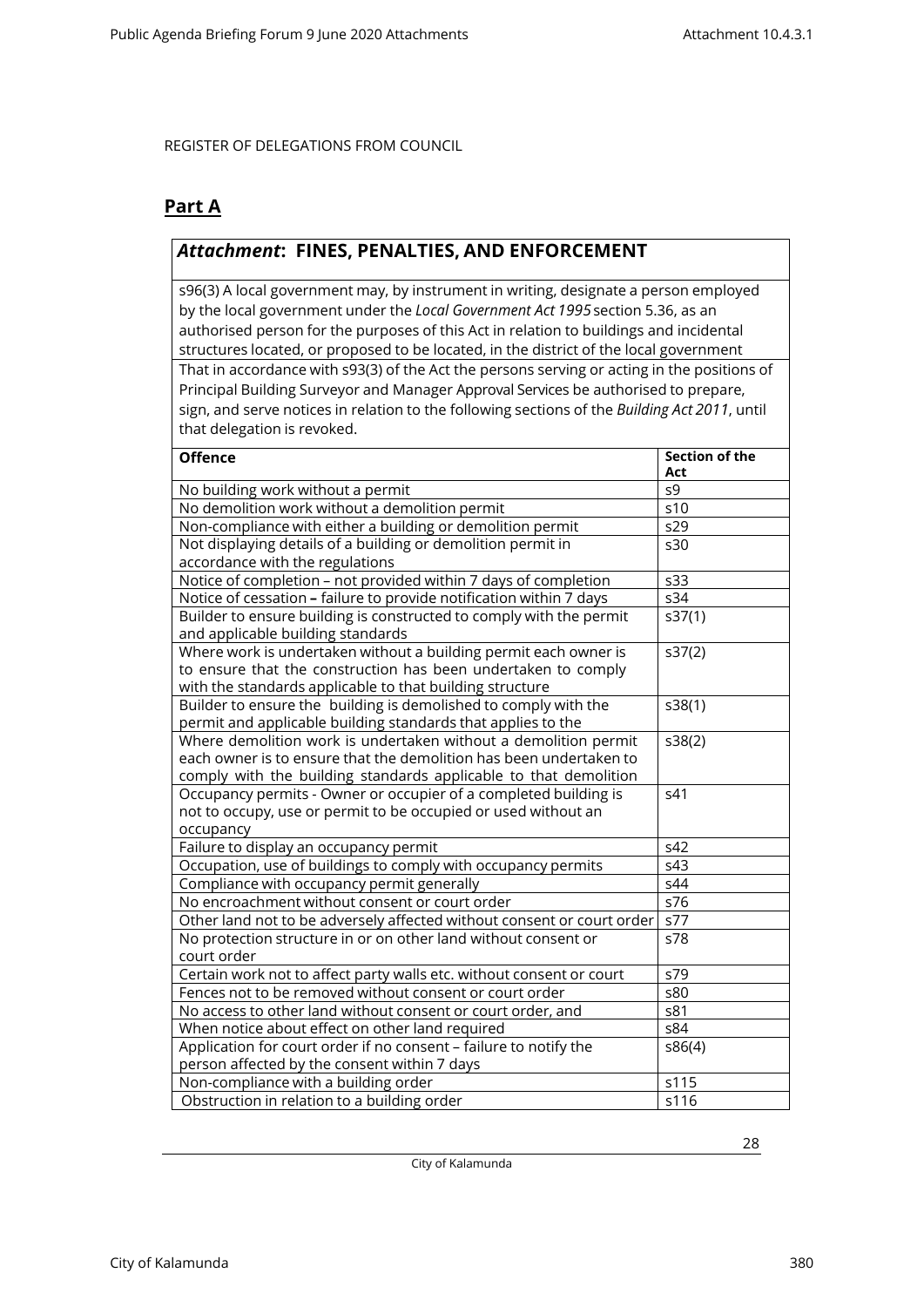| False or misleading information | s147                       |
|---------------------------------|----------------------------|
| Contravention of regulations    | $\varsigma$ 14 $\varsigma$ |

### **Part B**

| <b>Section/Regulations</b> | <b>Offence</b>                                                                                           | <b>Modified penalty</b> |
|----------------------------|----------------------------------------------------------------------------------------------------------|-------------------------|
| s.33(1)                    | Failure to give notice of<br>completion (BA7)                                                            | \$500                   |
| s.34(3)                    | Failure to give notice of<br>cessation                                                                   | \$250                   |
| S.42                       | Failure to display or bring<br>attention to occupancy<br>permit details                                  | \$250                   |
| s.76(1)                    | Encroachment beyond<br>boundaries without<br>consent, court order or<br>other authority                  | \$2,500                 |
| s.80(1)                    | Removal of fence, gate or<br>other barrier to land<br>without consent, court<br>order or other authority | \$1,000                 |
| 5.80(3)                    | Failure to erect adequate<br>temporary barrier                                                           | \$1,000                 |
| r.50(1)                    | Failure to install barrier<br>around private swimming<br>pool                                            | \$1,000                 |
| r.56(1)                    | Failure to ensure smoke<br>alarms compliant prior to<br>transfer of dwelling                             | \$1,000                 |
| r.58                       | Failure to ensure smoke<br>alarms compliant prior to<br>tenancy                                          | \$1,000                 |
| r.59                       | Failure to ensure smoke<br>alarms compliant prior to<br>hire of dwelling.                                | \$1,000                 |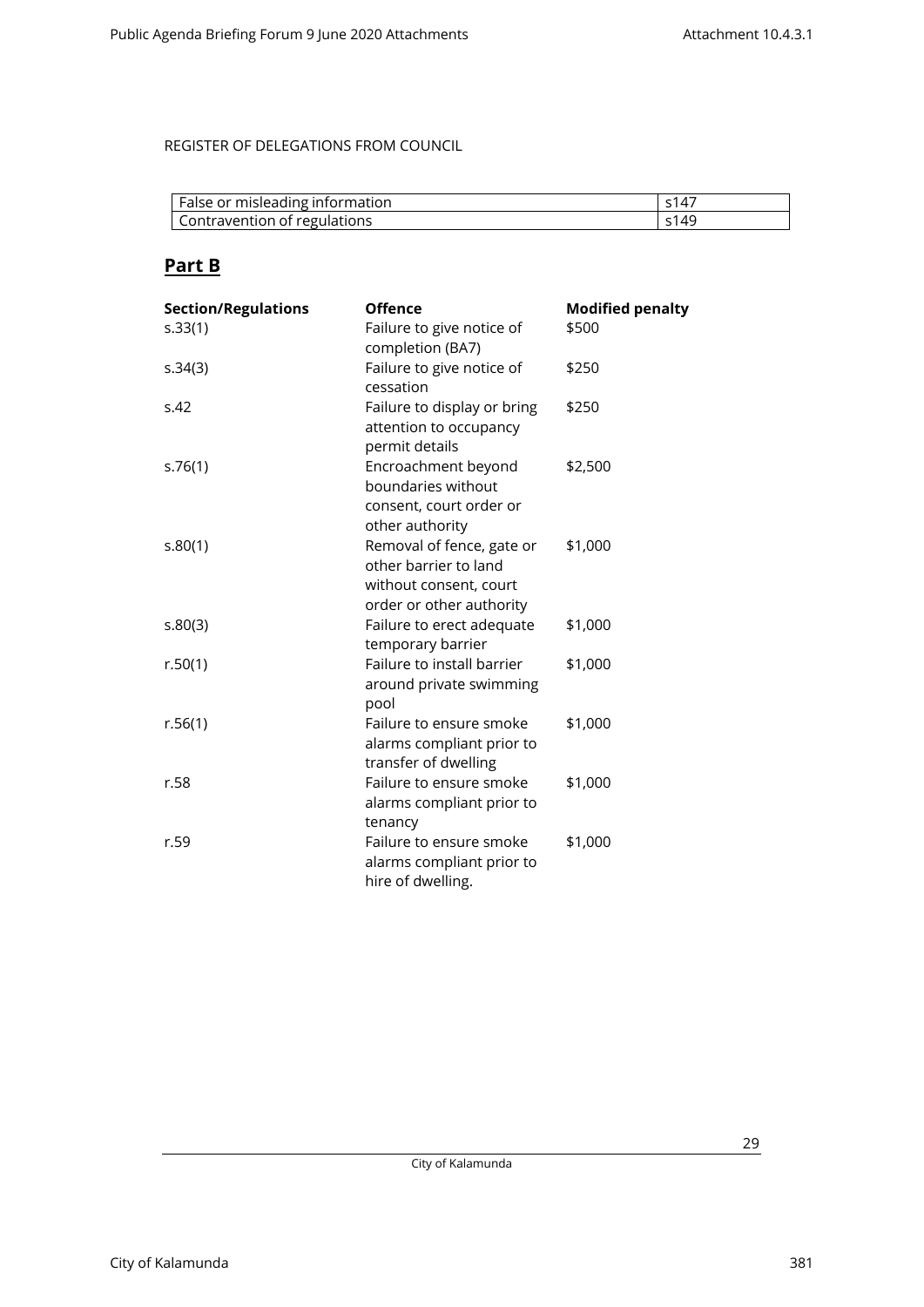### <span id="page-29-1"></span><span id="page-29-0"></span>**LOCAL GOVERNMENT (Financial Management) Regulations 1996**

### **FMR1 - Payments from Municipal and Trust Funds**

| Delegation from:    | Council                        |
|---------------------|--------------------------------|
| Delegated to:       | <b>Chief Executive Officer</b> |
| Date Adopted:       |                                |
| Date Last Reviewed: | <b>25 June 2019</b>            |

| Legislation:                                                                    | Local Government (Financial Management) Regulations 1996, r. 12(1)                                                                                                                                                              |
|---------------------------------------------------------------------------------|---------------------------------------------------------------------------------------------------------------------------------------------------------------------------------------------------------------------------------|
| Power or Duty of the<br><b>Local Government</b><br>which is being<br>delegated: | $(1)$ A payment may only be made from the municipal fund or the<br>trust fund $-$<br>if the local government has delegated to the CEO the<br>(a)<br>exercise of its power to make payments from those funds<br>- by the CEO; or |
|                                                                                 | otherwise, if the payment is authorised in advance by a<br>(b)<br>resolution of the council.                                                                                                                                    |

### **DETAILS**

Under section 5.42 of the *Local Government Act 1995*, the Chief Executive Officer is delegated to exercise the powers or discharge the duties of the Council under Regulation 12 of the *Local Government (Financial Management) Regulations 1996*, in regard to the making of payments from the municipal and trust funds.

| <b>Related Documents</b> |                                                      |
|--------------------------|------------------------------------------------------|
| Council Policy:          |                                                      |
| Administration           |                                                      |
| Policy/Procedure:        |                                                      |
| Notes:                   | <b>Local Government Act 1995</b>                     |
|                          | 6.10. Financial management regulations               |
|                          | Regulations may provide for -                        |
|                          | (d) the general management of, and the authorisation |
|                          | of payments out of -                                 |
|                          | (i) the municipal fund; and                          |
|                          | (ii) the trust fund,                                 |
|                          | of a local government                                |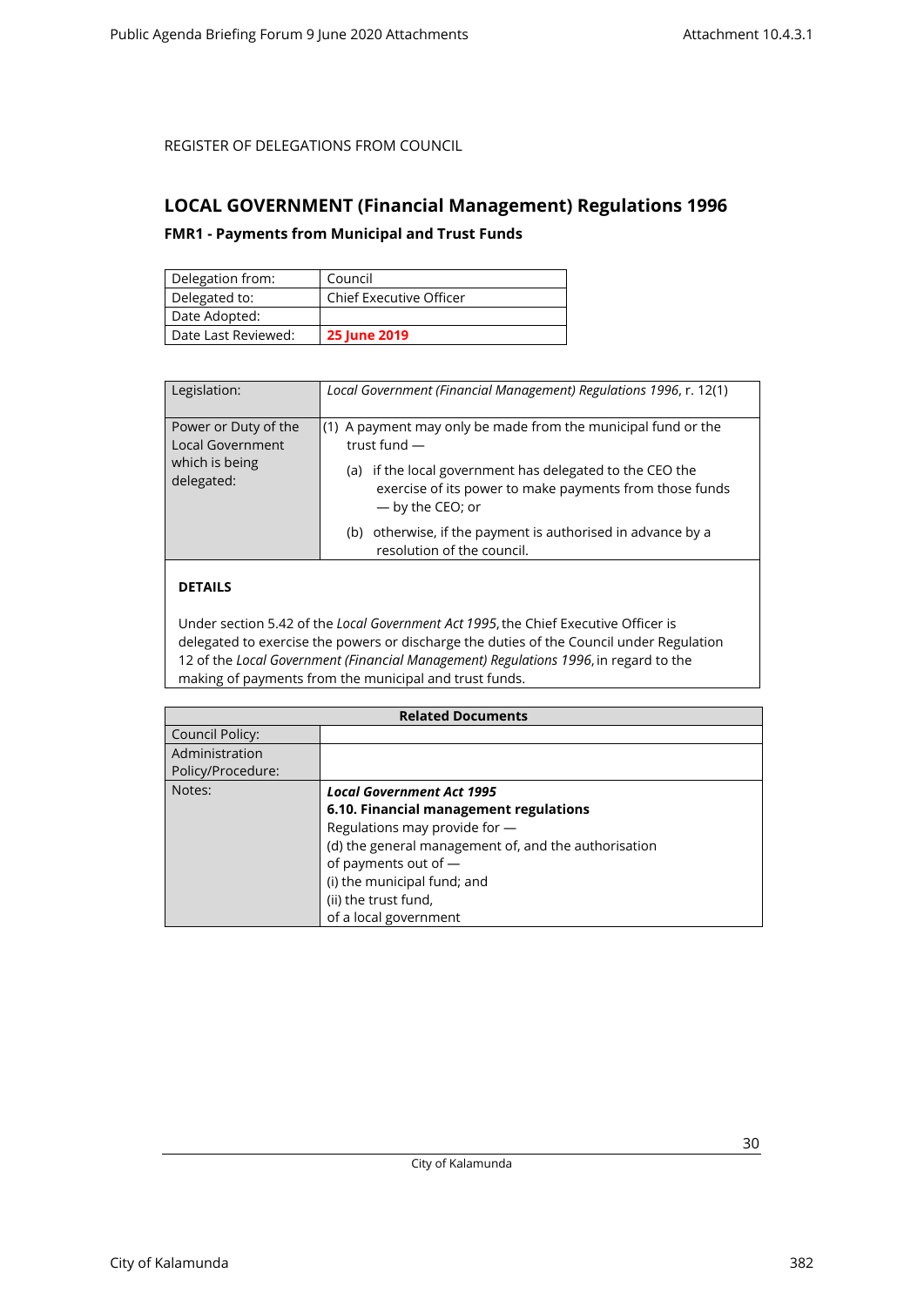### <span id="page-30-1"></span><span id="page-30-0"></span>**PLANNING AND DEVELOPMENT ACT 2005 & LOCAL PLANNING SCHEME NO.3**

#### **PLN1 Planning Matters**

| Delegation from:    | Council                        |
|---------------------|--------------------------------|
| Delegated to:       | <b>Chief Executive Officer</b> |
| Date Adopted:       | 21 June 2010                   |
| Date Last Reviewed: | <b>28 April 2020</b>           |

| Legislation:         | City (Shire) of Kalamunda Local Planning Scheme No 3; Planning and |
|----------------------|--------------------------------------------------------------------|
|                      | Development Act 2005; Planning and Development (Local Planning     |
|                      | <b>Schemes) Regulations 2015</b>                                   |
| Power or Duty of the |                                                                    |
| Local                |                                                                    |
| Government           |                                                                    |
| which is being       |                                                                    |
|                      |                                                                    |

#### **DETAILS**

Pursuant to Clause 82 of the Deemed Provisions, the Chief Executive Officer is delegated authority to exercise the powers or discharge the duties of the Council in regard to the following:-

#### **Advertising**

To advertise proposals in accordance with Local Planning Scheme No. 3 (the Scheme).

#### **Determination of Applications**

To apply discretion and determine applications under Part 6, 7, 8, 9 and 10 of the Deemed Provisions and Parts 4 and 5 of the Scheme.

To apply discretion and determine applications under Clause 29 and 45 of the Deemed Provisions (amendment of Structure Plans and Activity Centre Plans). To apply discretion to the remainder of Part 4 and Part 5 of the Deemed Provisions to the extent that the discretion relates only to the preparation of an amendment to a Structure Plan or Activity Centre Plan.

**Temporary Amendment (OCM 28/04/2020) Approve Planning Applications where there is no more than a 30% deficiency in the parking bays required to be provided by the applicant Temporary Condition: Is valid until the cessation of the Western Australian Declaration of State of Emergency and Western Australian Declaration of Public Health State of Emergency.**

**Subdivision Applications and Clearances**

City of Kalamunda 383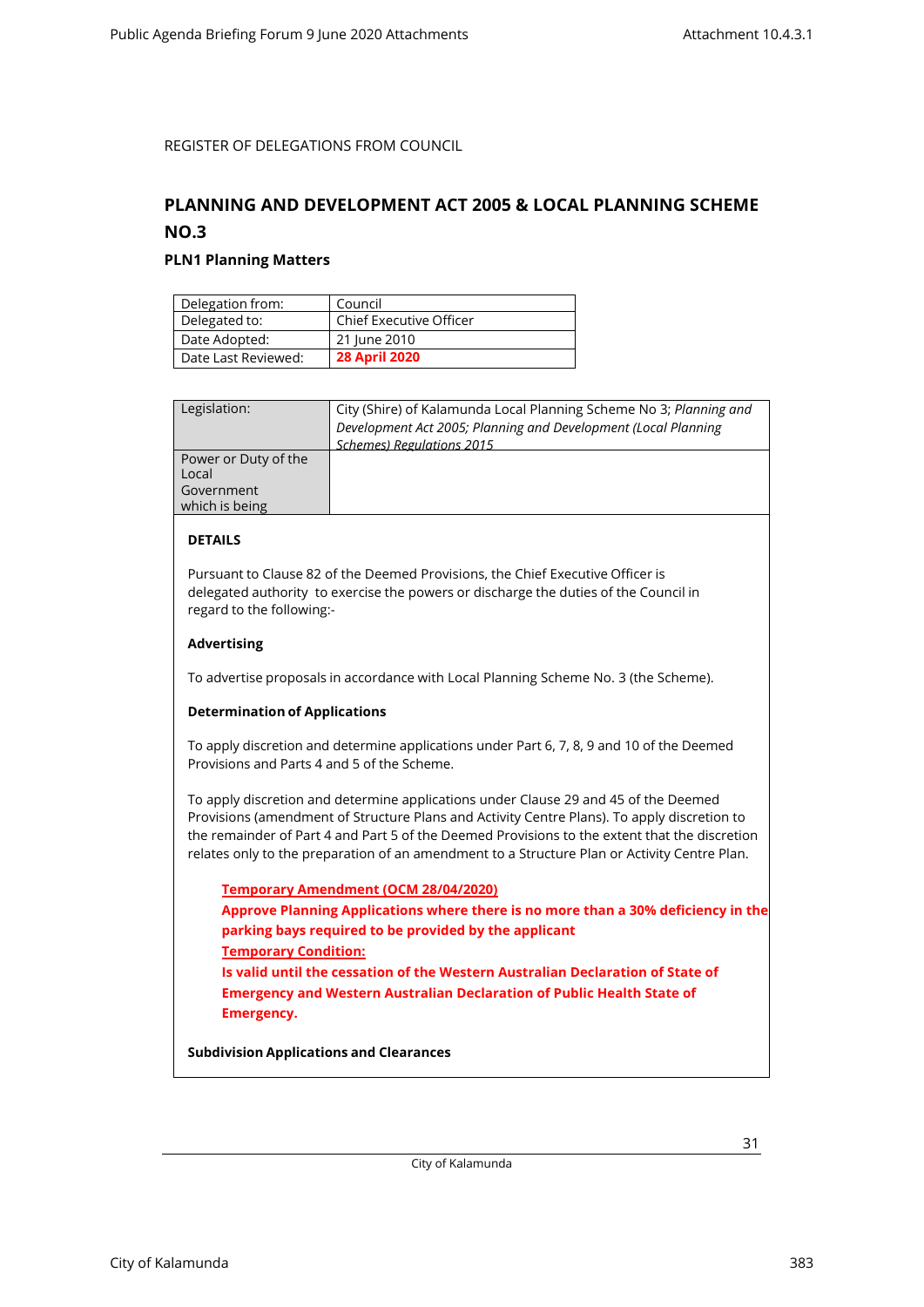To make recommendations to the Western Australian Planning Commission on all subdivision and amalgamation applications and to endorse applications for clearance where relevant conditions have been satisfied.

#### **Appeals (Reviews)**

To attend the State Administrative Tribunal on behalf of Council and to determine conditions to be applied to applications the subject of mediation or successful appeal and to enter into Minute of Consent Orders accordingly.

#### **Enforcement and Administration**

Any of its powers, and the discharge of any of its duties, under Part 10 of the Deemed Provisions.

| <b>Related Documents</b>            |                                                                                                                                                                                                                                                                                         |  |
|-------------------------------------|-----------------------------------------------------------------------------------------------------------------------------------------------------------------------------------------------------------------------------------------------------------------------------------------|--|
| Council Policy:                     | All relevant Local Planning Policies prepared under Part 2 of the<br>Deemed Provisions.                                                                                                                                                                                                 |  |
| Administration<br>Policy/Procedure: |                                                                                                                                                                                                                                                                                         |  |
| Notes:                              | <b>Planning and Development (Local Planning Schemes) Regulations</b><br>2015 Schedule 2 - Deemed Provisions.                                                                                                                                                                            |  |
|                                     | Delegations by local government<br>82.                                                                                                                                                                                                                                                  |  |
|                                     | The local government may, by resolution, delegate to a<br>(1)<br>committee or to the local government CEO the exercise of any<br>of the local government's powers or the discharge of any of<br>the local government's duties under this Scheme other than<br>this power of delegation. |  |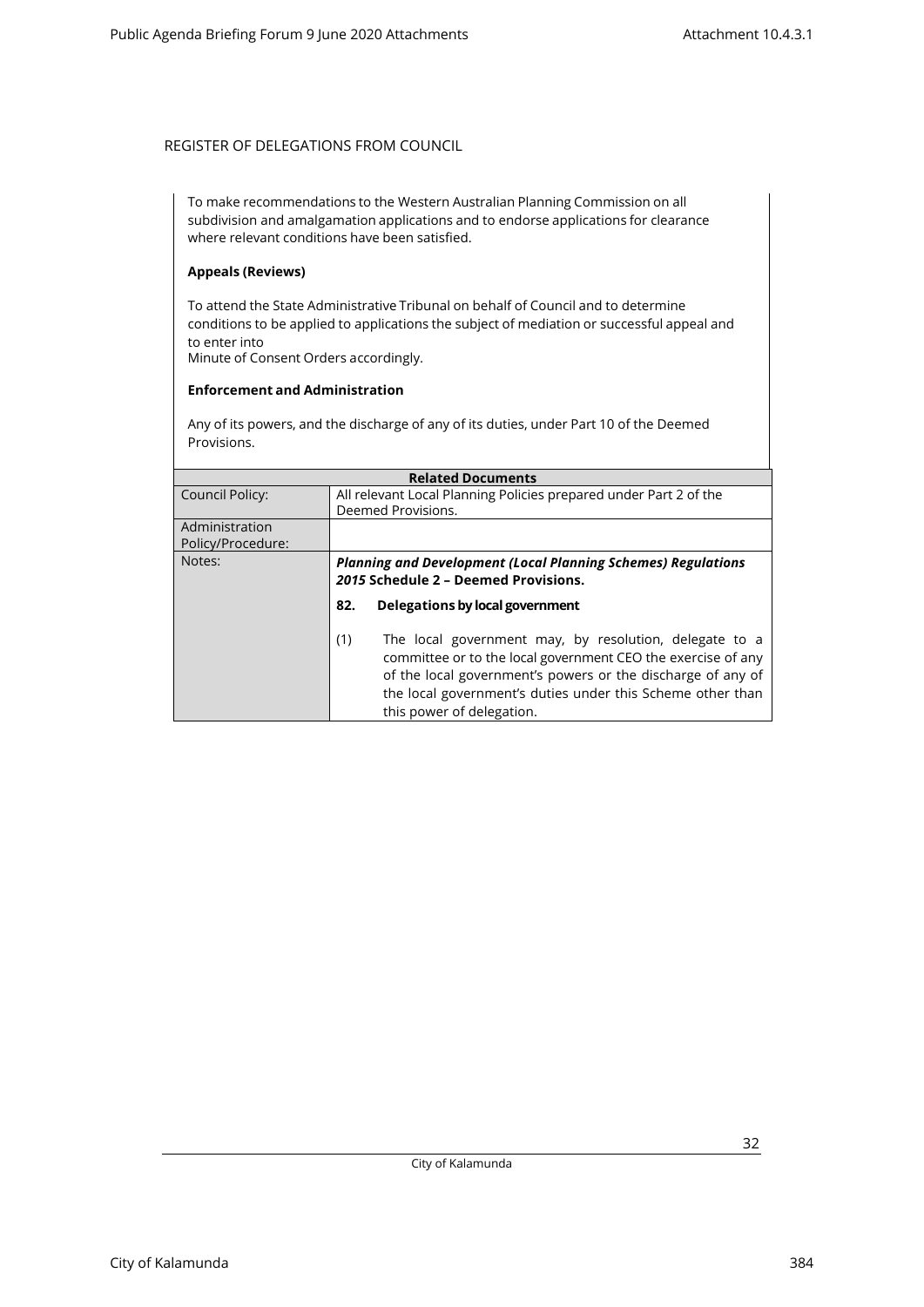### <span id="page-32-1"></span><span id="page-32-0"></span>**STRATA TITLES ACT 1985**

### **STA1 - Strata Titles**

| Delegation from:    | Council                        |
|---------------------|--------------------------------|
| Delegated to:       | <b>Chief Executive Officer</b> |
|                     | Manager Approval Services      |
| Date Adopted:       |                                |
| Date Last Reviewed: | <b>25 June 2019</b>            |

| Legislation:                                                                    | Strata Titles Act 1985, s.23                                                                                                                                                                                                                                                                                                                                                   |
|---------------------------------------------------------------------------------|--------------------------------------------------------------------------------------------------------------------------------------------------------------------------------------------------------------------------------------------------------------------------------------------------------------------------------------------------------------------------------|
| Power or Duty of the<br><b>Local Government</b><br>which is being<br>delegated: | A local government may, either generally or as otherwise<br>(4)<br>provided by the instrument of delegation, by writing under<br>the seal of the local government, delegate to an employee<br>of the local government any of the functions conferred on<br>local governments under this Act, other than the functions<br>so conferred by subsection (3) and section 24.<br>(5) |

### **DETAILS**

Under section 23(4) of the *Strata Titles Act 1985*, the Chief Executive Officer and the Manager Approval Services are delegated to exercise the powers or discharge the duties of the Council under the *Strata Titles Act 1985*.

| <b>Related Documents</b> |     |
|--------------------------|-----|
| Council Policy:          | n/a |
| Administration           | n/a |
| Policy/Procedure:        |     |
| Notes:                   |     |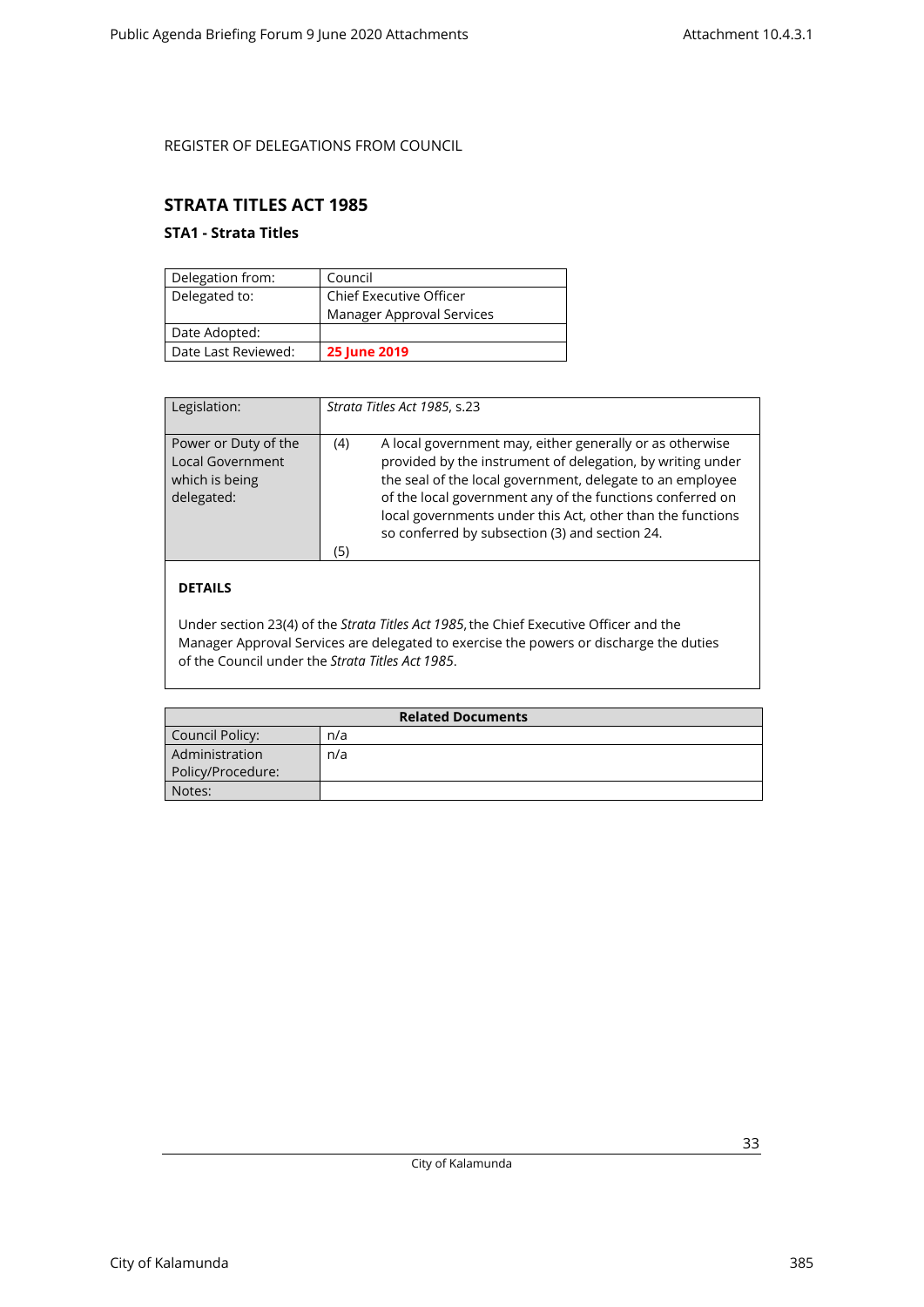### <span id="page-33-1"></span><span id="page-33-0"></span>**BUSH FIRES ACT 1954**

### **BFA1 - Prohibited Burning Times - Amendment**

| Delegation from:    | Council                         |
|---------------------|---------------------------------|
| Delegated to:       | Mayor and                       |
|                     | Chief Bush Fire Control Officer |
|                     | (jointly)                       |
| Date Adopted:       |                                 |
| Date Last Reviewed: | <b>25 June 2019</b>             |

| Legislation:                                                                    | Bush Fires Act 1954, s. 17                                                                                                                                                                                                                                                                                                                                                                                                                                                                                                                                                                                                                                                     |
|---------------------------------------------------------------------------------|--------------------------------------------------------------------------------------------------------------------------------------------------------------------------------------------------------------------------------------------------------------------------------------------------------------------------------------------------------------------------------------------------------------------------------------------------------------------------------------------------------------------------------------------------------------------------------------------------------------------------------------------------------------------------------|
| Power or Duty of the<br><b>Local Government</b><br>which is being<br>delegated: | (7) (a) Subject to paragraph (b), in any year in which a local<br>government considers that seasonal conditions warrant a<br>variation of the prohibited burning times in its district the local<br>government may, after consultation with an authorised officer<br>appointed under the Conservation and Land Management Act 1984,<br>if forest land is situated in the district, vary the prohibited burning<br>times in respect of that year in the district or a part of the district<br>$by -$<br>shortening, extending, suspending or reimposing a period of<br>(i)<br>prohibited burning times;<br>or<br>imposing a further period of prohibited burning times.<br>(ii) |

### **DETAILS**

Under section 17(10) of the *Bush Fires Act 1954*, the Mayor and Chief Bush Fire Control Officer are delegated to exercise the powers or discharge the duties of the Council under section 17(7) of the *Bush Fires Act 1954*.

| <b>Related Documents</b> |                                                                       |  |
|--------------------------|-----------------------------------------------------------------------|--|
| <b>Council Policy:</b>   | n/a                                                                   |  |
| Administration           | n/a                                                                   |  |
| Policy/Procedure:        |                                                                       |  |
| Notes:                   | <b>Bush Fires Act 1954</b>                                            |  |
|                          | 17(10) A local government may by resolution delegate to its mayor, or |  |
|                          | president, and its                                                    |  |
|                          | Chief Bush Fire Control Officer, jointly its powers and duties under  |  |
|                          | subsections (7) and (8).                                              |  |
|                          |                                                                       |  |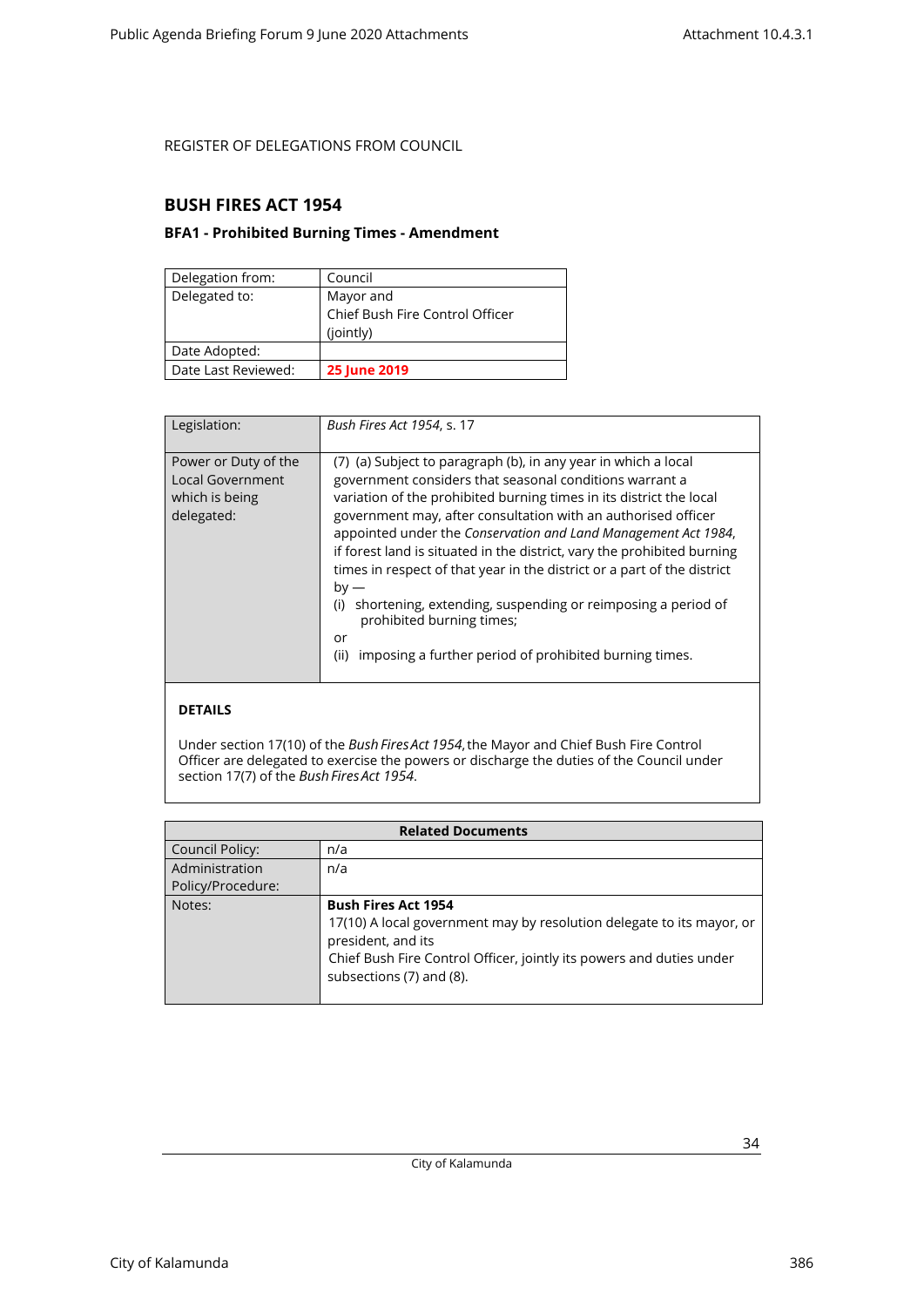### <span id="page-34-0"></span>**BFA2 - Proceedings Under the Bush Fires Act**

| Delegation from:    | Council                         |
|---------------------|---------------------------------|
| Delegated to:       | Chief Bush Fire Control Officer |
| Date Adopted:       |                                 |
| Date Last Reviewed: | <b>25 June 2019</b>             |

| Legislation:         | Bush Fires Act 1954, s. 59                                              |
|----------------------|-------------------------------------------------------------------------|
| Power or Duty of the | 59. Prosecution of offences                                             |
| Local Government     | (2)(a) A person authorised by the Minister, a member of the             |
| which is being       | Authority, an officer of the Authority, an authorised officer appointed |
| delegated:           | under the Conservation and Land Management Act 1984,, a member of       |
|                      | the Police Force, or a local government, may institute and carry on     |
|                      | proceedings against a person for an offence alleged to be committed     |
|                      | against this Act.                                                       |
|                      |                                                                         |
|                      |                                                                         |
| <b>DETAILS</b>       |                                                                         |

Under section 59(3) of the *Bush Fires Act 1954*, the Chief Bush Fire Control Officer is delegated to exercise the powers or discharge the duties of the Council under section 59 of the *Bush Fires Act 1954.*

| <b>Related Documents</b> |                                                                                                                                                                                                                                                                                                                                                                                                                                                                                                                                                                                                                                                                                        |
|--------------------------|----------------------------------------------------------------------------------------------------------------------------------------------------------------------------------------------------------------------------------------------------------------------------------------------------------------------------------------------------------------------------------------------------------------------------------------------------------------------------------------------------------------------------------------------------------------------------------------------------------------------------------------------------------------------------------------|
| Council Policy:          | n/a                                                                                                                                                                                                                                                                                                                                                                                                                                                                                                                                                                                                                                                                                    |
| Administration           | n/a                                                                                                                                                                                                                                                                                                                                                                                                                                                                                                                                                                                                                                                                                    |
| Policy/Procedure:        |                                                                                                                                                                                                                                                                                                                                                                                                                                                                                                                                                                                                                                                                                        |
| Notes:                   | <b>Bush Fires Act 1954</b><br>59(3) A local government may, by written instrument of delegation,<br>delegate authority generally, or in any class of case, or in any<br>particular case, to its bush fire control officer, or other officer, to<br>consider allegations of offences alleged to have been committed<br>against this Act in the district of the local government and, if the<br>delegate thinks fit, to institute and carry on proceedings in the<br>name of the local government against any person alleged to have<br>committed any of those offences in the district, and may pay out of<br>its funds any costs and expenses incurred in or about the<br>proceedings. |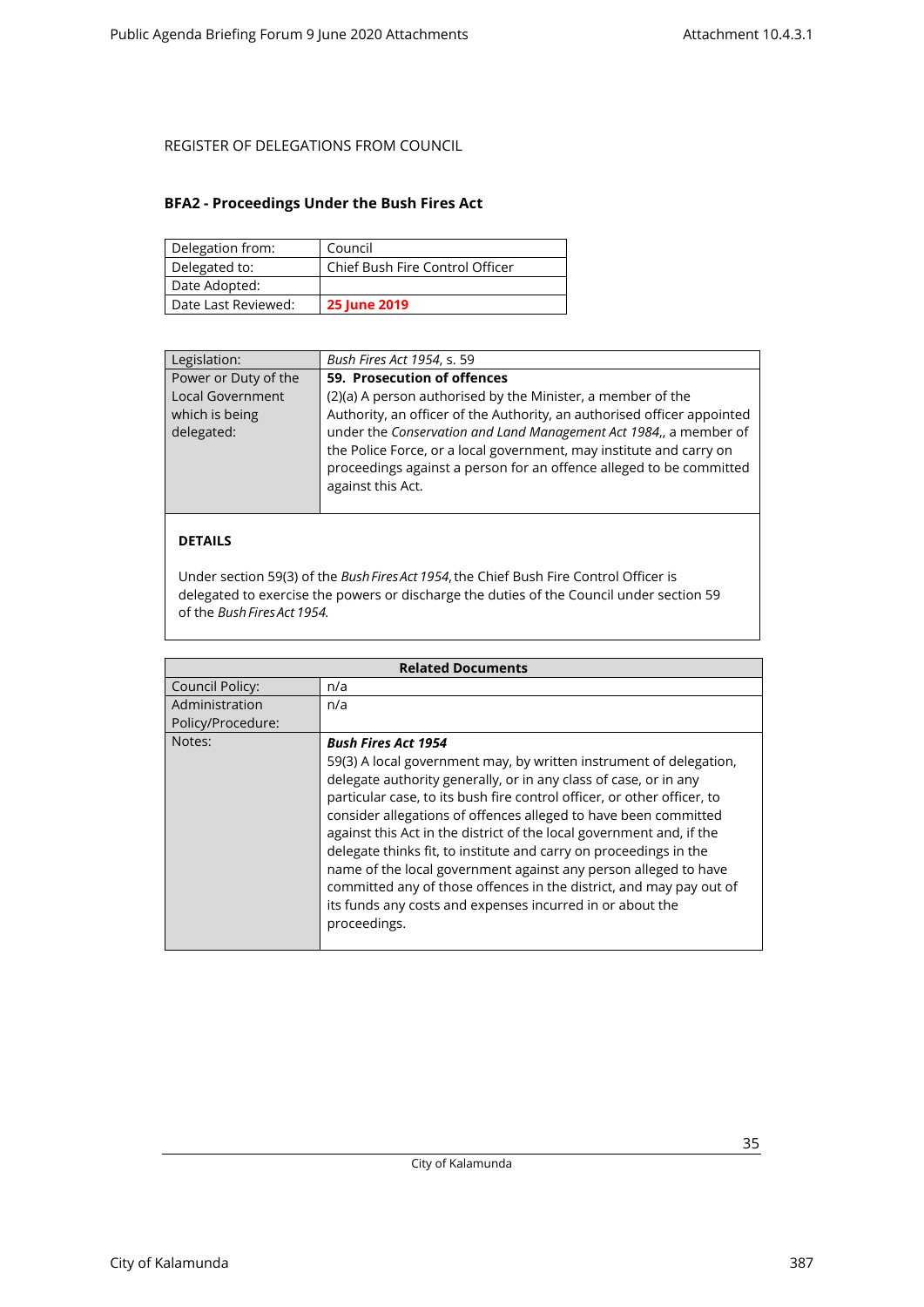### <span id="page-35-0"></span>**BFA3 - Appointment of Bush Fire Control Officers**

| Delegation from:    | Council                        |
|---------------------|--------------------------------|
| Delegated to:       | <b>Chief Executive Officer</b> |
| Date Adopted:       | 16 August 2010                 |
| Date Last Reviewed: | <b>25 June 2019</b>            |

| Legislation:                                                                    | Bush Fires Act 1954, s.38                                                                                                                                                                                                                                                                                                                                                                                                                                                                                                                                                                        |
|---------------------------------------------------------------------------------|--------------------------------------------------------------------------------------------------------------------------------------------------------------------------------------------------------------------------------------------------------------------------------------------------------------------------------------------------------------------------------------------------------------------------------------------------------------------------------------------------------------------------------------------------------------------------------------------------|
| Power or Duty of the<br><b>Local Government</b><br>which is being<br>delegated: | 38. Local government may appoint bush fire control officer<br>(1) A local government may from time to time appoint such<br>persons as it thinks necessary to be its bush fire control officers<br>under and for the purposes of this Act, and of those officers shall<br>subject to section 38A(2) appoint 2 as the Chief Bush Fire Control<br>Officer and the Deputy Chief Bush Fire Control Officer who shall be<br>first and second in seniority of those officers, and subject thereto<br>may determine the respective seniority of the other bush fire<br>control officers appointed by it. |

#### **DETAILS**

Pursuant to section 48 of the *Bush Fires Act 1954*, the Chief Executive Officer is delegated authority to appoint Bush Fire Control Officers, Chief Bush Fire Control Officer and Deputy Chief Bush Fire Control Officers for the City of Kalamunda.

| <b>Related Documents</b>            |                                                                                                                                                                                                                                                                                                                                                                                                                                                                                                                                                                                                                                                                                                                                                                                              |
|-------------------------------------|----------------------------------------------------------------------------------------------------------------------------------------------------------------------------------------------------------------------------------------------------------------------------------------------------------------------------------------------------------------------------------------------------------------------------------------------------------------------------------------------------------------------------------------------------------------------------------------------------------------------------------------------------------------------------------------------------------------------------------------------------------------------------------------------|
| Council Policy:                     |                                                                                                                                                                                                                                                                                                                                                                                                                                                                                                                                                                                                                                                                                                                                                                                              |
| Administration<br>Policy/Procedure: |                                                                                                                                                                                                                                                                                                                                                                                                                                                                                                                                                                                                                                                                                                                                                                                              |
| Notes:                              | 48. Delegation by local governments<br>(1) A local government may, in writing, delegate to its chief<br>executive officer the performance of any of its functions under<br>this Act.<br>(2) Performance by the chief executive officer of a local<br>government of a function delegated under subsection (1) -<br>(a) is taken to be in accordance with the terms of a delegation<br>under this section, unless the contrary is shown; and<br>(b) is to be treated as performance by the local government.<br>(3) A delegation under this section does not include the power to<br>subdelegate.<br>(4) Nothing in this section is to be read as limiting the<br>ability of a local government to act through its council,<br>members of staff or agents in the normal course of<br>business. |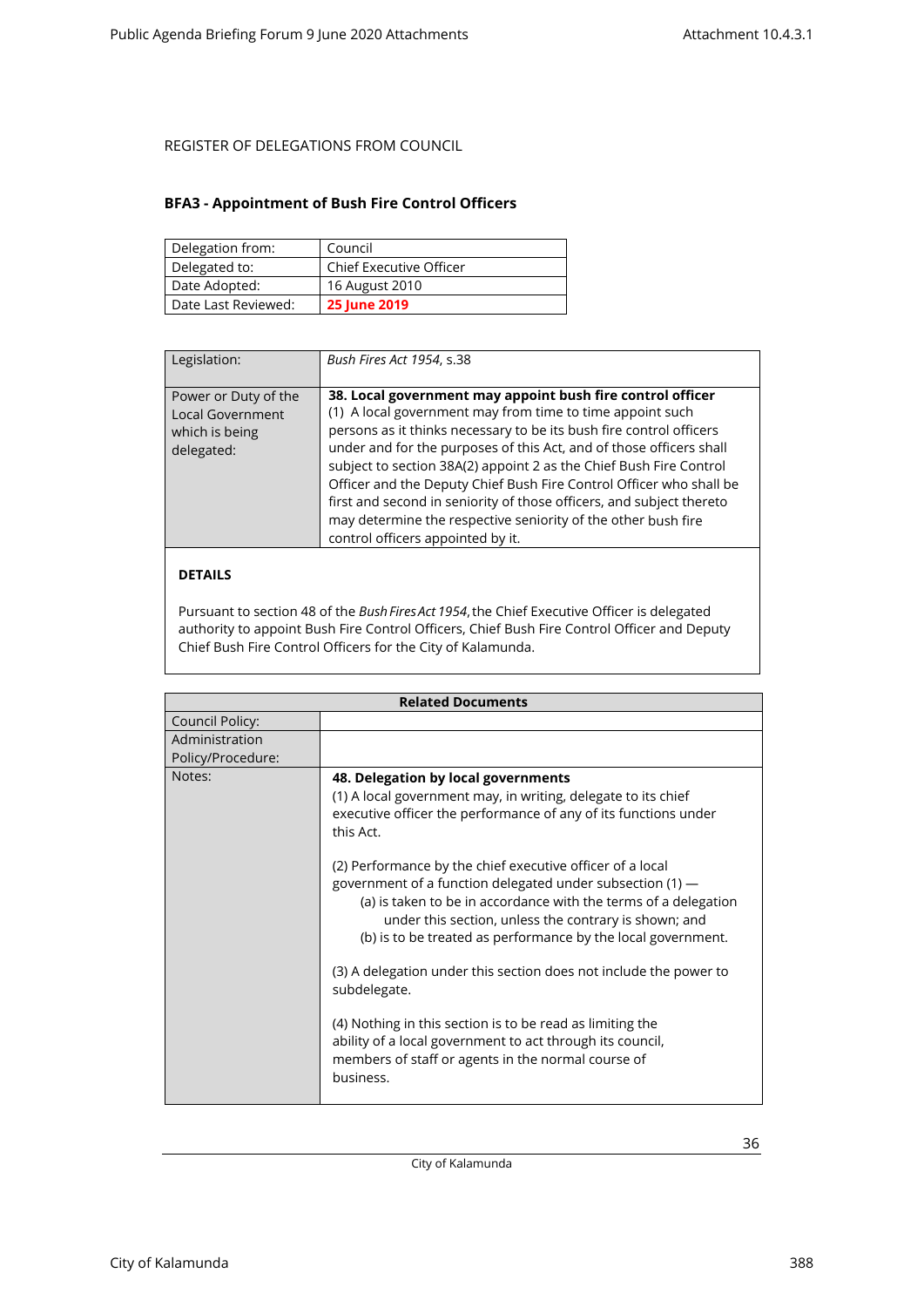### <span id="page-36-1"></span><span id="page-36-0"></span>**FOOD ACT 2008**

### **FOOD1 - Prohibition Orders – Section 65 of the Food Act 2008**

| Delegation from:    | Council                        |
|---------------------|--------------------------------|
| Delegated to:       | <b>Chief Executive Officer</b> |
|                     | Director Development Services  |
| Date Adopted:       | 20 September 2010              |
| Date Last Reviewed: | <b>25 June 2019</b>            |

| Legislation:                                                             | Food Act 2008, section 65                                                                                                                                                                                                                                                                                                                                                                                                                                                                                                                                                                                                           |
|--------------------------------------------------------------------------|-------------------------------------------------------------------------------------------------------------------------------------------------------------------------------------------------------------------------------------------------------------------------------------------------------------------------------------------------------------------------------------------------------------------------------------------------------------------------------------------------------------------------------------------------------------------------------------------------------------------------------------|
| Power or Duty of the<br>Local Government<br>which is being<br>delegated: | 65. Prohibition order<br>(1) If the CEO or another enforcement agency believes on<br>reasonable grounds -<br>(a) that any of the circumstances specified in section 62(a), (b), (c) or<br>(d) exist; and<br>(b) that $-$<br>(i) the proprietor of a food business has not complied with<br>an improvement notice within the time required by section<br>63 for compliance; or<br>(ii) the issue of the order is necessary to prevent or<br>mitigate a serious danger to public health,<br>the CEO or other enforcement agency may serve a prohibition order<br>on the proprietor of the food business in accordance with this Part. |

#### **DETAILS**

Council delegates the power to issue prohibition orders for the purposes of section 65 of the *Food Act 2008*to the Chief Executive Officer and the Director Planning and Development Services in accordance with section 118(2) of the *Food Act 2008*.

| <b>Related Documents</b> |                                                                                                                                                                                                                                                                                                                                                                                                   |
|--------------------------|---------------------------------------------------------------------------------------------------------------------------------------------------------------------------------------------------------------------------------------------------------------------------------------------------------------------------------------------------------------------------------------------------|
| Council Policy:          |                                                                                                                                                                                                                                                                                                                                                                                                   |
| Administration           |                                                                                                                                                                                                                                                                                                                                                                                                   |
| Policy/Procedure:        |                                                                                                                                                                                                                                                                                                                                                                                                   |
| Notes:                   | 118. Functions of enforcement agencies and delegation<br>(2) A function conferred or imposed on an enforcement agency may<br>be delegated -<br>(b) if the enforcement agency is a local government or a person<br>or body, or a person or body within a class of persons or<br>bodies, prescribed by the regulations - subject to subsections<br>(3) and (4), in accordance with the regulations. |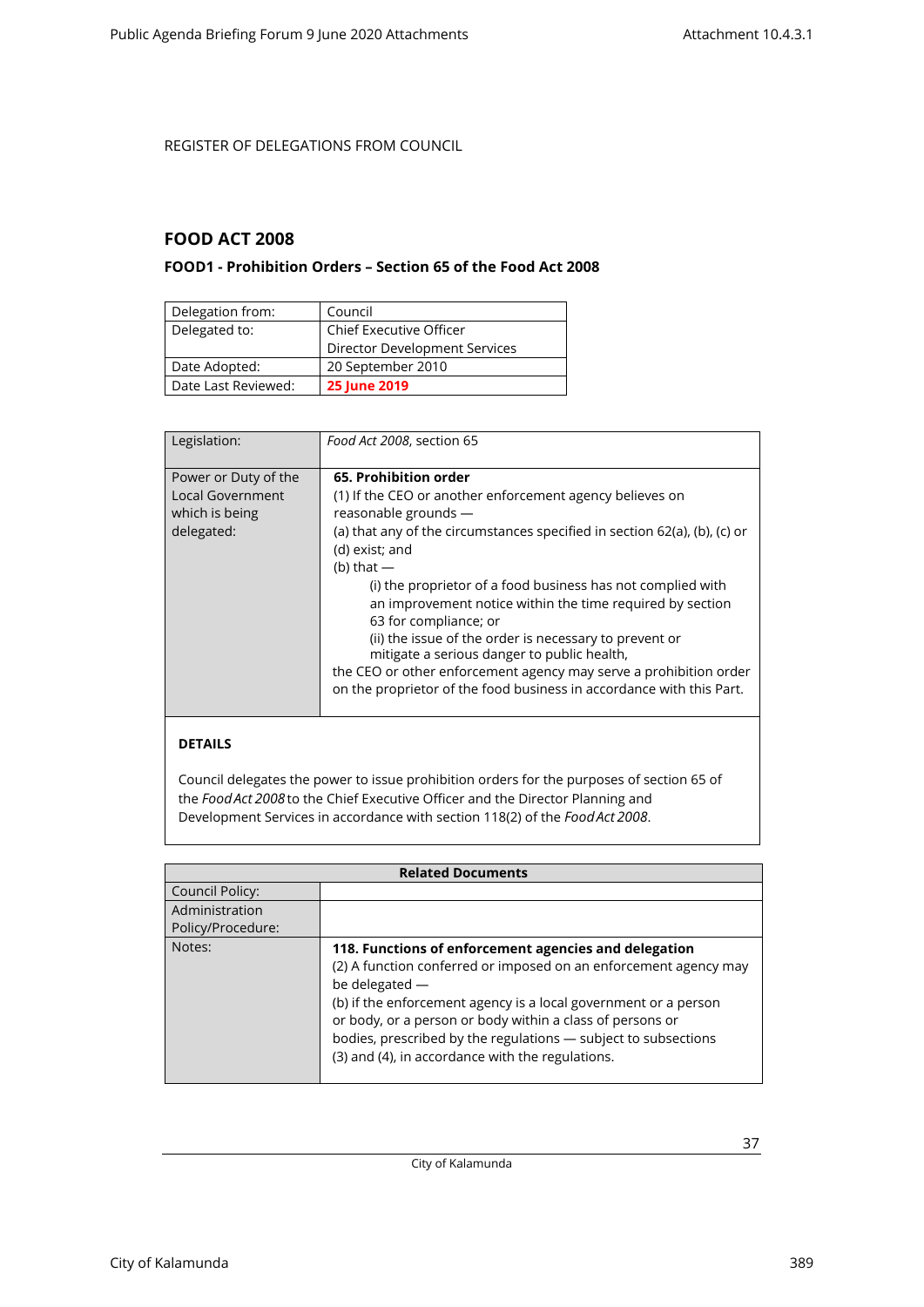### <span id="page-37-0"></span>**FOOD 2 - Appointment of Authorised Persons Under the Food Act 2008**

| Delegation from:    | Council                        |
|---------------------|--------------------------------|
| Delegated to:       | <b>Chief Executive Officer</b> |
| Date Adopted:       | 15 March 2010                  |
| Date Last Reviewed: | <b>25 June 2019</b>            |

| Legislation:                                                                    | Food Act 2008, section 122                                                                                                                                                                                                                                                                                                                                                                                                                                                                          |
|---------------------------------------------------------------------------------|-----------------------------------------------------------------------------------------------------------------------------------------------------------------------------------------------------------------------------------------------------------------------------------------------------------------------------------------------------------------------------------------------------------------------------------------------------------------------------------------------------|
| Power or Duty of the<br><b>Local Government</b><br>which is being<br>delegated: | 122. Appointment of authorised officers<br>(1) An enforcement agency may appoint a person to be an<br>authorised officer for the purposes of this Act if -<br>(a) the enforcement agency, having regard to any guidelines<br>issued by the CEO under subsection (2), considers the person<br>has appropriate qualifications and experience to perform the<br>functions of an authorised officer; or<br>(b) the person holds office as an environmental health officer under<br>the Health Act 1911. |

### **DETAILS**

Council delegates the power to appoint Authorised Persons for the purposes of the *Food Act 2008* to the Chief Executive Officer under Section 118 (2) of the *Food Act 2008*.

| <b>Related Documents</b> |                                                                                                                                                                                                                                                                                                                                                                                                   |  |
|--------------------------|---------------------------------------------------------------------------------------------------------------------------------------------------------------------------------------------------------------------------------------------------------------------------------------------------------------------------------------------------------------------------------------------------|--|
| Council Policy:          |                                                                                                                                                                                                                                                                                                                                                                                                   |  |
| Administration           |                                                                                                                                                                                                                                                                                                                                                                                                   |  |
| Policy/Procedure:        |                                                                                                                                                                                                                                                                                                                                                                                                   |  |
| Notes:                   | 118. Functions of enforcement agencies and delegation<br>(2) A function conferred or imposed on an enforcement agency may<br>be delegated -<br>(b) if the enforcement agency is a local government or a person<br>or body, or a person or body within a class of persons or<br>bodies, prescribed by the regulations - subject to subsections<br>(3) and (4), in accordance with the regulations. |  |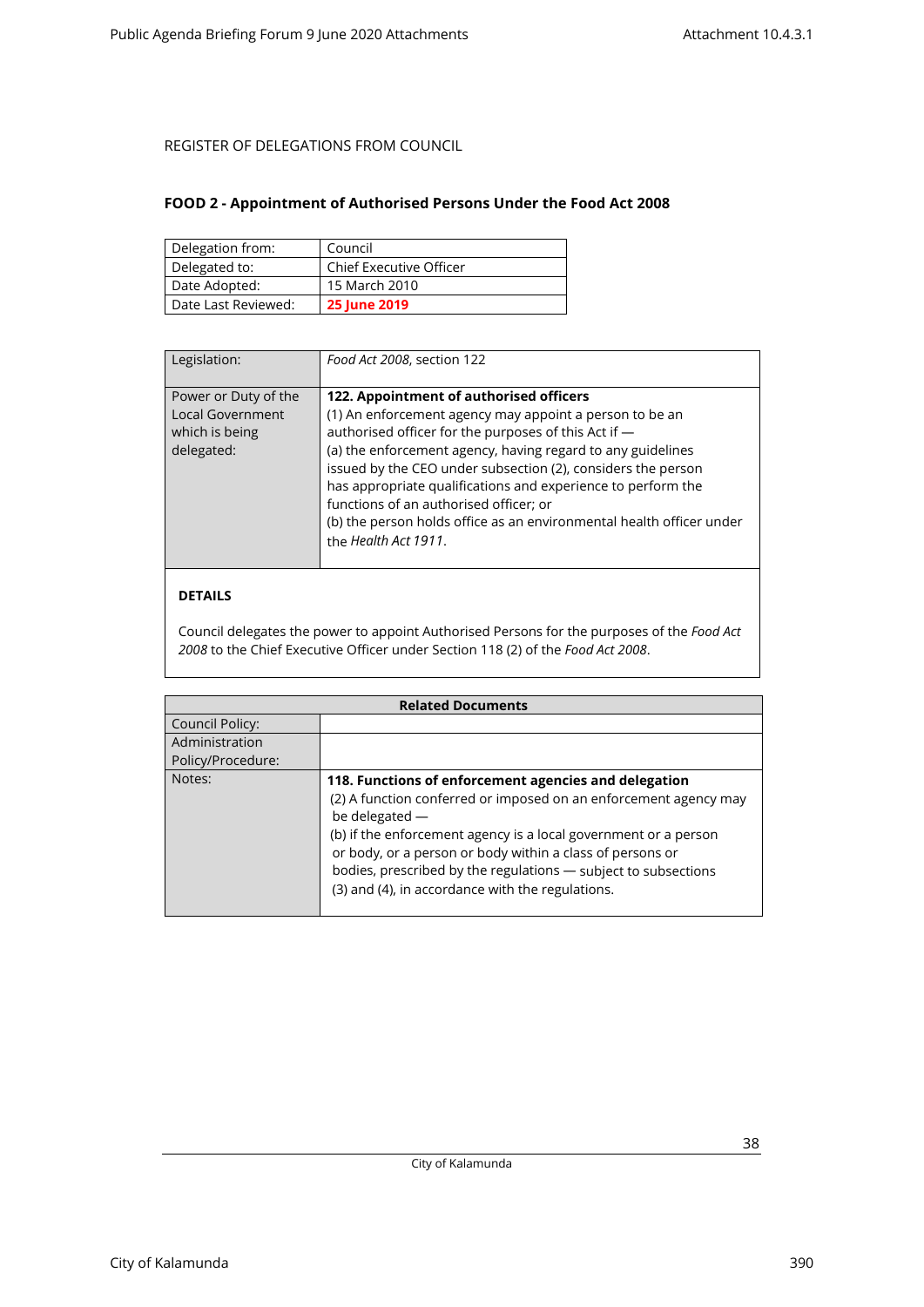### <span id="page-38-1"></span><span id="page-38-0"></span>**PUBLIC HEALTH ACT 2016**

### **HLT1 - Appointment of Environmental Health Officers of the Public Health Act 2016**

| Delegation from:    | Council                 |
|---------------------|-------------------------|
| Delegated to:       | Chief Executive Officer |
| Date Adopted:       | 27 March 2017           |
| Date Last Reviewed: | <b>25 June 2019</b>     |

| Legislation:                             |     | Public Health Act 2016, Section 17.                                                                                                                                                                                      |
|------------------------------------------|-----|--------------------------------------------------------------------------------------------------------------------------------------------------------------------------------------------------------------------------|
| Power or Duty of the<br>Local Government | 17. | Appointment of environmental health officers                                                                                                                                                                             |
| which is being<br>delegated:             | (1) | A local government may appoint one or more persons as<br>environmental health officers.                                                                                                                                  |
|                                          | (2) | An appointee may be $-$<br>a person employed by the local government under<br>(a)<br>the Local Government Act 1995 section 5.36; or<br>a person engaged by the local government under a<br>(b)<br>contract for services. |
|                                          | (3) | A local government must not appoint a person as an<br>environmental health officer unless the person has the<br>qualifications and experience approved by the Chief Health<br>Officer under section 18.                  |
|                                          | (4) | Two or more local governments may enter into<br>arrangements for one or more persons to be appointed as<br>environmental health officers for each of those local<br>governments.                                         |
|                                          | (5) | This section does not limit the Local Government Act 1995<br>section 5.36.                                                                                                                                               |

### **DETAILS**

Council delegates the power to appoint Environmental Health Officers for the purposes of the *Public Health Act 2016* to the Chief Executive Officer under Section 17 of the *Public Health Act 2016.*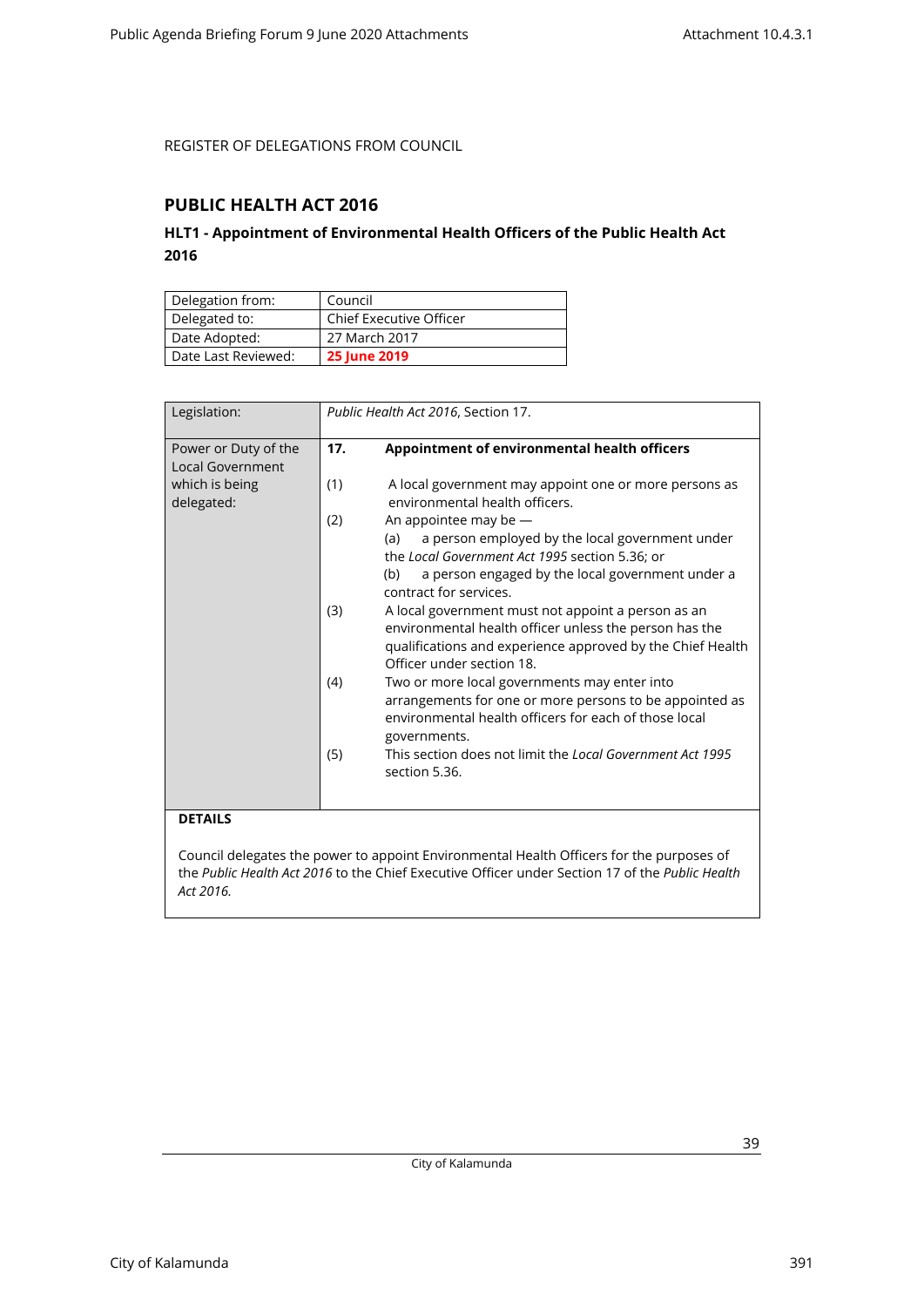### <span id="page-39-0"></span>*PUBLIC HEALTH ACT 2016*

### *Health (Asbestos) Regulations 1992*

### **HLT2 – appointment persons or classes of persons to be authorised officers or approved officers for the purposes of the** *Criminal Procedure Act 2004* **Part 2**

| Delegation from:    | Council                        |
|---------------------|--------------------------------|
| Delegated to:       | <b>Chief Executive Officer</b> |
| Date Adopted:       | 28 November 2017               |
| Date Last Reviewed: | <b>25 June 2019</b>            |

| Legislation:                                                             | Public Health Act 2016 and Health (Asbestos) Regulations 1992 -<br>Regulation 15D.                                                                                                                                                                                                                                                                                                                                                                                                                                                                                                                                                                                                                                                                                                                                                                                                                                                                                                                                                                                                                                                                                                                                                                                                                                                                                                                                                                                                                                                                                                                                                                                                                 |  |
|--------------------------------------------------------------------------|----------------------------------------------------------------------------------------------------------------------------------------------------------------------------------------------------------------------------------------------------------------------------------------------------------------------------------------------------------------------------------------------------------------------------------------------------------------------------------------------------------------------------------------------------------------------------------------------------------------------------------------------------------------------------------------------------------------------------------------------------------------------------------------------------------------------------------------------------------------------------------------------------------------------------------------------------------------------------------------------------------------------------------------------------------------------------------------------------------------------------------------------------------------------------------------------------------------------------------------------------------------------------------------------------------------------------------------------------------------------------------------------------------------------------------------------------------------------------------------------------------------------------------------------------------------------------------------------------------------------------------------------------------------------------------------------------|--|
|                                                                          |                                                                                                                                                                                                                                                                                                                                                                                                                                                                                                                                                                                                                                                                                                                                                                                                                                                                                                                                                                                                                                                                                                                                                                                                                                                                                                                                                                                                                                                                                                                                                                                                                                                                                                    |  |
| Power or Duty of the<br>Local Government<br>which is being<br>delegated: | 15D.<br><b>Infringement notices</b><br>(1) The offences specified in Schedule 1 are offences for which an<br>infringement notice may be issued under the Criminal<br>Procedure Act 2004 Part 2.<br>(2) The modified penalty specified opposite an offence in<br>Schedule 1 is the modified penalty for that offence for the<br>purposes of the Criminal Procedure Act 2004 section 5(3).<br>(3) The Chief Health Officer may, in writing, appoint persons or<br>classes of persons to be authorised officers or approved<br>officers for the purposes of the Criminal Procedure Act 2004<br>Part 2.<br>(4) The Chief Health Officer must issue to each authorised officer<br>a certificate, badge or identity card identifying the officer as a<br>person authorised to issue infringement notices.<br>(5)A local government may, in writing, appoint persons or classes<br>of persons to be authorised officers or approved officers for<br>the purposes of the Criminal Procedure Act 2004 Part 2<br>(6) Each local government that appoints a person as an<br>authorised officer under sub-regulation (5) must issue to the<br>officer a certificate, badge or identity card identifying the<br>officer as a person authorised to issue infringement notices.<br>(7) A local government may delegate a power or duty conferred or<br>imposed on it by this regulation to the chief executive officer<br>of the local government.<br>(8) For the purposes of the Criminal Procedure Act 2004 Part 2<br>(a) the prescribed form of an infringement notice is set out<br>in Schedule 2; and<br>(b) the prescribed form of a notice to withdraw an<br>infringement notice is set out in Schedule 3. |  |
| <b>DETAILS</b>                                                           |                                                                                                                                                                                                                                                                                                                                                                                                                                                                                                                                                                                                                                                                                                                                                                                                                                                                                                                                                                                                                                                                                                                                                                                                                                                                                                                                                                                                                                                                                                                                                                                                                                                                                                    |  |

Council delegates the power to appoint persons or classes of persons to be authorised officers or approved officers for the purposes of the *Criminal Procedure Act 2004* Part 2.

City of Kalamunda

City of Kalamunda 392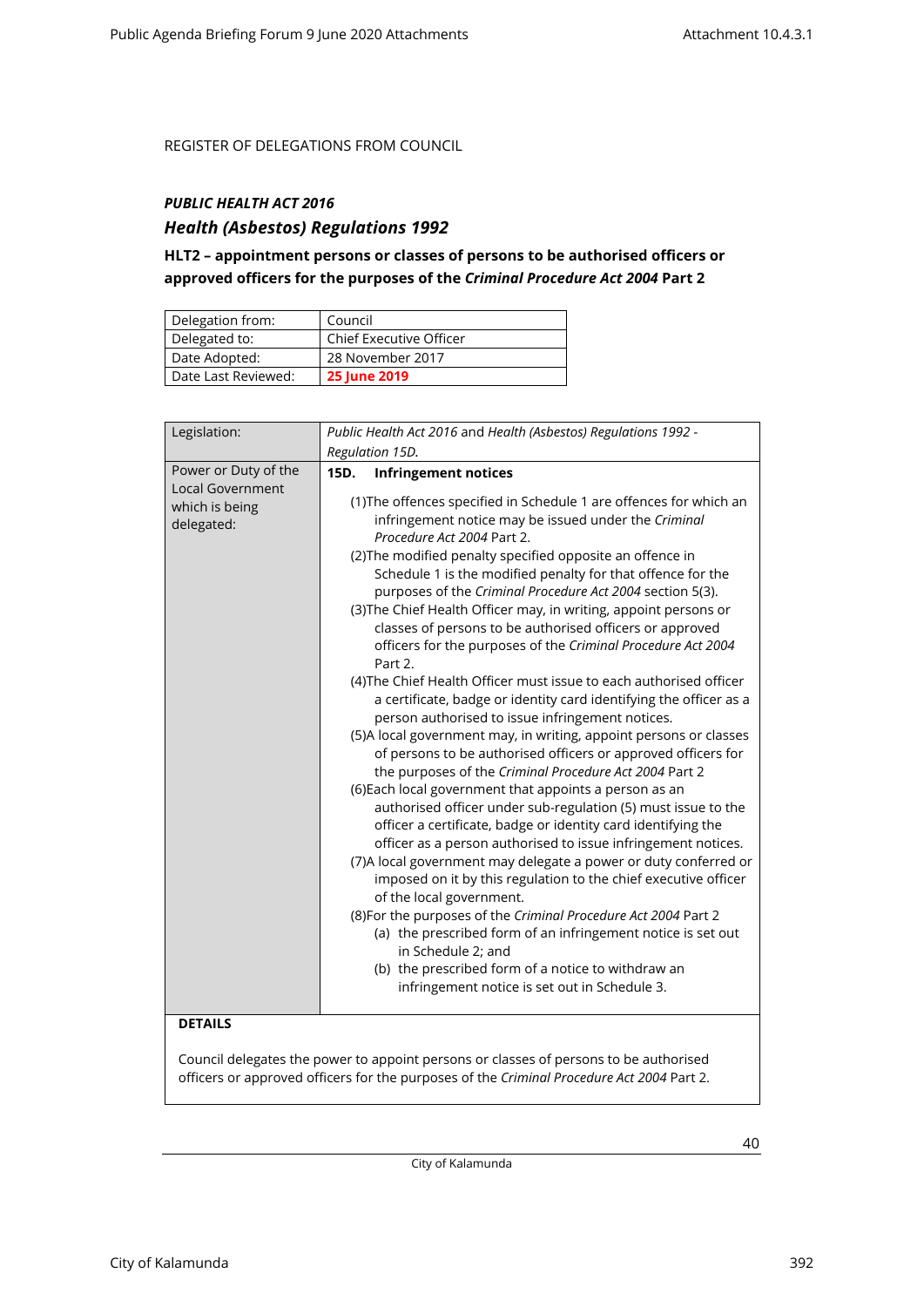### <span id="page-40-1"></span><span id="page-40-0"></span>**LOCAL LAWS**

### **LL2 - Local Laws**

| Delegation from:    | Council                        |
|---------------------|--------------------------------|
| Delegated to:       | <b>Chief Executive Officer</b> |
| Date Adopted:       |                                |
| Date Last Reviewed: | <b>25 June 2019</b>            |

| Legislation:            | City (Shire) of Kalamunda Local Laws |
|-------------------------|--------------------------------------|
| Power or Duty of the    |                                      |
| <b>Local Government</b> |                                      |
| which is being          |                                      |
| delegated:              |                                      |

### **DETAILS**

Under section 5.42 of the *Local Government Act 1995*, the Chief Executive Officer is delegated to exercise the powers or discharge the duties of the Council under those local laws of the City of Kalamunda which have been made under the *Local Government Act 1995*.

| <b>Related Documents</b>            |                                                                                                                                                                                                                                                                                                             |  |
|-------------------------------------|-------------------------------------------------------------------------------------------------------------------------------------------------------------------------------------------------------------------------------------------------------------------------------------------------------------|--|
| Council Policy:                     | DEV34 - Signs - General (Revoked 14.8.2010)<br>ENV1 - Control and Eradication of Pest Plants<br>ENV8 – Street Lawns and Gardens<br>HLTH11 - Trading in Public Places - Conduct of Street Stalls by<br>Voluntary Organisations (Revoked 11.6.2009)<br>HLTH12 - Trading in Public Places - General Principles |  |
| Administration<br>Policy/Procedure: | n/a                                                                                                                                                                                                                                                                                                         |  |
| Notes:                              |                                                                                                                                                                                                                                                                                                             |  |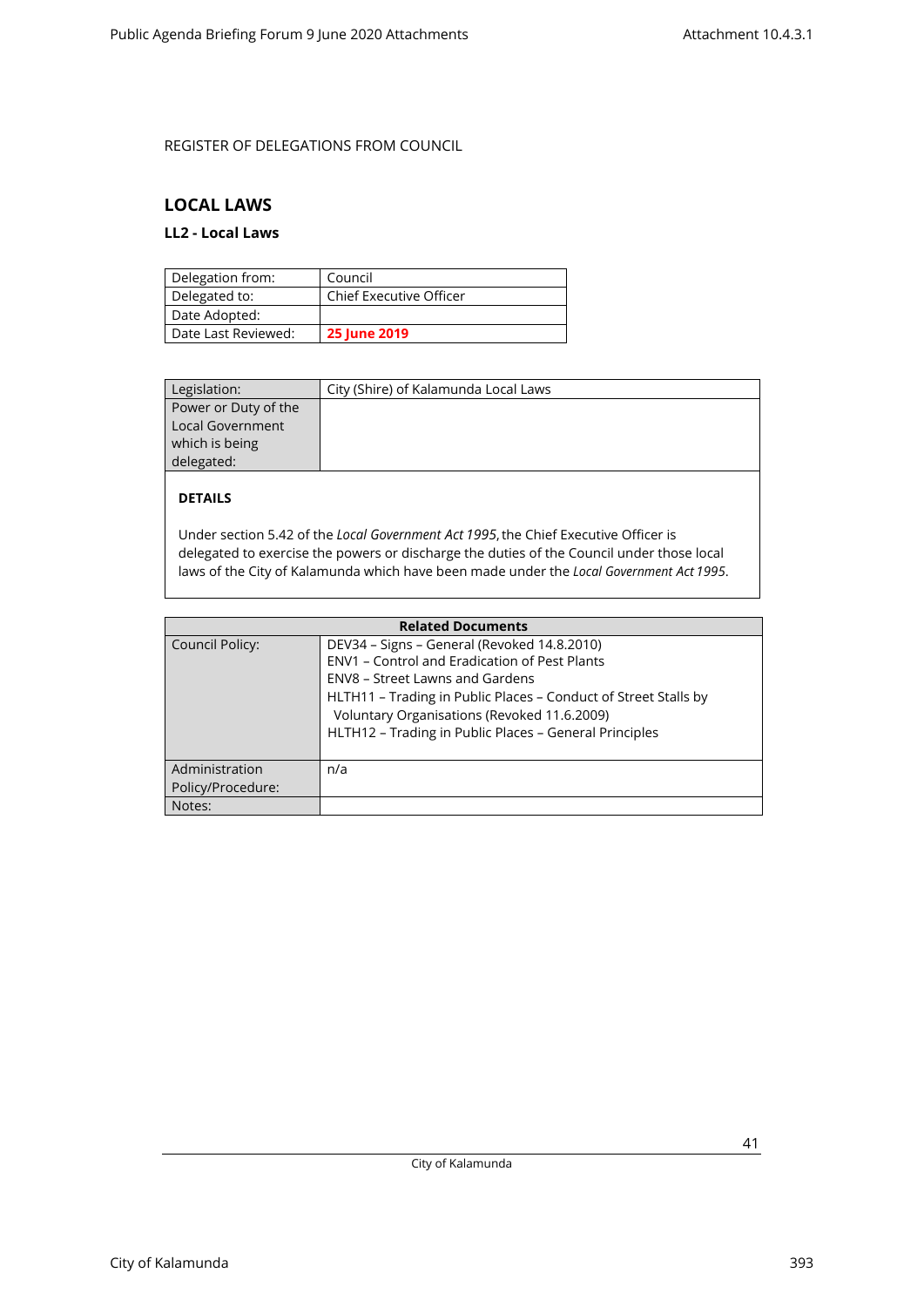### <span id="page-41-0"></span>**ENG1 - Determination of Prohibited Parking Areas**

| Delegation from:    | Council                        |
|---------------------|--------------------------------|
| Delegated to:       | <b>Chief Executive Officer</b> |
| Date Adopted:       | 21 March 2011                  |
| Date Last Reviewed: | <b>25 June 2019</b>            |

| Legislation:                                                                    | Clause 1.10 of the City of Kalamunda Parking and Parking Facilities<br>Local Law 2019                                             |
|---------------------------------------------------------------------------------|-----------------------------------------------------------------------------------------------------------------------------------|
| Power or Duty of the<br><b>Local Government</b><br>which is being<br>delegated: | Delegation of Authority by Council to the Chief Executive Officer to<br>determine 'No Parking'areas within the City of Kalamunda. |

### **DETAILS**

Pursuant to Clause 1.10 of the City of Kalamunda Parking and Parking Facilities Local Law 2019, the Chief Executive Officer is delegated authority to exercise the powers or discharge the duties of the Council in regard to the determination of Prohibited Parking Areas within the City of Kalamunda.

| <b>Related Documents</b> |  |  |
|--------------------------|--|--|
| Council Policy:          |  |  |
| Administration           |  |  |
| Policy/Procedure:        |  |  |
| Notes:                   |  |  |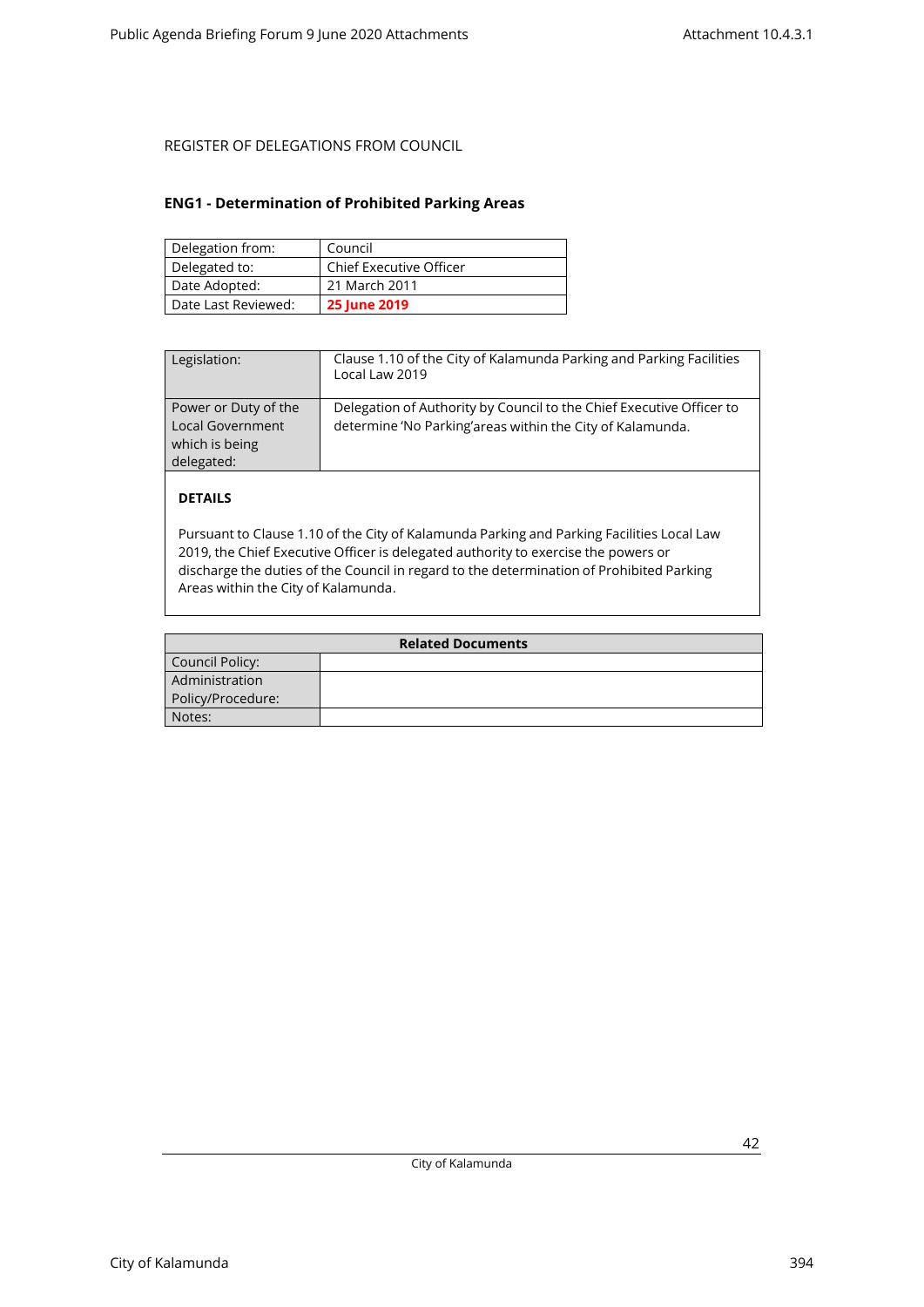### <span id="page-42-1"></span><span id="page-42-0"></span>**CAT ACT**

### **CAT1 - Cat Act 2001 Delegation of Powers**

| Delegation from:    | Council                        |
|---------------------|--------------------------------|
| Delegated to:       | <b>Chief Executive Officer</b> |
| Date Adopted:       | 28 October 2013                |
| Date Last Reviewed: | <b>25 June 2019</b>            |

| Legislation:        | Section 44 (1) of the Cat Act 2011                                                                                                                                                                                                           |  |
|---------------------|----------------------------------------------------------------------------------------------------------------------------------------------------------------------------------------------------------------------------------------------|--|
| Section             | <b>Relevant Power or Duty Delegated</b>                                                                                                                                                                                                      |  |
| Section 3           | A local government may approve in writing an operator of a cat<br>management facility                                                                                                                                                        |  |
| Section 9           | A local government may grant, renew or refuse an application for cat<br>registration                                                                                                                                                         |  |
| Section 9(5)        | A local government may require an applicant to give documents or<br>information relating to registration, within a specified time of not more<br>than 21 days and may require information to be verified by statutory<br>declaration         |  |
| Section 10          | A local government may cancel the registration of a cat                                                                                                                                                                                      |  |
| Section 11          | A local government is to issue a registration number, certificate and<br>tag, including a replacement certificate or tag                                                                                                                     |  |
| Section 12          | A local government must keep a cat register                                                                                                                                                                                                  |  |
| Section 13          | A local government must notify the owner of cat the outcome of a<br>decision                                                                                                                                                                 |  |
| Section 26          | A local government may issue a cat control notice                                                                                                                                                                                            |  |
| Section 37          | A local government may grant, renew or refuse an approval to breed<br>application                                                                                                                                                            |  |
| Section 37(3)       | A local government may require an applicant to give document or<br>information relating to a breeder application, within a specified time of<br>not more than 21 days and may require information to be verified by<br>statutory declaration |  |
| Section 38          | A local government may cancel an approval to breed                                                                                                                                                                                           |  |
| Section 39          | A local government must issue a certificate to an approved breeder                                                                                                                                                                           |  |
| Section 40          | A local government must notify the person affected by the decision in<br>writing of the outcome                                                                                                                                              |  |
| Section 42          | A local government is to administer local laws                                                                                                                                                                                               |  |
| Section 48          | A local government may appoint, in writing, authorised persons                                                                                                                                                                               |  |
| Section 49          | A local government may recover the costs of having to destroy a cat                                                                                                                                                                          |  |
| Section 37, Reg. 22 | A local government may refuse an application to breed if the applicant<br>has had an infringement in the past 12-months.                                                                                                                     |  |
|                     |                                                                                                                                                                                                                                              |  |

City of Kalamunda 395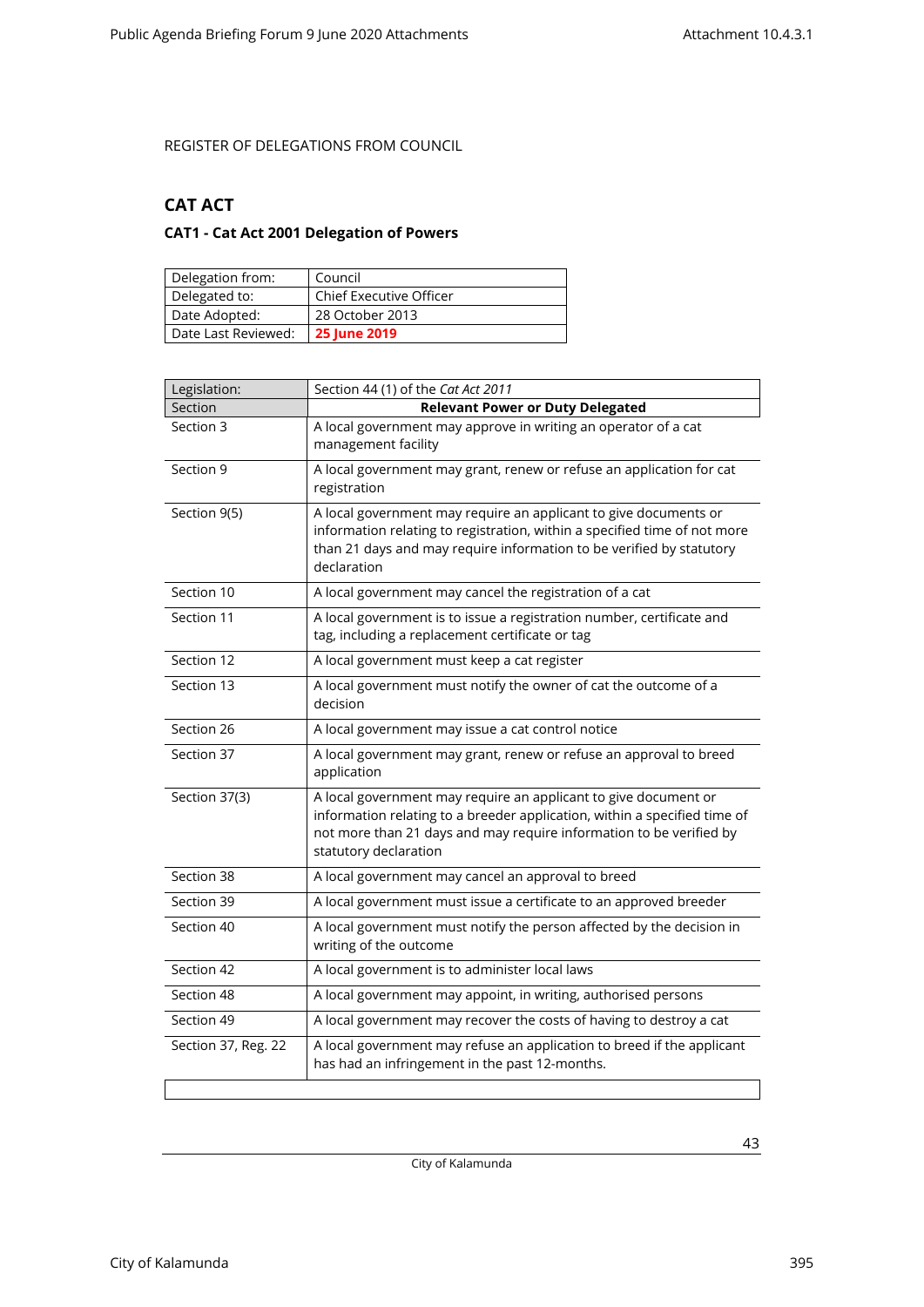### **DETAILS**

Under Section 44 (1) of the *Cat Act 2011*, the Chief Executive Officer is delegated to exercise the powers or discharge the duties of the Council under the Sections of the *Cat Act 2011* specified above.

| <b>Related Documents</b> |  |  |
|--------------------------|--|--|
| Council Policy:          |  |  |
| Administration           |  |  |
| Policy/Procedure:        |  |  |
| Notes:                   |  |  |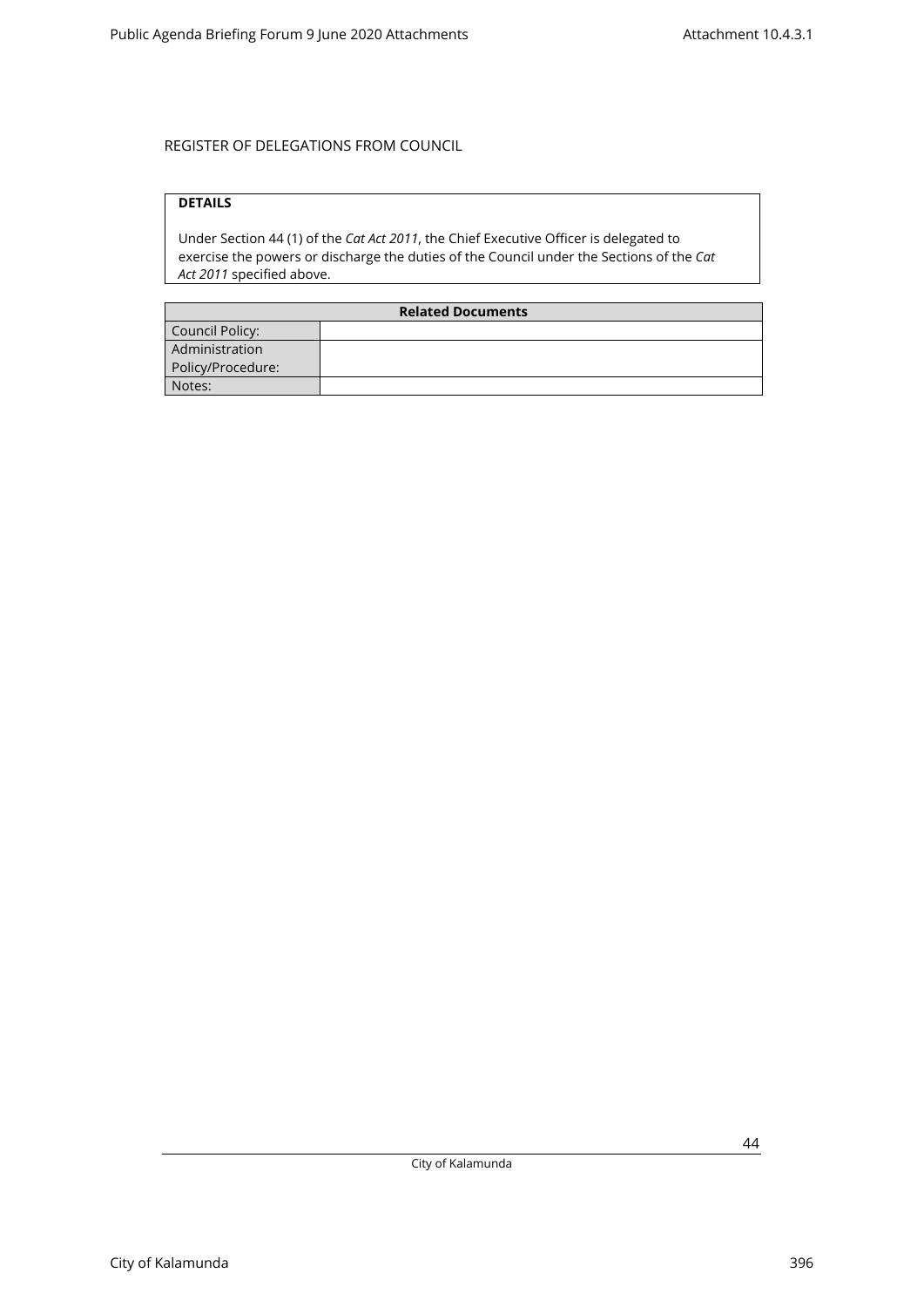### <span id="page-44-1"></span><span id="page-44-0"></span>**DOG ACT**

### **DOG1 - Dog Act 1976 – Delegation of Powers**

| Delegation from:    | Council                        |
|---------------------|--------------------------------|
| Delegated to:       | <b>Chief Executive Officer</b> |
| Date Adopted:       | 25 November 2013               |
| Date Last Reviewed: | <b>25 June 2019</b>            |

| Legislation:                                                             | Dog Act 1976                                                                                                          |
|--------------------------------------------------------------------------|-----------------------------------------------------------------------------------------------------------------------|
| Power or Duty of the<br>Local Government<br>which is being<br>delegated: | Delegation of Authority by Council to the Chief Executive Officer for<br>all powers and duties under the Dog Act 1976 |
| <b>DETAILS</b>                                                           |                                                                                                                       |

Pursuant to Section 10AA (1) of the *Dog Act 1976,* the Chief Executive Officer is delegated to exercise the powers or discharge all of the powers and duties under the *Dog Act 1976*.

| <b>Related Documents</b> |  |  |
|--------------------------|--|--|
| Council Policy:          |  |  |
| Administration           |  |  |
| Policy/Procedure:        |  |  |
| Notes:                   |  |  |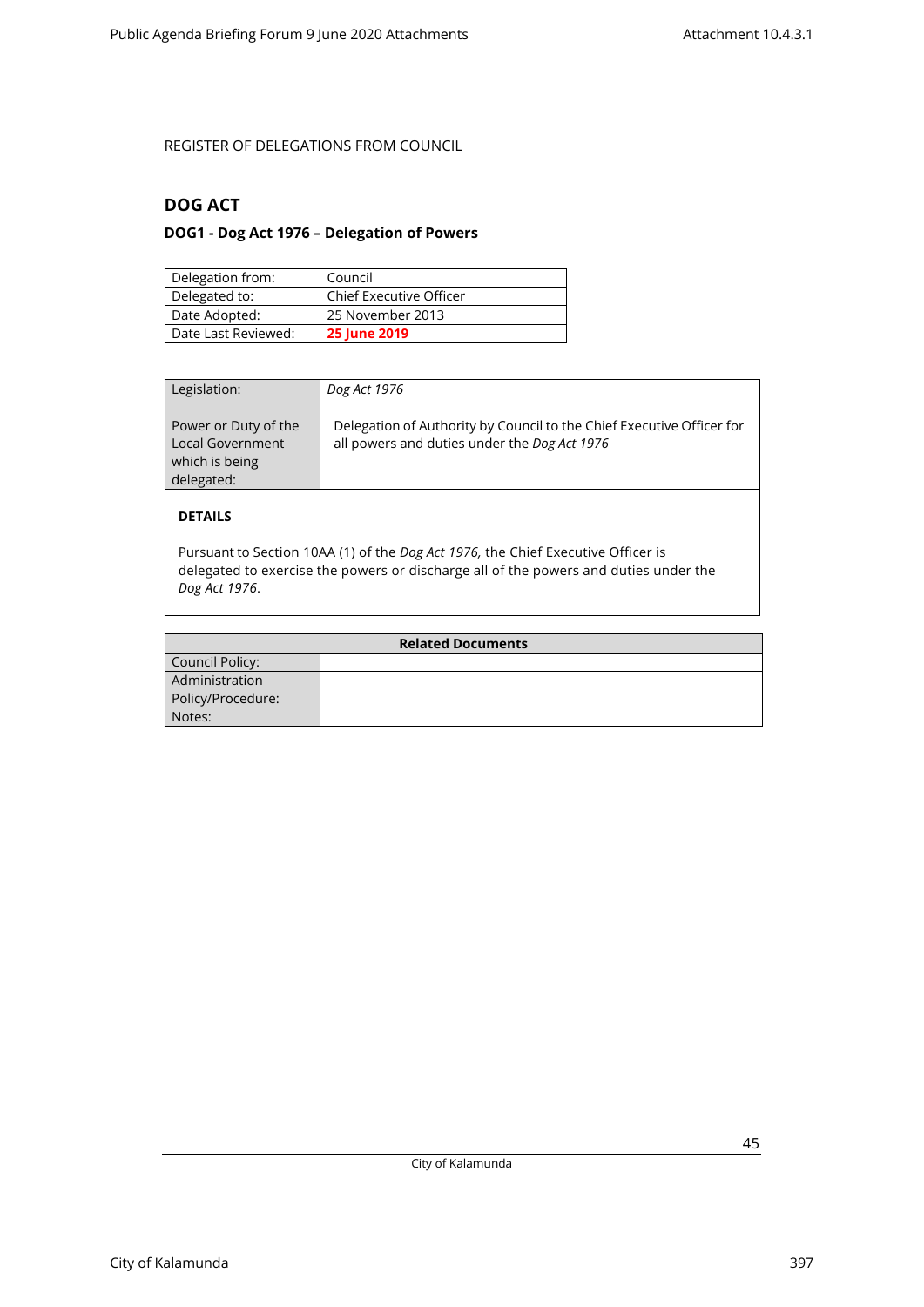### <span id="page-45-1"></span><span id="page-45-0"></span>**MISCELLANEOUS**

### **MISC1 - Use of the City of Kalamunda Logo**

| Delegation from:    | Council                 |
|---------------------|-------------------------|
| Delegated to:       | Chief Executive Officer |
| Date Adopted:       |                         |
| Date Last Reviewed: | <b>25 June 2019</b>     |

| Legislation:         |  |
|----------------------|--|
| Power or Duty of the |  |
| Local Government     |  |
| which is being       |  |
| delegated:           |  |

### **DETAILS**

The Chief Executive Officer is delegated to exercise the powers or discharge the duties of the Council to –

- approve the use of the City of Kalamunda logo;
- attach conditions to the approval of an application to use the logo; and
- approve alterations to the logo components, and their relationship to each other, in accordance with Council policy approve alterations to the logo components, and their relationship to each other, in accordance with Council policy

| <b>Related Documents</b> |                                                           |  |
|--------------------------|-----------------------------------------------------------|--|
| Council Policy:          | ADM19 – Use of Council Crest and Logo (Revoked June 2013) |  |
| Administration           | n/a                                                       |  |
| Policy/Procedure:        |                                                           |  |
| Notes:                   |                                                           |  |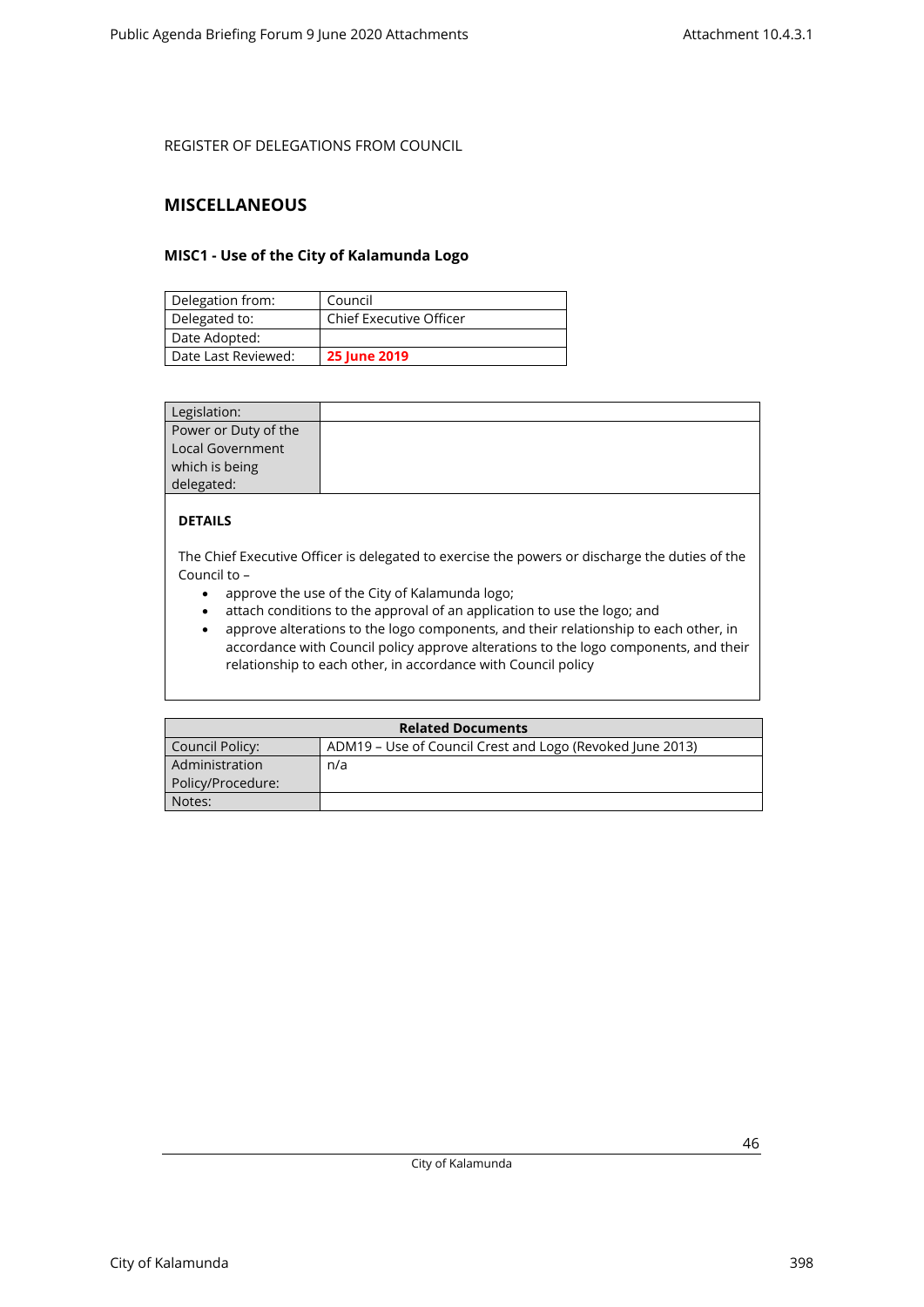### <span id="page-46-0"></span>**MISC2 - Donations, Grants and Contributions**

| Delegation from:    | Council                 |
|---------------------|-------------------------|
| Delegated to:       | Chief Executive Officer |
| Date Adopted:       |                         |
| Date Last Reviewed: | <b>25 June 2019</b>     |

| Legislation:         |  |
|----------------------|--|
| Power or Duty of the |  |
| Local Government     |  |
| which is being       |  |
| delegated:           |  |
|                      |  |

### **DETAILS**

Under section 5.42 of the *Local Government Act 1995*, the Chief Executive Officer is delegated to exercise the powers or discharge the duties of the Council to approve donations of up to \$1,000.

The granting of any donation is subject to –

- compliance with Council's policies;
- adequate provision having been made in the Annual Budget; and
- compliance with the Local Government Act 1995.

|                                     | <b>Related Documents</b>                                                                                                                                                                                                                                                                                                                                          |
|-------------------------------------|-------------------------------------------------------------------------------------------------------------------------------------------------------------------------------------------------------------------------------------------------------------------------------------------------------------------------------------------------------------------|
| Council Policy:                     | COMR2 – Annual School Awards (Revoked 18 May 2015)<br>COMR7 – Donations to Charitable Organisations (Revoked 18 May<br>2015)<br>COMR8 – Donations to State Team Representatives (Revoked 18 May<br>2009)<br>COMR11 – Community Initiative and Development Grants (Revoked<br>18 May 2009)<br>COMR12 – Grants to Various Community Groups (Revoked 18 May<br>2015) |
| Administration<br>Policy/Procedure: | n/a                                                                                                                                                                                                                                                                                                                                                               |
| Notes:                              | The CEO may not authorise a donation for which there is no<br><b>budget provision</b> (authorisation of unbudgeted expenditure<br>requires an absolute majority decision of council, and, can therefore<br>not be delegated).                                                                                                                                     |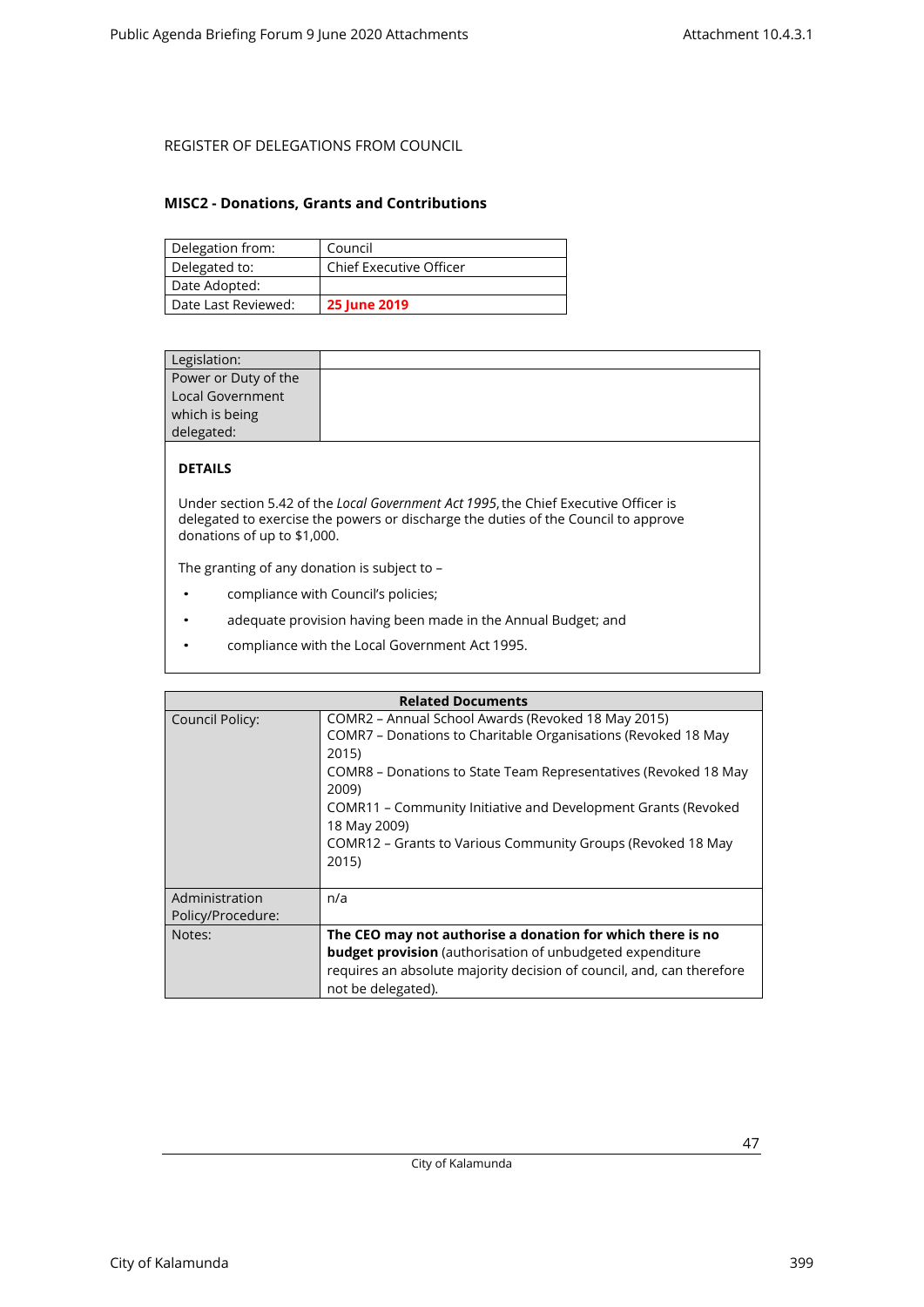### <span id="page-47-0"></span>**MISC3 - SES – Appointment of Local Co-Ordinator and Deputy Coordinator**

| Delegation from:    | Council                        |
|---------------------|--------------------------------|
| Delegated to:       | <b>Chief Executive Officer</b> |
| Date Adopted:       |                                |
| Date Last Reviewed: | <b>25 June 2019</b>            |

| Legislation:         | Local Government Act 1995 |
|----------------------|---------------------------|
| Power or Duty of the |                           |
| Local Government     |                           |
| which is being       |                           |
| delegated:           |                           |

### **DETAILS**

Under section 5.42 of the *Local Government Act 1995*, the Chief Executive Officer is delegated to exercise the powers or discharge the duties of the Council to –

- a) recommend a candidate for the position of SES Local Co-ordinator;
- b) agree or disagree with the Director's recommendation to revoke the appointment of the Local Co-ordinator; and
- c) approve or not approve the appointment of a Deputy Co-ordinator.

| <b>Related Documents</b> |                                                                                                                                                                                                                                                                                                                                                                                                                                                                                                                                |
|--------------------------|--------------------------------------------------------------------------------------------------------------------------------------------------------------------------------------------------------------------------------------------------------------------------------------------------------------------------------------------------------------------------------------------------------------------------------------------------------------------------------------------------------------------------------|
| Council Policy:          |                                                                                                                                                                                                                                                                                                                                                                                                                                                                                                                                |
| Administration           |                                                                                                                                                                                                                                                                                                                                                                                                                                                                                                                                |
| Policy/Procedure:        |                                                                                                                                                                                                                                                                                                                                                                                                                                                                                                                                |
| Notes:                   | <b>Constitution of Kalamunda Volunteer State Emergency</b><br>Service Unit (Inc.) Clause 10.3 "The Local Co-ordinator shall be<br>appointed by the Director on the recommendation of the<br>appropriate Local Government. The appointment may be<br>revoked by the Director only after consultation with. And,<br>agreement by the appropriate Local Government."<br>Clause 10.4 "The Deputy Co-ordinator shall be elected by<br>members in general meeting and the appointment shall be<br>approved by the Local Government." |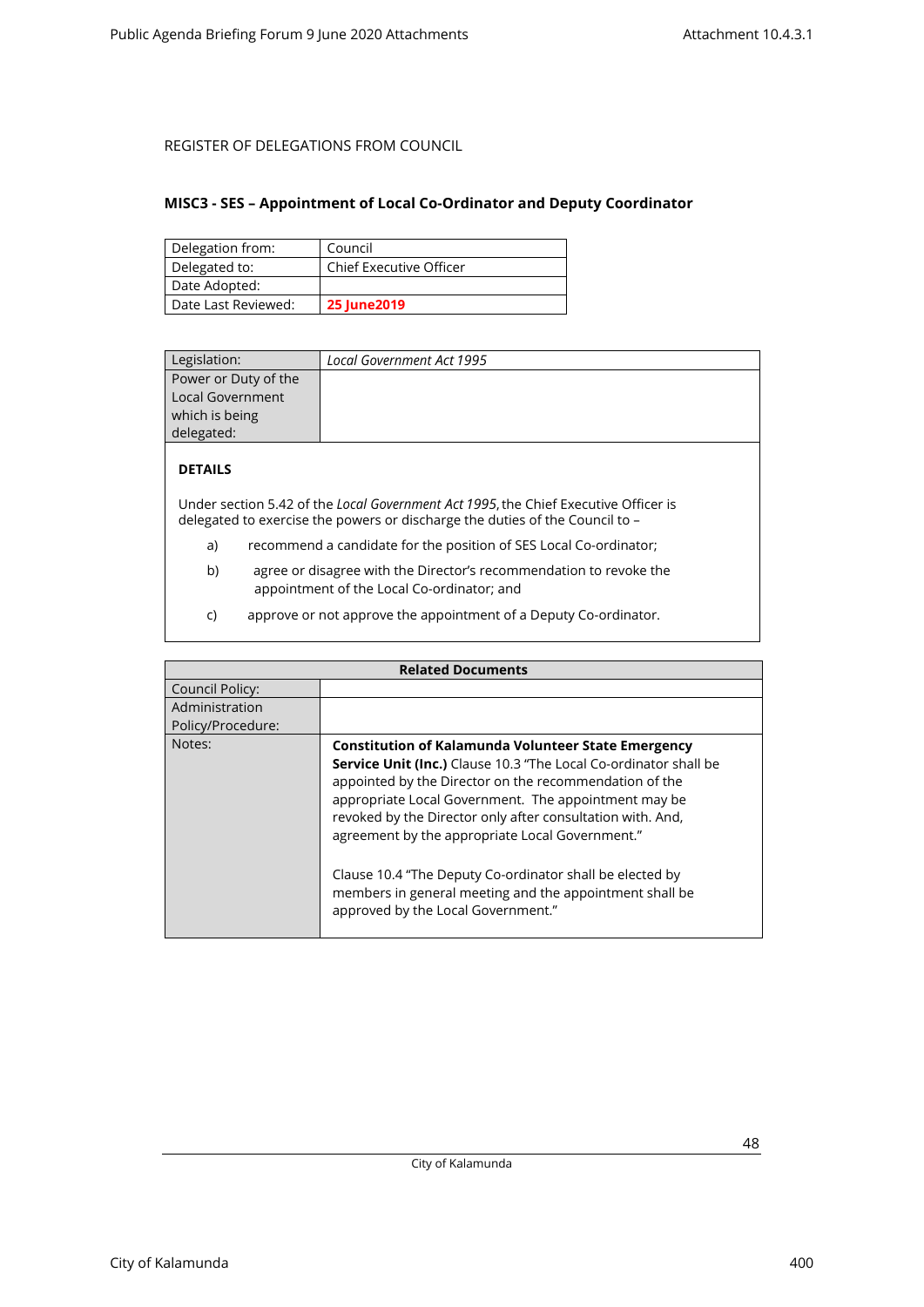### <span id="page-48-0"></span>**MISC4 - Write Off of Emergency Services Levy Interest Amounts**

| Delegation from:    | Council                        |
|---------------------|--------------------------------|
| Delegated to:       | <b>Chief Executive Officer</b> |
| Date Adopted:       |                                |
| Date Last Reviewed: | <b>28 April 2020</b>           |

| Legislation:         |                                                                                               |
|----------------------|-----------------------------------------------------------------------------------------------|
| Power or Duty of the |                                                                                               |
| Local Government     |                                                                                               |
| which is being       |                                                                                               |
| delegated:           |                                                                                               |
| <b>DETAILS</b>       |                                                                                               |
|                      | Under section 5.42 of the Local Government Act 1995, the Chief Executive Officer is delegated |

to write off Emergency Services Levy interest amounts of less than \$2.00 (two dollars) per property.

**Temporary Amendment (OCM 28/04/2020) Value has been increased to \$100 Temporary Condition: Is valid until the cessation of the Western Australian Declaration of State of Emergency and Western Australian Declaration of Public Health State of Emergency.**

| <b>Related Documents</b> |                                                                       |
|--------------------------|-----------------------------------------------------------------------|
| Council Policy:          |                                                                       |
| Administration           |                                                                       |
| Policy/Procedure:        |                                                                       |
| Notes:                   | <b>FESA Manual of Operating Procedures 2007/08</b>                    |
|                          | 5.8.7 Local Governments may automatically write off small amounts     |
|                          | of ESL Interest, where the total amount per property is less than \$2 |
|                          | per year                                                              |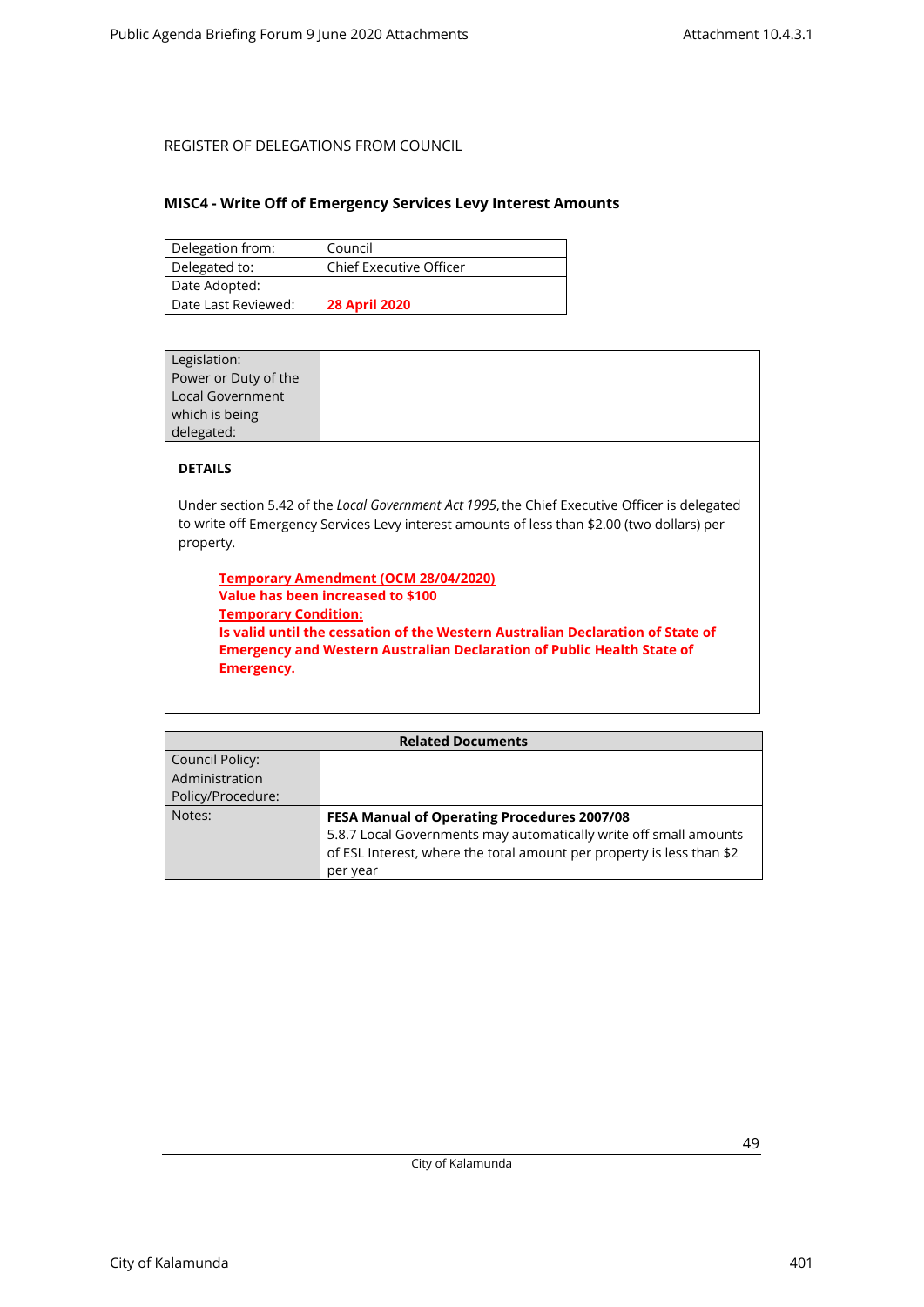### <span id="page-49-0"></span>**MISC5 - Fireworks Displays**

| Delegation from:    | Council                        |
|---------------------|--------------------------------|
| Delegated to:       | <b>Chief Executive Officer</b> |
| Date Adopted:       |                                |
| Date Last Reviewed: | <b>25 June 2019</b>            |

| Legislation:         |  |
|----------------------|--|
| Power or Duty of the |  |
| Local Government     |  |
| which is being       |  |
| delegated:           |  |
|                      |  |

### **DETAILS**

Under section 5.42 of the *Local Government Act 1995,* the Chief Executive Officer is delegated to exercise the powers or discharge the duties of the Council in regard to an Application for a Fireworks Display Permit, in accordance with Council policy.

| <b>Related Documents</b> |                                                            |
|--------------------------|------------------------------------------------------------|
| <b>Council Policy:</b>   | FIRE2 - Fireworks Displays (Revoked June 2013)             |
| Administration           | n/a                                                        |
| Policy/Procedure:        |                                                            |
| Notes:                   | Application for a Firework Display Permit - Department of  |
|                          | <b>Consumer and Employment Protection</b>                  |
|                          | Local government authority to provide comment, advising of |
|                          | objection or non-objection                                 |
|                          |                                                            |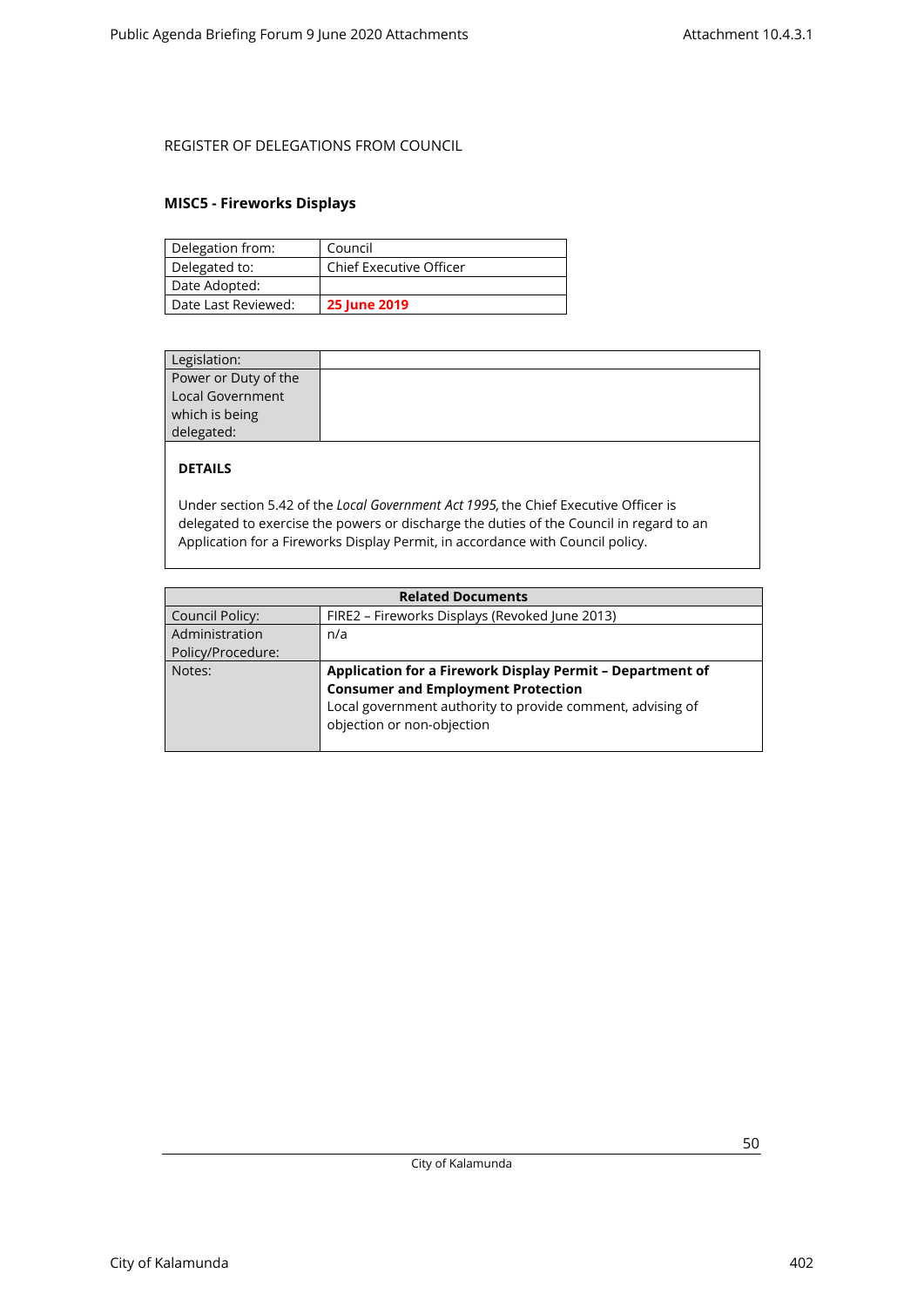### <span id="page-50-0"></span>**MISC6 – Public Liability Insurance**

| Delegation from:    | Council                        |
|---------------------|--------------------------------|
| Delegated to:       | <b>Chief Executive Officer</b> |
| Date Adopted:       |                                |
| Date Last Reviewed: | <b>25 June 2019</b>            |

| Legislation:         |  |
|----------------------|--|
| Power or Duty of the |  |
| Local Government     |  |
| which is being       |  |
| delegated:           |  |

### **DETAILS**

Under section 5.42 of the *Local Government Act 1995*, the Chief Executive Officer is delegated to exercise the powers or discharge the duties of the Council to –

determine claims against the City for injury, loss or property damage that do not exceed the City's insurance policy excess levels, subject to receipt of a release form.

| <b>Related Documents</b> |     |  |
|--------------------------|-----|--|
| Council Policy:          | n/a |  |
| Administration           | n/a |  |
| Policy/Procedure:        |     |  |
| Notes:                   |     |  |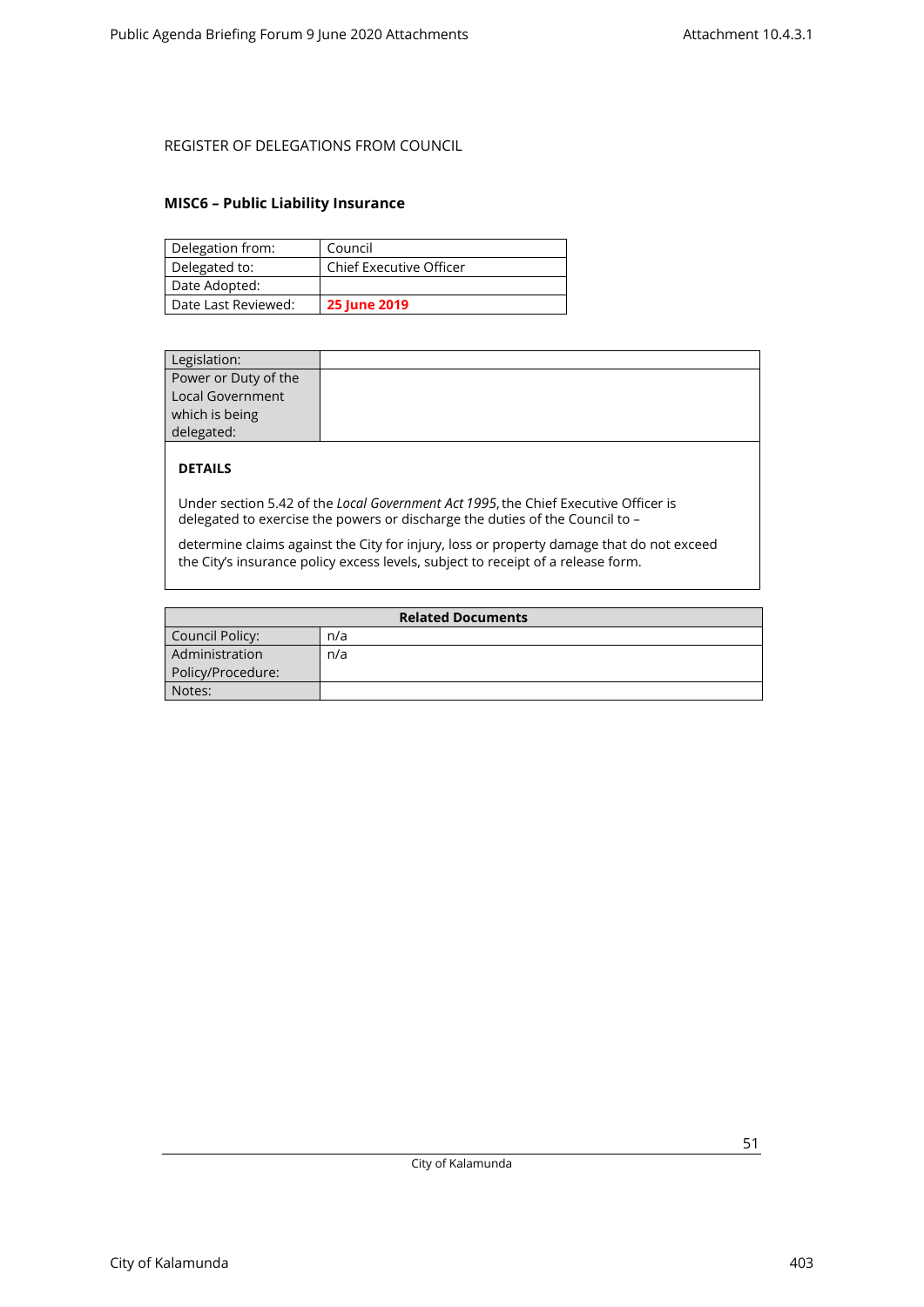## <span id="page-51-0"></span>**REVOKED DELEGATIONS**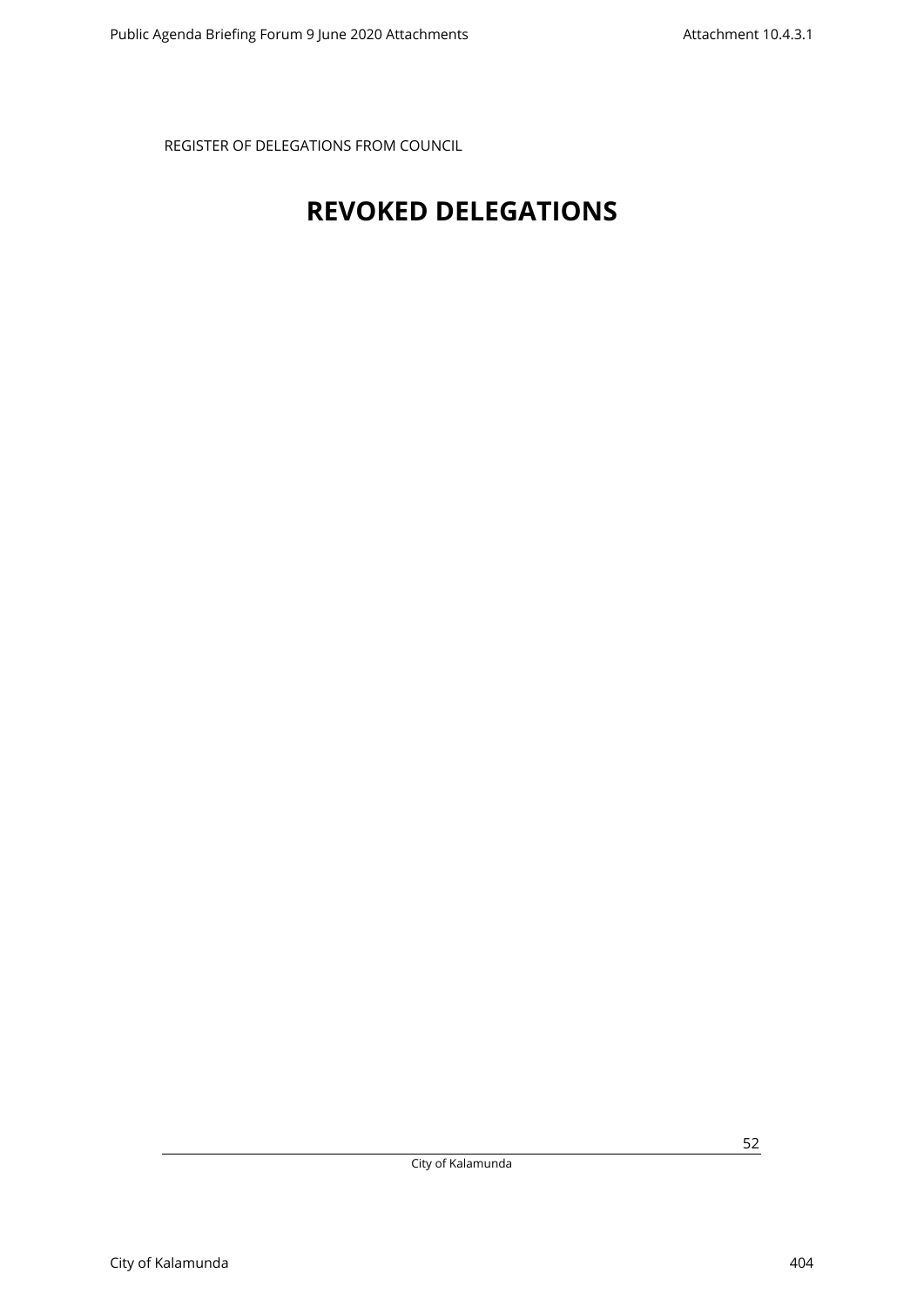#### <span id="page-52-0"></span>**LL1 - Common Seal**

| Delegation from:    | Council                        |
|---------------------|--------------------------------|
| Delegated to:       | <b>Chief Executive Officer</b> |
| Date Adopted:       |                                |
| <b>DATE REVOKED</b> | 21 June 2010                   |

| Legislation:                                                             | Standing Orders Local Law 1990                                                                                                                                                                                                                                                                                               |
|--------------------------------------------------------------------------|------------------------------------------------------------------------------------------------------------------------------------------------------------------------------------------------------------------------------------------------------------------------------------------------------------------------------|
| Power or Duty of the<br>Local Government<br>which is being<br>delegated: | 19.1 The Council's Common Seal<br>(2) The common seal of the Local Government may only be used on<br>the authority of the Council given either generally or specifically and<br>every document to which the seal is affixed must be signed by the<br>President and the CEO or a senior employee authorised by him or<br>her. |
| DETAILS                                                                  |                                                                                                                                                                                                                                                                                                                              |

#### The Chief Executive Officer is delegated authority to exercise the powers or discharge the duties of the Council to execute documents and apply the Common Seal of the Shire of Kalamunda on behalf of the Council generally.

| <b>Related Documents</b> |     |  |
|--------------------------|-----|--|
| Council Policy:          | n/a |  |
| Administration           | n/a |  |
| Policy/Procedure:        |     |  |
| Notes:                   |     |  |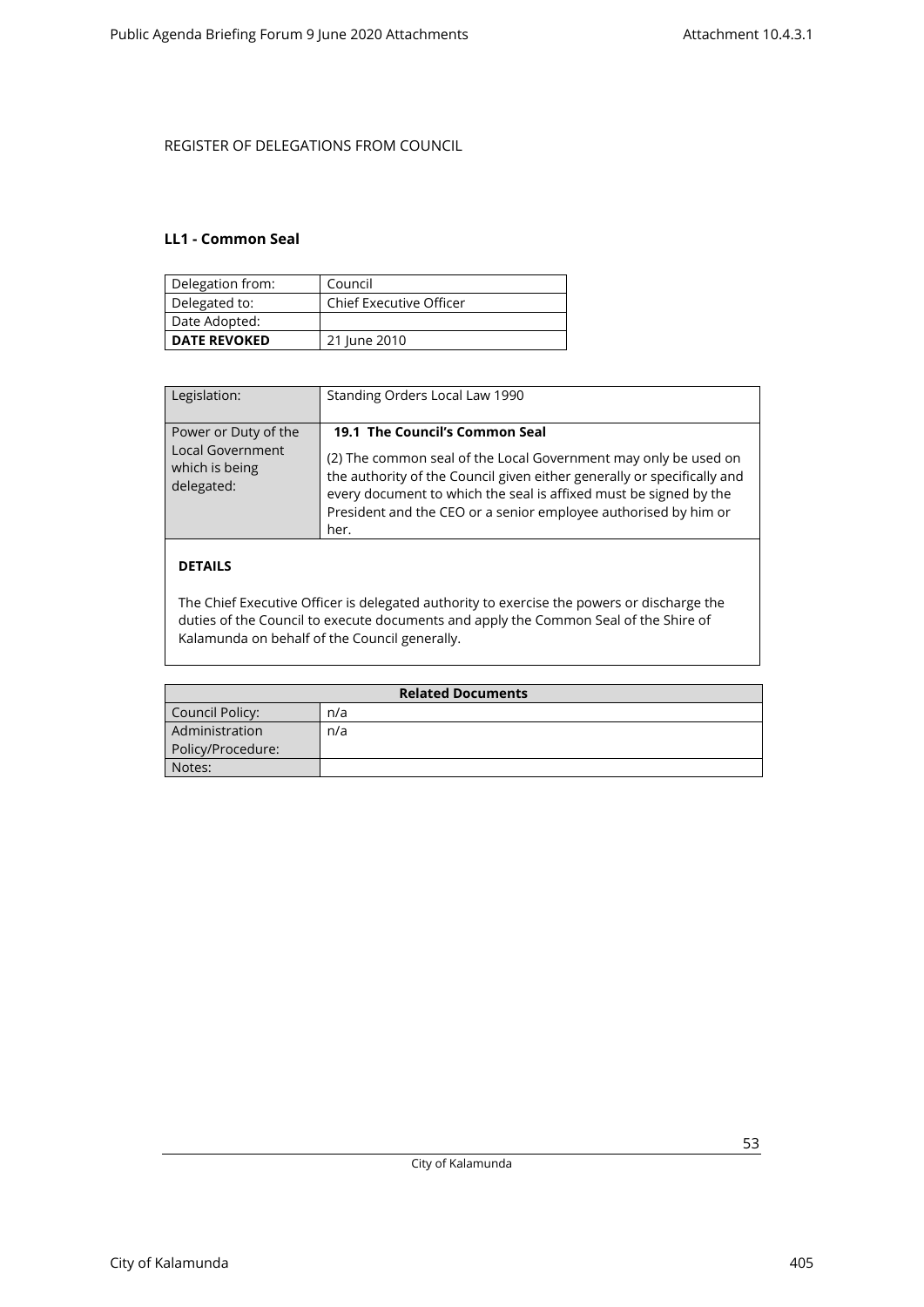### <span id="page-53-0"></span>**LGA5 Organisational Structure**

| Delegation from:    | Council                 |
|---------------------|-------------------------|
| Delegated to:       | Chief Executive Officer |
| Date Adopted:       |                         |
| <b>DATE REVOKED</b> | 21 June 2010            |

| Legislation:                                                                    | Local Government Act 1995, s.5.2                                                                                                                                             |
|---------------------------------------------------------------------------------|------------------------------------------------------------------------------------------------------------------------------------------------------------------------------|
| Power or Duty of the<br><b>Local Government</b><br>which is being<br>delegated: | 5.2. Administration of local governments<br>The council of a local government is to ensure that there is an<br>appropriate structure for administering the local government. |

### **DETAILS**

Under section 5.42 of the *Local Government Act 1995*, the Chief Executive Officer is delegated to exercise the powers or discharge the duties of the Council under section 5.2 of the *Local Government Act 1995*, to determine the organisational structure best able to deliver the Council's Strategic Plan.

| <b>Related Documents</b> |                                                        |  |
|--------------------------|--------------------------------------------------------|--|
| Council Policy:          | ADM22 – Organisational Structure – (Revoked June 2013) |  |
| Administration           | n/a                                                    |  |
| Policy/Procedure:        |                                                        |  |
| Notes:                   |                                                        |  |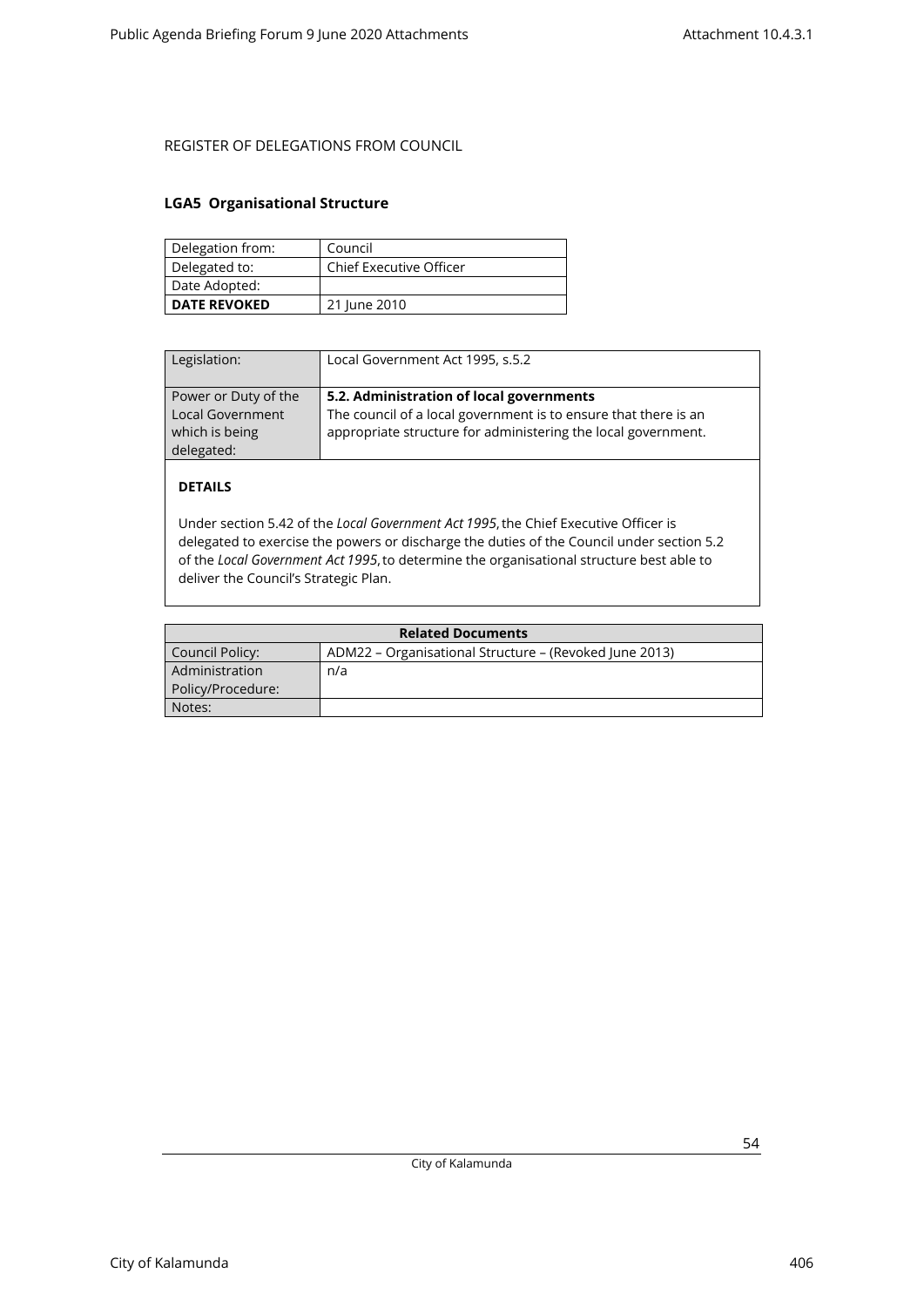#### <span id="page-54-0"></span>**PDA1 Planning Matters**

| Delegation from:    | Council                 |
|---------------------|-------------------------|
| Delegated to:       | Chief Executive Officer |
| Date Adopted:       |                         |
| <b>DATE REVOKED</b> | 21 June 2010            |

| Legislation:         | Local Planning Scheme No 3; Planning & Development Act 2005 |
|----------------------|-------------------------------------------------------------|
| Power or Duty of the |                                                             |
| Local Government     |                                                             |
| which is being       |                                                             |
| delegated:           |                                                             |
|                      |                                                             |

#### **DETAILS**

Under the relevant provisions of the Shire of Kalamunda's Planning Schemes, the *Planning and Development Act 2005*and the Local Government Act 1995, the Chief Executive Officer is delegated to exercise the powers or discharge the duties of the Council in regard to the following –

#### **1. Advertising**

To advertise and provide notice of applications for planning approval or consent, and to refer an application and submissions to Council, where required.

#### **2. Determination of Applications**

To determine applications for planning approval, planning consent or special approval, including –

- a) any conditions to be imposed; and
- b) the period of validity of the approval or consent, in accordance with Council policy.

#### **3. Conditions**

To impose conditions on development approval which relate to orderly and proper planning, preservation of the amenity of the locality, and other such conditions as deemed appropriate.

#### **4. Cash In Lieu**

To accept and determine cash in lieu payment.

#### **5. Setback Variations**

To approve setback variations to property boundaries for all buildings and outbuildings, subject to no valid objections in the opinion of the Director Planning and Development Services being submitted by the owner(s) of the adjoining affected property/properties within the specified period of notification.

#### **6. Keeping of Animals**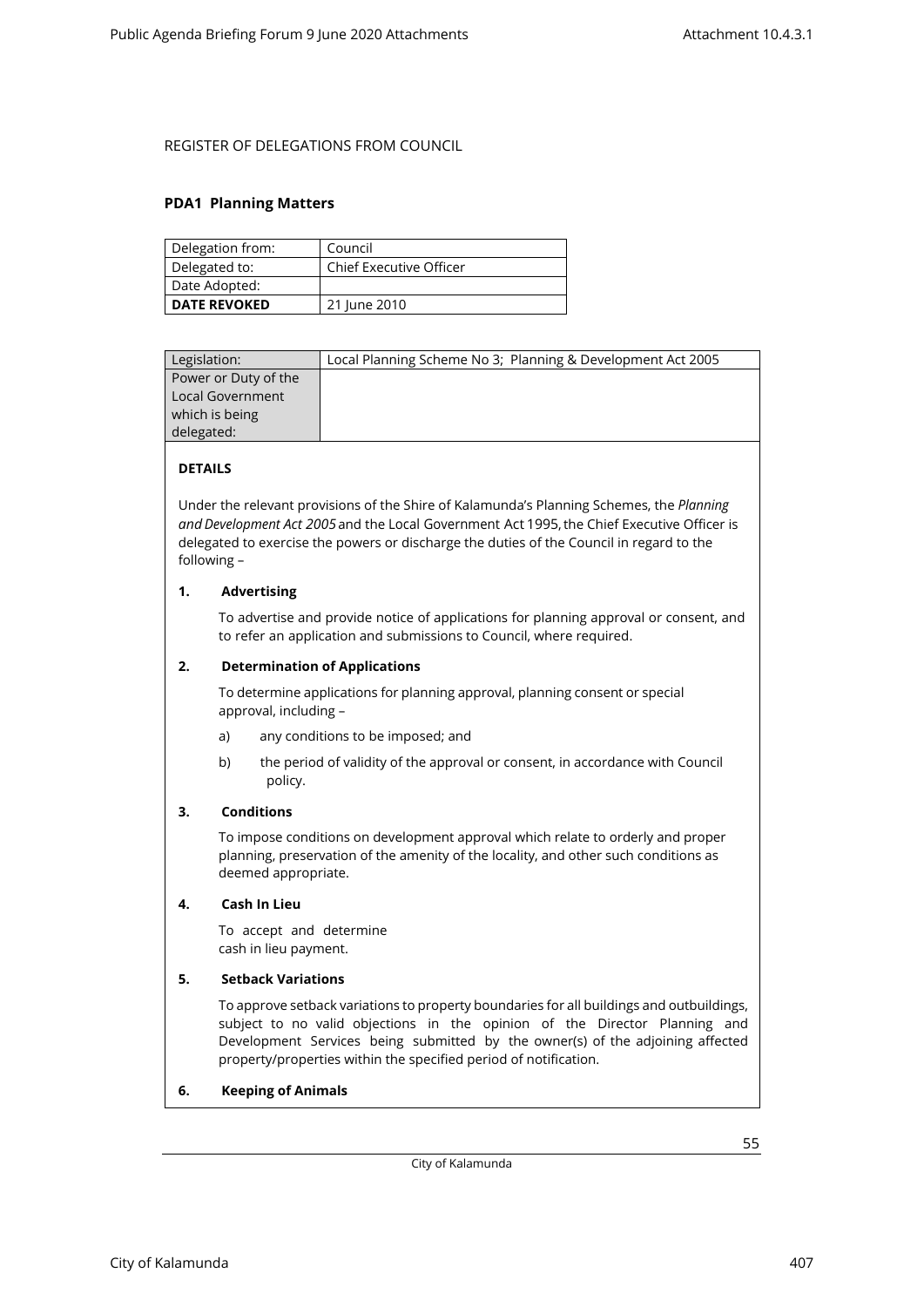To approve the keeping of hoofed and/or large animals under clause 5.18 of the Local Planning Scheme No3, where objections from adjoining owners/occupiers are either not received, or have been resolved, and where the keeping of such animals is permitted by the Scheme.

#### **7. Commercial Vehicle Parking**

As a land use class under Local Planning Scheme No 3, the approval of commercial vehicle parking applications is covered by clause 2 of this instrument of delegation.

To approve applications for commercial vehicle parking that entail variation to the standard vehicle movement times, where no objections have been received from affected residents.

To renew applications for commercial vehicle parking, where no legitimate complaints regarding non- compliance with conditions of approval have been received during the previous 12 months. Where a written complaint has been received, the renewal application is to be referred to affected landowners. If no objection is received, the Chief Executive Officer may approve the application. If an objection is received, the application is to be referred to Council for determination.

#### **8. Subdivision Applications and Clearances**

To refer recommendations for subdivision/amalgamation applications to the Western Australian Planning

Commission, in accordance with the following –

- a) Recommend approval of subdivision applications that are consistent with Local Planning Scheme No3, Council policy, the Residential Design Codes, an approved Outline Development Plan or Structure Plan, guided development scheme or subdivision guide plan as applicable
- b) Recommend refusal of subdivision applications that are not consistent with Local Planning Scheme No 3, Council policy, the Residential Design Codes, an approved Outline Development Plan or Structure Plan, guided development scheme or subdivision guide plan as applicable.
- **c)** Variation to the minimum lot sizes for residential subdivisions can be supported in accordance with the Western Australian Planning Commission Policy DC 2.2 (Residential Subdivision).

#### **9. Appeals (Review)**

To respond to appeals to defend the decision of Council or a delegated decision. If the appeal involves mediation, and as part of that mediation variation to any standard provision contained in any policy or the Scheme is sought, then the matter shall be forwarded to Council for consideration as to whether to support that variation.

To determine appropriate conditions to be recommended to be applied to applications the subject of a successful appeal to the State Administrative Tribunal (SAT), and enter into Minute of Consent Orders accordingly.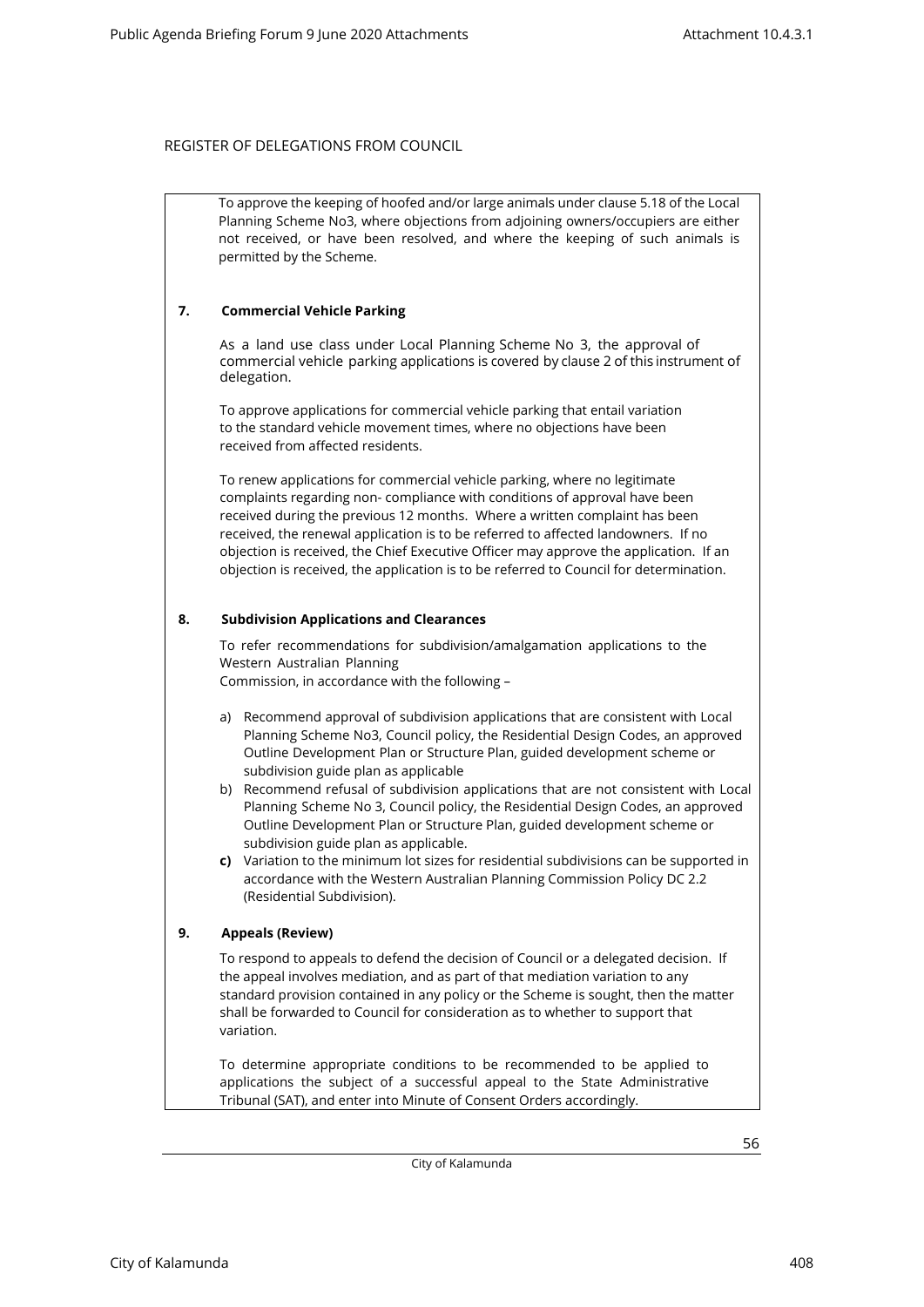#### **These delegations may only be exercised subject to compliance with the relevant legislation, and in accordance with Council policy.**

| <b>Related Documents</b>    |                                                                                                                                                                                                                                                                                                                                                                                                                                                                                                                                                                                                                                                                                                                                                                                                                  |  |
|-----------------------------|------------------------------------------------------------------------------------------------------------------------------------------------------------------------------------------------------------------------------------------------------------------------------------------------------------------------------------------------------------------------------------------------------------------------------------------------------------------------------------------------------------------------------------------------------------------------------------------------------------------------------------------------------------------------------------------------------------------------------------------------------------------------------------------------------------------|--|
| Council Policy:             | DEV1 - Additional Accommodation (Revoked 21.6.10)<br>DEV2 - Amusement Machines and Amusement Centres DEV5 - Caravan<br>Park Proposals - Guidelines for Assessment DEV6 - Cash in Lieu of Car<br>Parking (Revoked 18 October 2010)<br>DEV7 - Child Care Centres - Guidelines (Revoked 18 October 2010)<br>DEV10 — Delegation of Authority - Determination of Development and<br>Subdivision Applications (Revoked 19 April 2010)<br>DEV12 - Design Aesthetics - Guidelines (Revoked 21 June 2010)<br>DEV16 - Fuel Storage Applications - Guidelines for Assessment (Revoked 18<br>October 2012)<br>DEV17 - Igloo/Tunnel House Applications - Guidelines for Assessment (16<br><b>August 2010)</b><br>DEV19 - Notification to Affected Landowners - Community Consultation -<br>Advertising (Revoked 21 June 2010) |  |
| Administration              | n/a                                                                                                                                                                                                                                                                                                                                                                                                                                                                                                                                                                                                                                                                                                                                                                                                              |  |
| Policy/Procedure:<br>Notes: | <b>Local Planning Scheme No.3</b>                                                                                                                                                                                                                                                                                                                                                                                                                                                                                                                                                                                                                                                                                                                                                                                |  |
|                             | <b>Delegations of Functions</b><br>11.3<br>11.3.1 The local government may, in writing and either generally<br>or as otherwise provided by the instrument of delegation,<br>delegate to a committee or the Chief Executive Officer<br>(CEO), within the meaning of those expressions under the<br>Local Government Act 1995, the exercise of any of its<br>powers or the discharge of any of its duties under the<br>Scheme, other than this power of delegation.<br>11.3.2 The CEO may delegate to any employee of the local<br>government the exercise of any of the Chief Executive<br>Officer's powers or the discharge of any of the Chief<br>Executive's duties under clause 11.3.1.                                                                                                                       |  |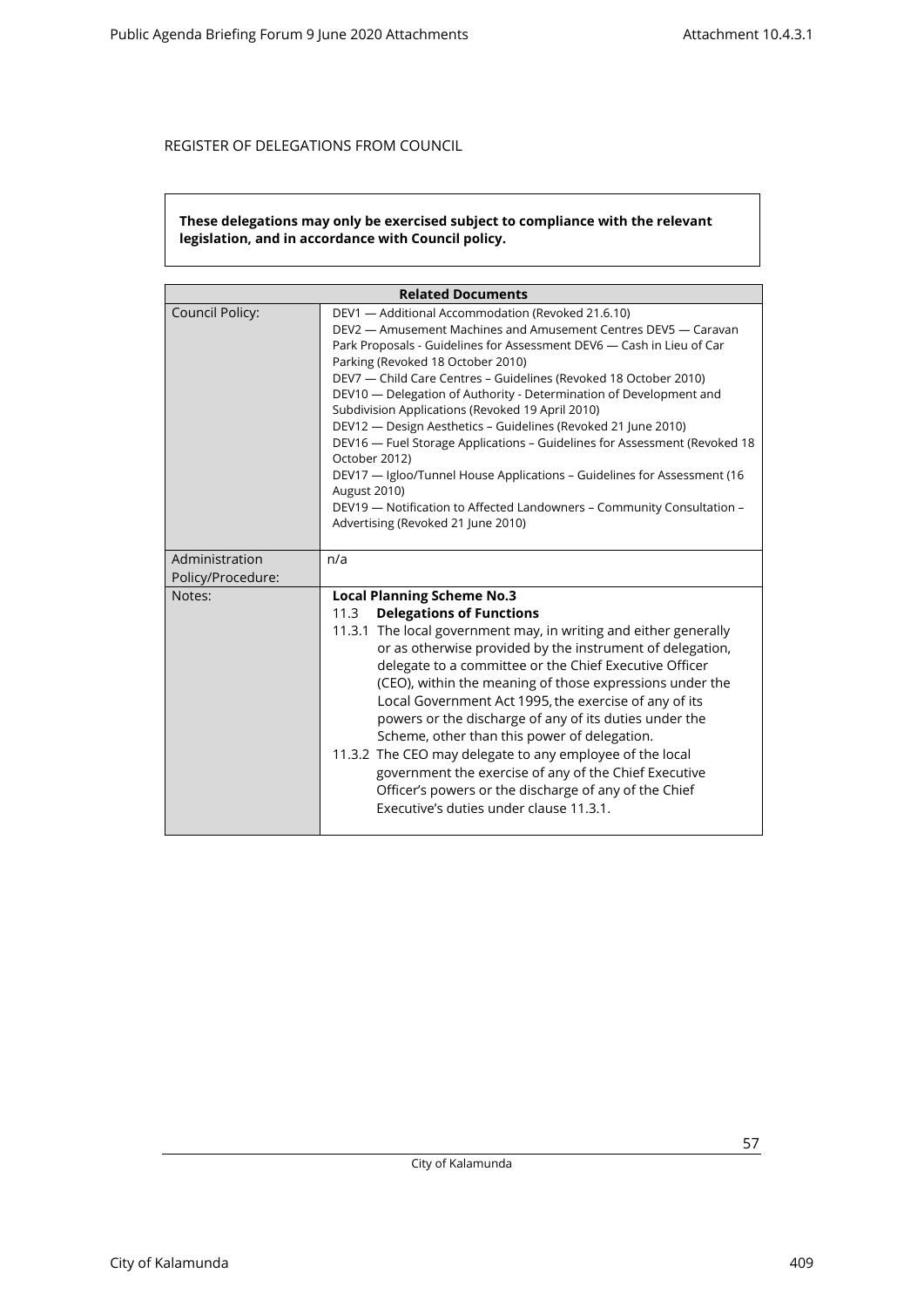### <span id="page-57-0"></span>**Powers Under Part 11 of Local Planning Scheme 3**

| Delegation from:    | Council                        |
|---------------------|--------------------------------|
| Delegated to:       | <b>Chief Executive Officer</b> |
| Date Adopted:       | 21 December 2009               |
| <b>DATE REVOKED</b> | 21 June 2010                   |

| Legislation:                                                                    | Local Planning Scheme No 3; Planning & Development Act 2005                |
|---------------------------------------------------------------------------------|----------------------------------------------------------------------------|
| Power or Duty of the<br><b>Local Government</b><br>which is being<br>delegated: | Local Planning Scheme 3<br><b>Part 11 - Enforcement and Administration</b> |

### **DETAILS**

Council delegates to the Chief Executive Officer the exercise of any of its powers, and the discharge of any of its duties, under Part 11 of the Shire of Kalamunda Local Planning Scheme No. 3.

|                   | <b>Related Documents</b>                                                                                                                                                                                                                                                                                                                                                                                                                                                                                                                                                                                                                                                             |
|-------------------|--------------------------------------------------------------------------------------------------------------------------------------------------------------------------------------------------------------------------------------------------------------------------------------------------------------------------------------------------------------------------------------------------------------------------------------------------------------------------------------------------------------------------------------------------------------------------------------------------------------------------------------------------------------------------------------|
| Council Policy:   |                                                                                                                                                                                                                                                                                                                                                                                                                                                                                                                                                                                                                                                                                      |
| Administration    |                                                                                                                                                                                                                                                                                                                                                                                                                                                                                                                                                                                                                                                                                      |
| Policy/Procedure: |                                                                                                                                                                                                                                                                                                                                                                                                                                                                                                                                                                                                                                                                                      |
| Notes:            | <b>Local Planning Scheme No.3</b><br><b>Delegations of Functions</b><br>11.3<br>11.3.1 The local government may, in writing and either generally<br>or as otherwise provided by the instrument of delegation,<br>delegate to a committee or the Chief Executive Officer<br>(CEO), within the meaning of those expressions under the<br>Local Government Act 1995, the exercise of any of its<br>powers or the discharge of any of its duties under the<br>Scheme, other than this power of delegation.<br>11.3.2 The CEO may delegate to any employee of the local<br>government the exercise of any of the Chief Executive<br>Officer's powers or the discharge of any of the Chief |
|                   | Executive's duties under clause 11.3.1.                                                                                                                                                                                                                                                                                                                                                                                                                                                                                                                                                                                                                                              |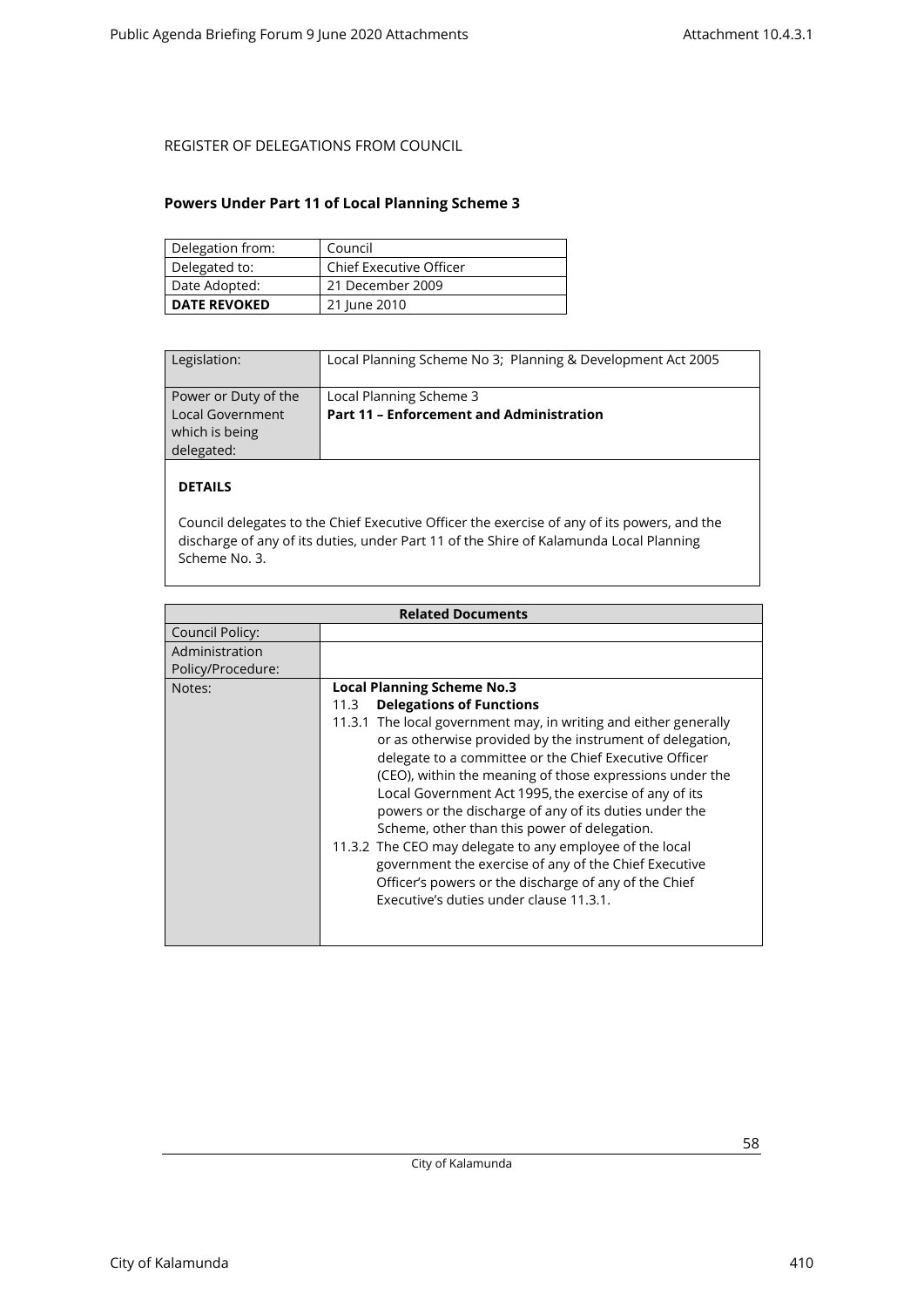### <span id="page-58-0"></span>**LMPA1 - Building Approvals**

| Delegation from:    | Council                          |
|---------------------|----------------------------------|
| Delegated to:       | <b>Manager Building Services</b> |
| Date Adopted:       |                                  |
| <b>DATE REVOKED</b> | 16 April 2012                    |

| Legislation:                             | Local Government (Miscellaneous Provisions) Act 1960, s.374 &<br>374AA  |
|------------------------------------------|-------------------------------------------------------------------------|
| Power or Duty of the<br>Local Government | 374. Plans of buildings to be approved by local government              |
| which is being<br>delegated:             | 374AA. Building approval certificates for unauthorised building<br>work |

### **DETAILS**

Under section 374AAB of the Local Government (Miscellaneous Provisions) Act 1960, the Manager Building Services is delegated to exercise the powers or discharge the duties of the Council under sections 374 and 374AA of the Local Government (Miscellaneous Provisions) Act 1960.

All building approvals are subject to compliance with the Local Government (Miscellaneous Provisions) Act 1960

and Regulations, and are to be in accordance with Council policy.

| <b>Related Documents</b> |                                                                                                                                                                                                                                                                                                                                                                                                                                                                                                                                        |  |
|--------------------------|----------------------------------------------------------------------------------------------------------------------------------------------------------------------------------------------------------------------------------------------------------------------------------------------------------------------------------------------------------------------------------------------------------------------------------------------------------------------------------------------------------------------------------------|--|
| Council Policy:          | DEV8 - Delegation of Authority – Approval of Building Plans and                                                                                                                                                                                                                                                                                                                                                                                                                                                                        |  |
|                          | Specifications                                                                                                                                                                                                                                                                                                                                                                                                                                                                                                                         |  |
| Administration           | n/a                                                                                                                                                                                                                                                                                                                                                                                                                                                                                                                                    |  |
| Policy/Procedure:        |                                                                                                                                                                                                                                                                                                                                                                                                                                                                                                                                        |  |
| Notes:                   | <b>Local Government (Building Surveyors) Regulations 2008</b><br>6(2) For the purposes of section 374AAB(2) of the Act, after the<br>transition period, the authority to approve or refuse to approve<br>plans and specifications submitted under section<br>374 of the Act or unauthorised building work in relation to<br>any building must not be delegated to a person unless that<br>person holds a Building Surveyor Level 1 certificate. (lesser<br>qualifications specified for smaller buildings - refer Regs for<br>details) |  |
|                          | 374AAB. Delegation of authority to approve plans of buildings or<br>unauthorised building work<br>(5) A delegation under subsection (1), and any variation or<br>revocation of it, must be in writing executed by the local<br>government.<br>(6) A person to whom authority is delegated under this section<br>cannot delegate that authority.                                                                                                                                                                                        |  |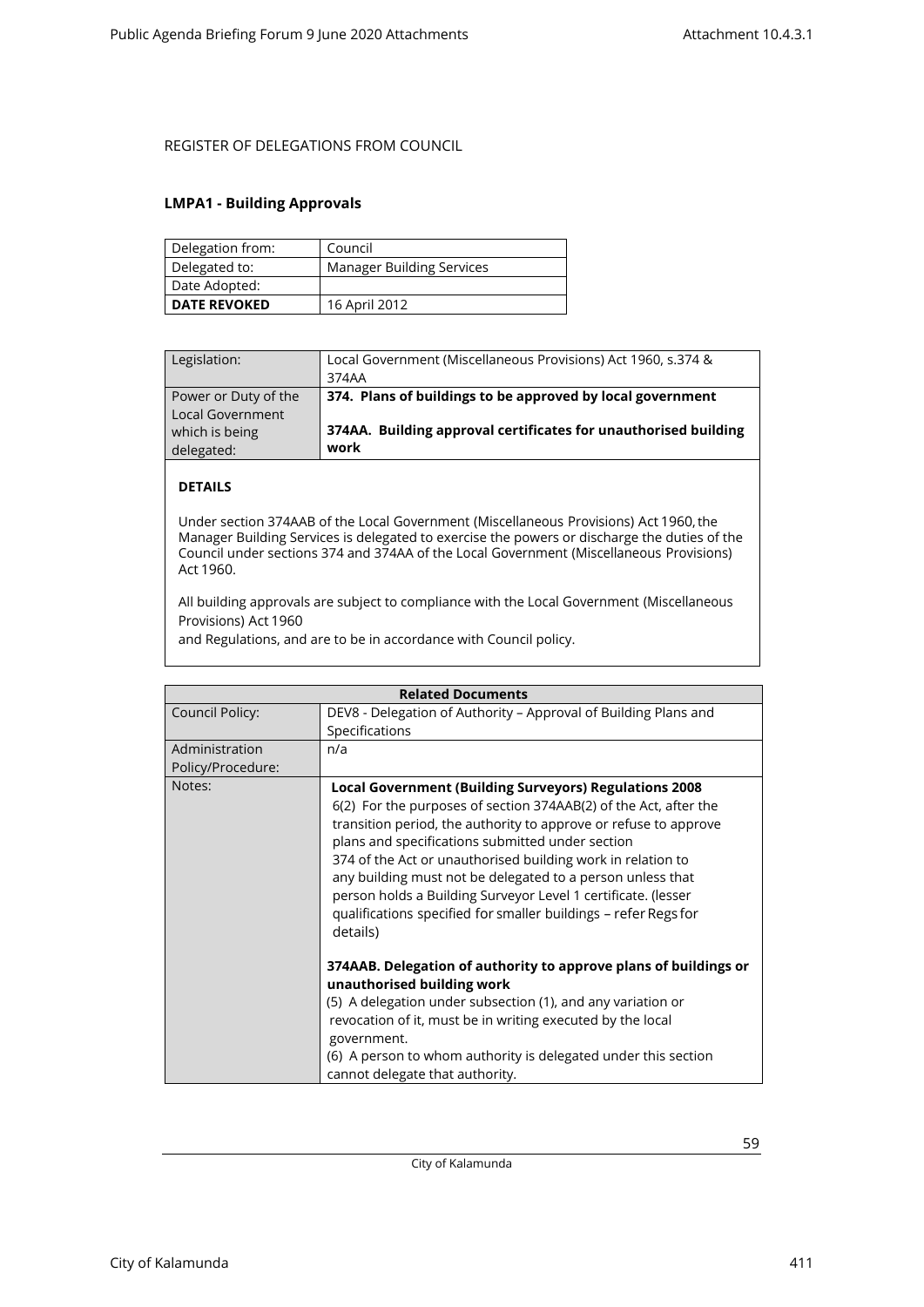#### <span id="page-59-0"></span>**LMPA2 - Buildings**

| Delegation from:    | Council                 |
|---------------------|-------------------------|
| Delegated to:       | Chief Executive Officer |
| Date Adopted:       |                         |
| <b>DATE REVOKED</b> | 16 April 2012           |

| Legislation:            | Local Government (Miscellaneous Provisions) Act 1960, Part XV;<br><b>Building Regulations 1989</b> |
|-------------------------|----------------------------------------------------------------------------------------------------|
| Power or Duty of the    | Part XV - buildings                                                                                |
| <b>Local Government</b> |                                                                                                    |
| which is being          |                                                                                                    |
| delegated:              |                                                                                                    |

### **DETAILS**

Under section 5.42 of the *Local Government Act 1995*, the Chief Executive Officer is delegated to exercise the powers or discharge the duties of the Council under –

- Part XV of the Local Government (Miscellaneous Provisions) Act 1960, and
- the Building Regulations

1989, in accordance with Council

policy.

This excludes sections 374 and 374AA of the Local Government (Miscellaneous Provisions) Act 1960, which deal with building approvals, and may only be delegated to a building surveyor.

| <b>Related Documents</b> |                                                                                                                                                                                                                                                                                                                              |  |
|--------------------------|------------------------------------------------------------------------------------------------------------------------------------------------------------------------------------------------------------------------------------------------------------------------------------------------------------------------------|--|
| <b>Council Policy:</b>   | DEV11 - Delegation of Authority - Issue of Stop Work Orders                                                                                                                                                                                                                                                                  |  |
| Administration           | n/a                                                                                                                                                                                                                                                                                                                          |  |
| Policy/Procedure:        |                                                                                                                                                                                                                                                                                                                              |  |
| Notes:                   | <b>DLGRD Guideline #17 - Delegations</b><br>Section 2 of the Local Government (Miscellaneous Provisions) Act<br>1960 effectively incorporates the provisions of that Act into the<br>Local Government Act 1995, and therefore the delegation<br>provisions of the Local Government Act 1995 apply to the Local<br>Government |  |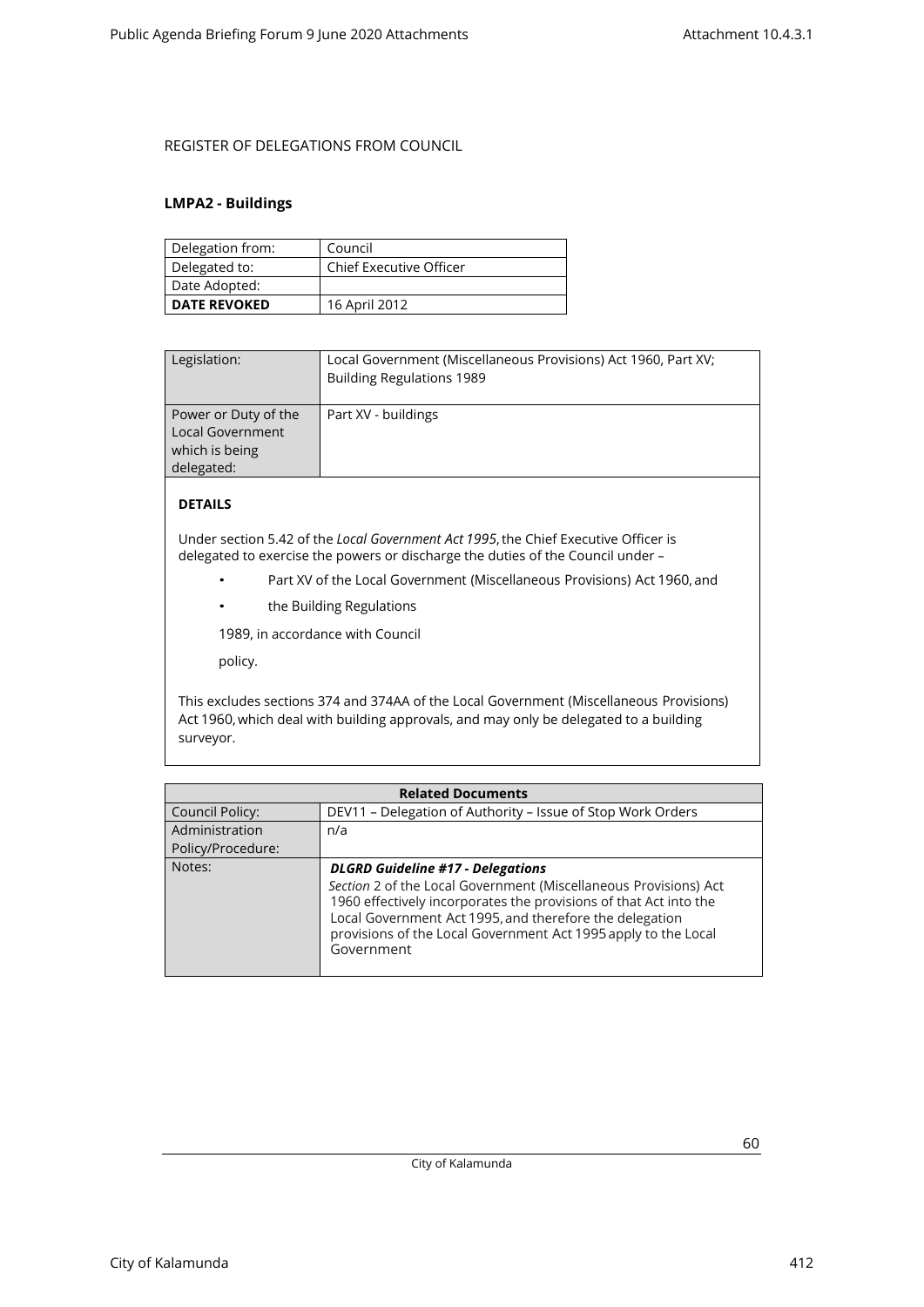#### <span id="page-60-0"></span>**LGA15 - Land Asset Rationalisation – Disposal of Property – Additional Properties**

| Delegation from:    | Council                        |
|---------------------|--------------------------------|
| Delegated to:       | <b>Chief Executive Officer</b> |
| Date Adopted:       |                                |
| <b>DATE REVOKED</b> | 27 June 2016                   |

| Legislation:                                                                    | Section 3.58 of the Local Government Act 1995                                                                                                                                                                                                                                                                                                         |
|---------------------------------------------------------------------------------|-------------------------------------------------------------------------------------------------------------------------------------------------------------------------------------------------------------------------------------------------------------------------------------------------------------------------------------------------------|
| Power or Duty of the<br><b>Local Government</b><br>which is being<br>delegated: | (2) Except as stated in this section, a local government can only<br>dispose of property to -<br>(a) the highest bidder at public auction; or<br>(b) the person who at public tender called by the local government<br>makes what is, in the opinion of the local government, the most<br>acceptable tender, whether or not it is the highest tender. |

### **DETAILS**

Under section 5.42 of the *Local Government Act 1995*, the Chief Executive Officer is delegated the power to dispose of the following properties, for not less than 90% of the valuation –

- 34 McRae Road, Kalamunda
- 46 Cotherstone Road, Kalamunda<br>• 2 Cabarita Boad, Kalamunda
- 2 Cabarita Road, Kalamunda
- 21 Andrew Street, Kalamunda<br>• 29 Barbigal Place, Lesmurdie
- 29 Barbigal Place, Lesmurdie.

In accordance with section 5.43, Limits on delegations to CEO – "A local government cannot delegate to a CEO any of the following powers or duties —

(d) acquiring or disposing of any property valued at an amount exceeding an amount determined by the local government for the purpose of this paragraph",

the limit that has been set by Council is 5 million dollars (\$5,000,000).

|                   | <b>Related Documents</b>                                           |
|-------------------|--------------------------------------------------------------------|
| Council Policy:   |                                                                    |
| Administration    |                                                                    |
| Policy/Procedure: |                                                                    |
| Notes:            |                                                                    |
|                   | EN BLOC RESOLUTION OCM 199/2011                                    |
|                   |                                                                    |
|                   | That Council:                                                      |
|                   | Dispose of, in accordance with the Local Government Act 1995<br>1. |
|                   | Sections 3.58 and 3.59, the following properties:                  |
|                   |                                                                    |
|                   | 34 McCrae Road, Kalamunda<br>$\bullet$                             |
|                   | 46 Cotherstone Road, Kalamunda                                     |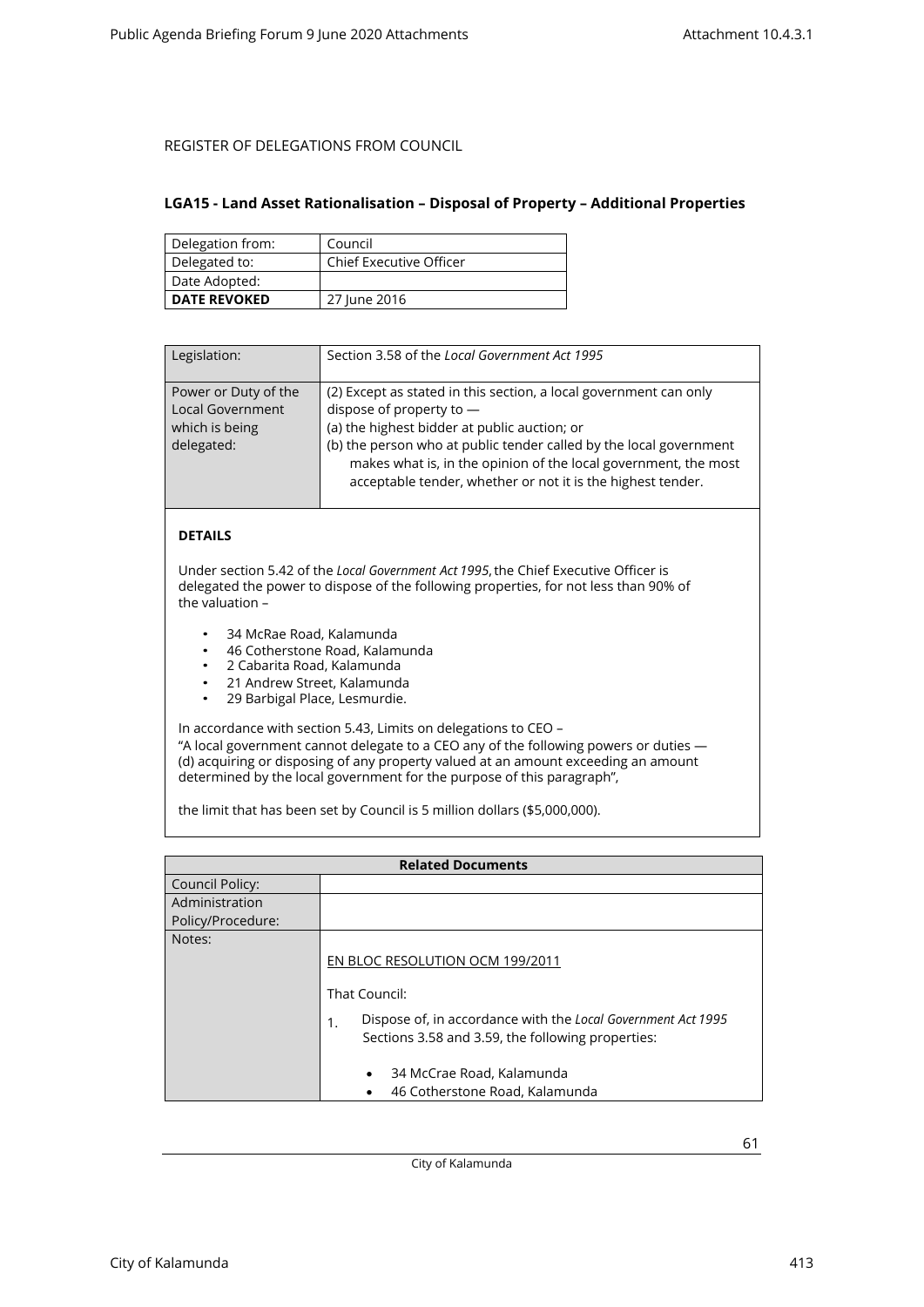|    | 2 Cabarita Road, Kalamunda<br>$\bullet$<br>21 Andrew Street, Kalamunda<br>$\bullet$<br>29 Barbigal Place, Lesmurdie<br>$\bullet$                                       |
|----|------------------------------------------------------------------------------------------------------------------------------------------------------------------------|
| 2. | Provide The Professionals, Kalamunda with a six month<br>exclusive selling agent agreement for the sale of properties at:                                              |
|    | 34 McCrae Road Kalamunda<br>46 Cotherstone Road Kalamunda<br>$\bullet$<br>2 Cabarita Road Kalamunda<br>21 Andrew Street Kalamunda<br>29 Barbigal Place Lesmurdie.<br>٠ |
| 3. | Accept the disposal of properties at the values listed in<br>Attachment 2 - Valuations.                                                                                |
| 4. | Authorise the sale of a property for not less than 90% of<br>valuation unless by Council resolution.                                                                   |
| 5. | Delegate to the Chief Executive Officer, in accordance with the<br>Local Government Act 1995 Section 5.42, powers and duties to<br>dispose of the properties.          |
| 6. | Delegate to the Chief Executive Officer, in accordance with the<br>Local Government Act 1995 Section 5.43, a limit of five million<br>dollars (\$5,000,000).           |
|    | Moved:<br><b>Cr Bob Emery</b>                                                                                                                                          |
|    | Seconded: Cr Allan Morton                                                                                                                                              |
|    | <b>CARRIED UNANIMOUSLY (10/0)</b><br>Vote:                                                                                                                             |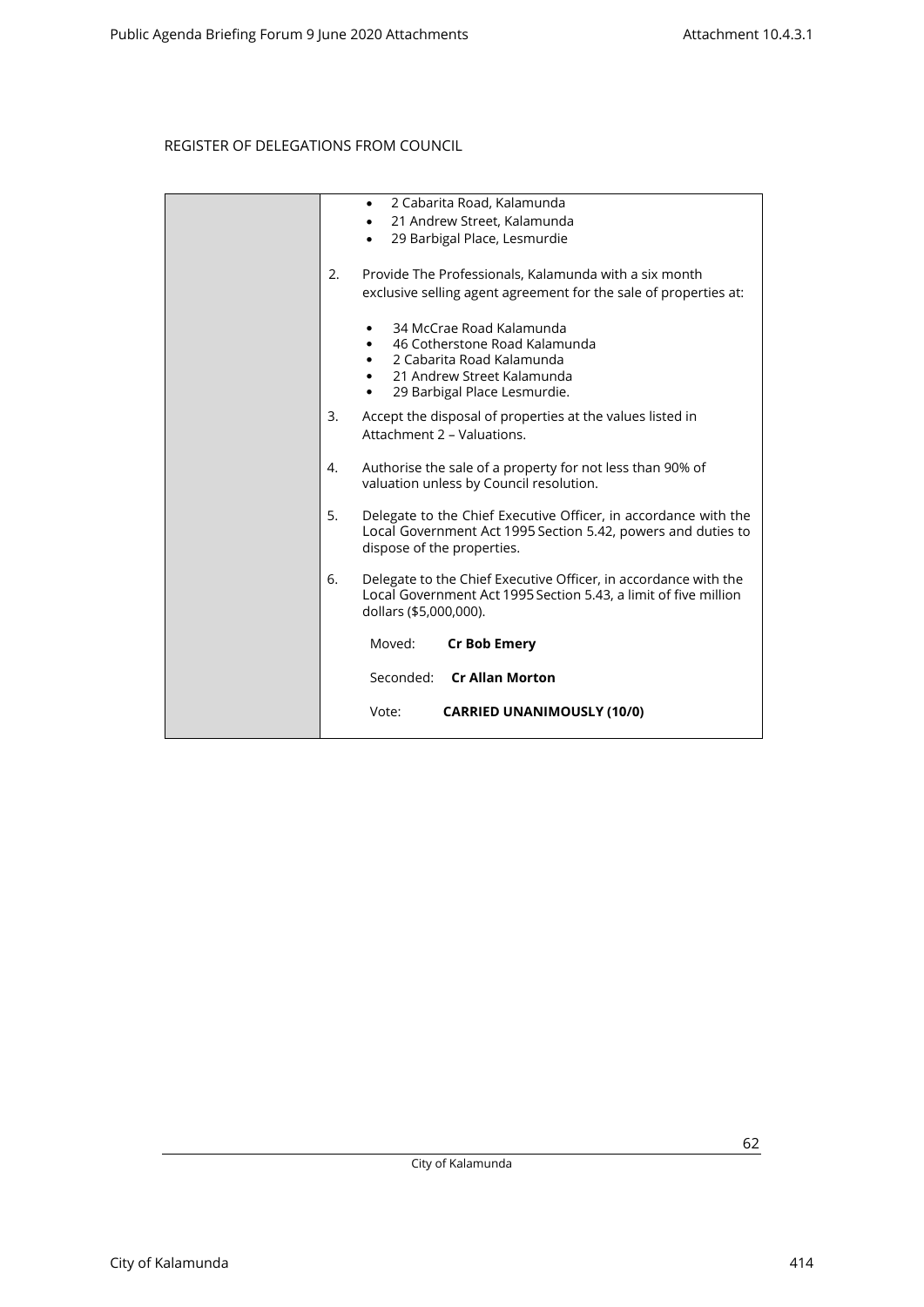#### <span id="page-62-0"></span>**LGA16 - Tender – Development of 39 Maida Vale Road**

| Delegation from:    | Council                 |
|---------------------|-------------------------|
| Delegated to:       | Chief Executive Officer |
| Date Adopted:       | 19 December 2011        |
| <b>DATE REVOKED</b> | 25 May 2015             |

| Legislation:            | Local Government Act 1995, s. 3.57; Local Government (Functions       |
|-------------------------|-----------------------------------------------------------------------|
|                         | and General) Regulations 1996, Part 4, Division 2.                    |
| Power or Duty of the    | 3.57. Tenders for providing goods or services                         |
| <b>Local Government</b> | (1) A local government is required to invite tenders before it enters |
| which is being          | into a contract of a prescribed kind under which another person is to |
| delegated:              | supply goods or services.                                             |
|                         |                                                                       |

### **DETAILS**

Under section 5.42 of the Local Government Act 1995, the Chief Executive Officer is delegated to exercise the powers or discharge the duties of the Council under section 3.57 of the Local Government Act 1995.

In respect of choice of tender, the Chief Executive Officer is authorised to accept tenders up to a value of \$250,000. All tenders which exceed this value must be referred to Council for evaluation and decision.

| <b>Related Documents</b> |                                                                                                                                                                                                                             |
|--------------------------|-----------------------------------------------------------------------------------------------------------------------------------------------------------------------------------------------------------------------------|
| <b>Council Policy:</b>   |                                                                                                                                                                                                                             |
| Administration           |                                                                                                                                                                                                                             |
| Policy/Procedure:        |                                                                                                                                                                                                                             |
| Notes:                   | RESOLVED OCM 211/2011                                                                                                                                                                                                       |
|                          | That Council:                                                                                                                                                                                                               |
|                          | That Council notes Confidential Attachments 1 and 2.<br>1.                                                                                                                                                                  |
|                          | 2.<br>Provide exclusive rights to Ventura Homes for the<br>development of House and Land packages for the<br>whole of the site at Lot 263(39) Maida Vale Road in<br>Maida Vale.                                             |
|                          | 3.<br>Pursuant to Section 5.42 (1) and Section 5.43 (b) of the<br>Local Government Act 1995 delegates authority to Chief<br>Executive Officer to accept Tenders for Construction<br>works up to \$250,000 for this project. |
|                          | Moved:<br><b>Cr Margaret Thomas</b>                                                                                                                                                                                         |
|                          | Seconded: Cr Justin Whitten                                                                                                                                                                                                 |
|                          | <b>CARRIED UNANIMOUSLY/ABSOLUTE MAJORITY (10/0)</b><br>Vote:                                                                                                                                                                |

City of Kalamunda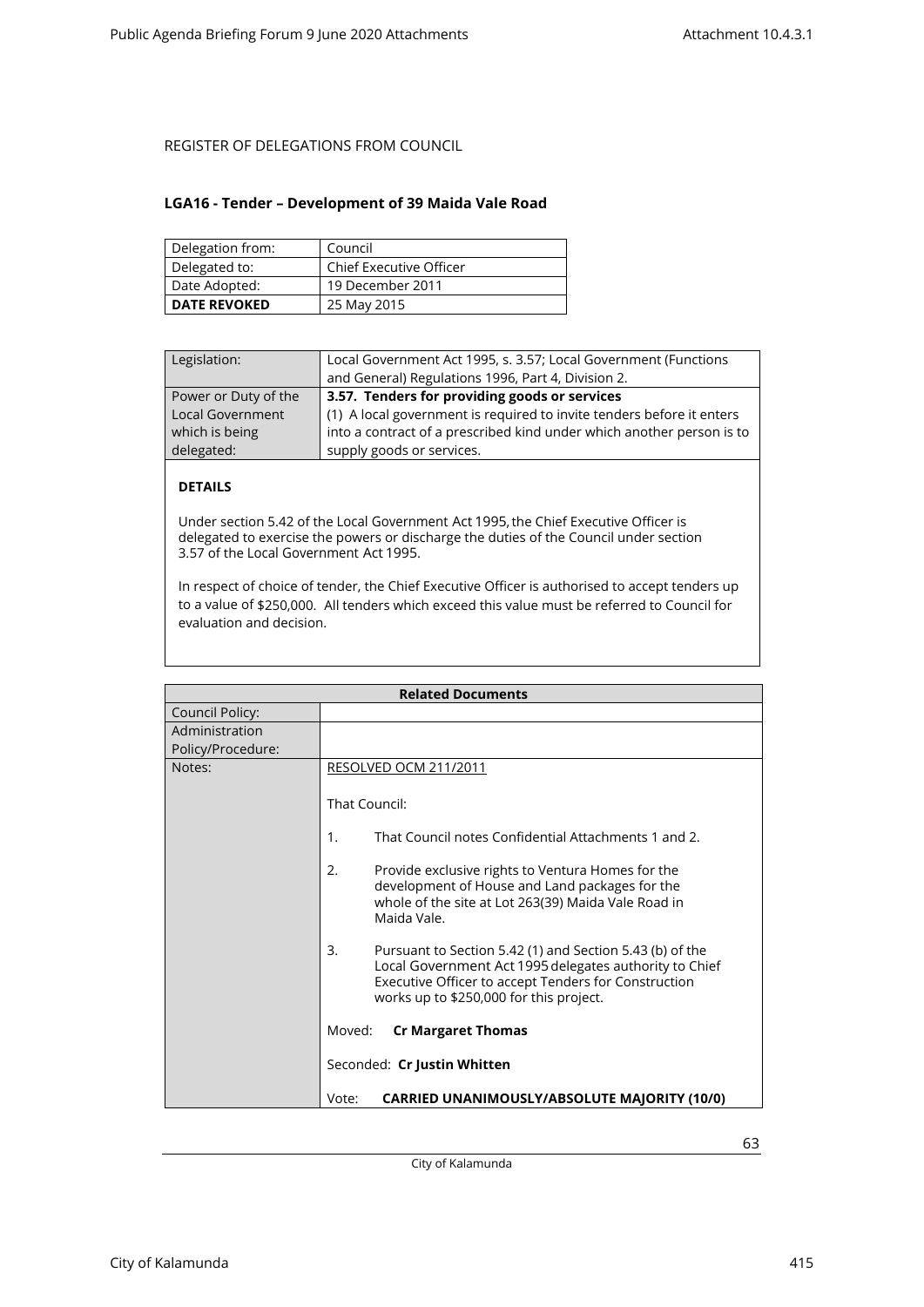### <span id="page-63-0"></span>**CPR1 - Caravan Parks and Camping**

| Delegation from:    | Council                              |
|---------------------|--------------------------------------|
| Delegated to:       | Manager Health Service,              |
|                     | <b>Environmental Health Officers</b> |
| Date Adopted:       |                                      |
| <b>DATE REVOKED</b> | 25 May 2015                          |

| Legislation:                                            | Caravan Parks and Camping Grounds Regulations 1997, Reg                                                                                                                                                             |
|---------------------------------------------------------|---------------------------------------------------------------------------------------------------------------------------------------------------------------------------------------------------------------------|
| Power or Duty of the                                    | 6. Local government                                                                                                                                                                                                 |
| <b>Local Government</b><br>which is being<br>delegated: | A function conferred on a local government by these regulations may<br>be performed by an authorised person appointed by that local<br>government who is authorised in writing by that local government to<br>do so |

### **DETAILS**

Those persons who have been appointed by Council as "authorised persons" for the purposes of the Caravan Parks and Camping Grounds Act 1995 are delegated to exercise the powers or discharge the duties of the Council under the Caravan Parks and Camping Grounds Regulations 1997.

| <b>Related Documents</b> |  |
|--------------------------|--|
| Council Policy:          |  |
| Administration           |  |
| Policy/Procedure:        |  |
| Notes:                   |  |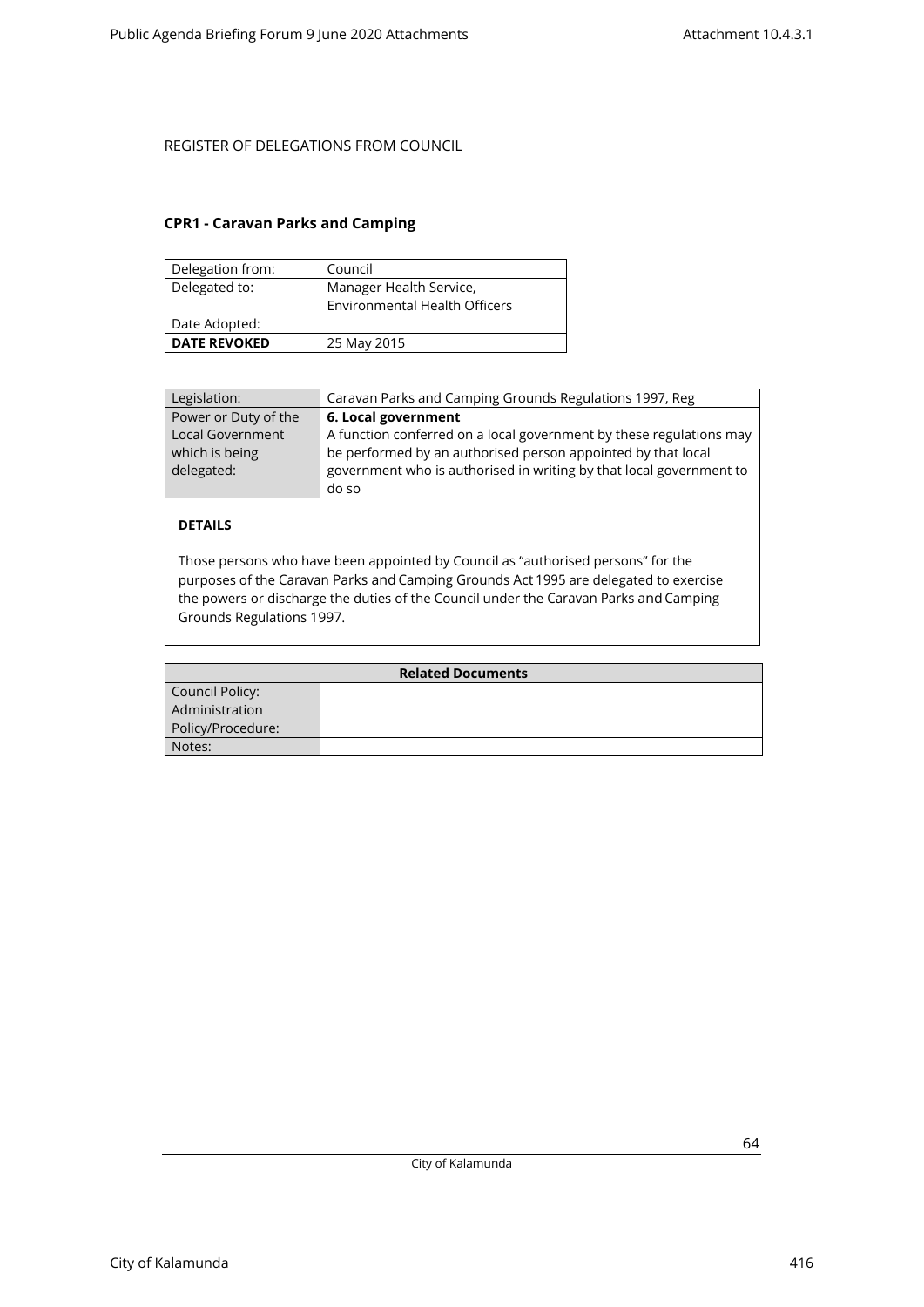## <span id="page-64-0"></span>**EXPIRED DELEGATIONS**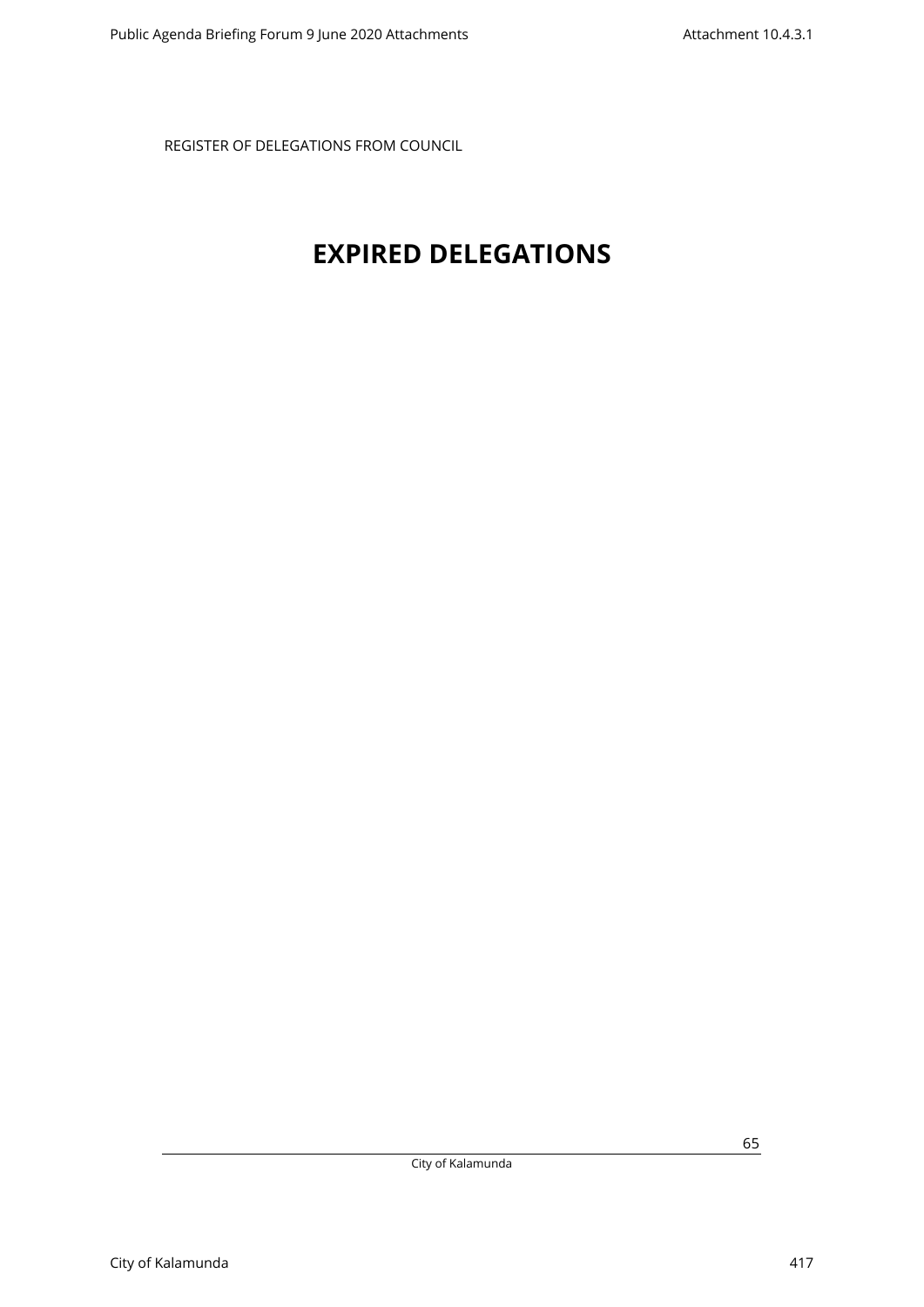### <span id="page-65-0"></span>**MISC7 Traffic Consideration – Shopping Centre Kalamunda Road, High Wycombe**

| Delegation from: | Council                 |
|------------------|-------------------------|
| Delegated to:    | Chief Executive Officer |
| Date Adopted:    | 16 August 2010          |
| <b>EXPIRED</b>   |                         |

| Legislation:         | Local Government Act 1995 |
|----------------------|---------------------------|
| Power or Duty of the | Power to acquire land.    |
| Local Government     |                           |
| which is being       |                           |
| delegated:           |                           |
|                      |                           |

### **DETAILS**

That Council delegates authority to the Chief Executive Officer to accept, in consultation with the Shire President, Deputy Shire President and Chairperson of General Services Committee, the offers for the purchase of 13 Ashford Road, 512 Kalamunda Road and 514 Kalamunda Road, in accordance with Confidential Attachment 1 (OCM 16August 2010).

| <b>Related Documents</b> |  |
|--------------------------|--|
| Council Policy:          |  |
| Administration           |  |
| Policy/Procedure:        |  |
| Notes:                   |  |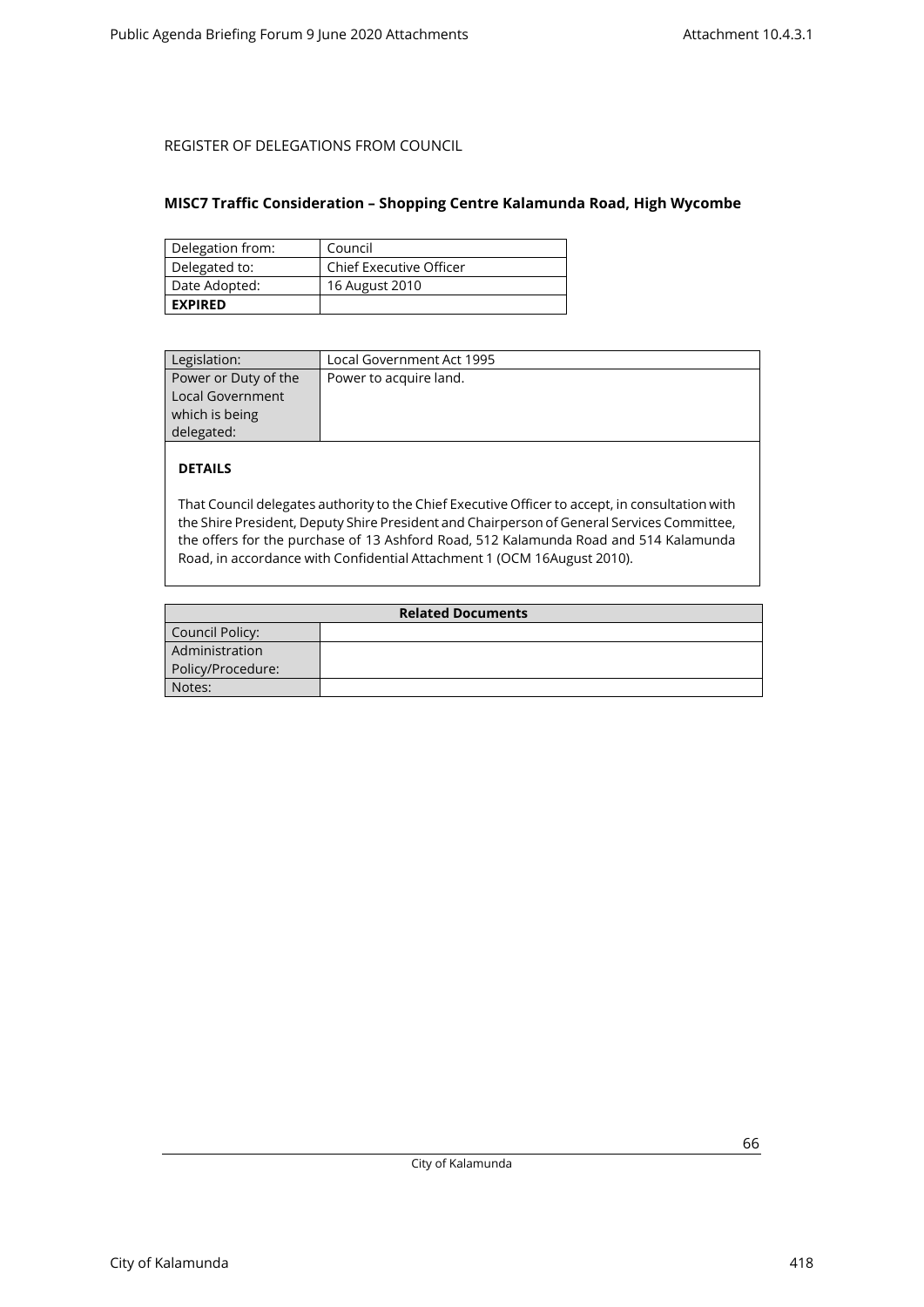### <span id="page-66-0"></span>**MISC8 Skate Park Construction – Fleming Reserve**

| Delegation from: | Council                 |
|------------------|-------------------------|
| Delegated to:    | Chief Executive Officer |
| Date Adopted:    | 20 September 2010       |
| <b>EXPIRED</b>   |                         |

| Legislation:                                                                    | Local Government (Functions and General) Regulations 1996, r18 &<br>20    |
|---------------------------------------------------------------------------------|---------------------------------------------------------------------------|
| Power or Duty of the<br><b>Local Government</b><br>which is being<br>delegated: | Choice of tender;<br>Variation of requirements before entry into contract |

**DETAILS**

#### **RESOLVED OCM 138/10** (20 September 2010)

That Council –

Delegate authority to the Chief Executive Officer to:

- a. Negotiate and accept the identified Pre-Contract variations; and
- b. Finalise the Tender with DME Contractors for construction of:
	- i) Stage 1 to the value of \$255,281.00
	- ii) Stage 2 to the value of \$114,719.00

| <b>Related Documents</b> |  |
|--------------------------|--|
| Council Policy:          |  |
| Administration           |  |
| Policy/Procedure:        |  |
| Notes:                   |  |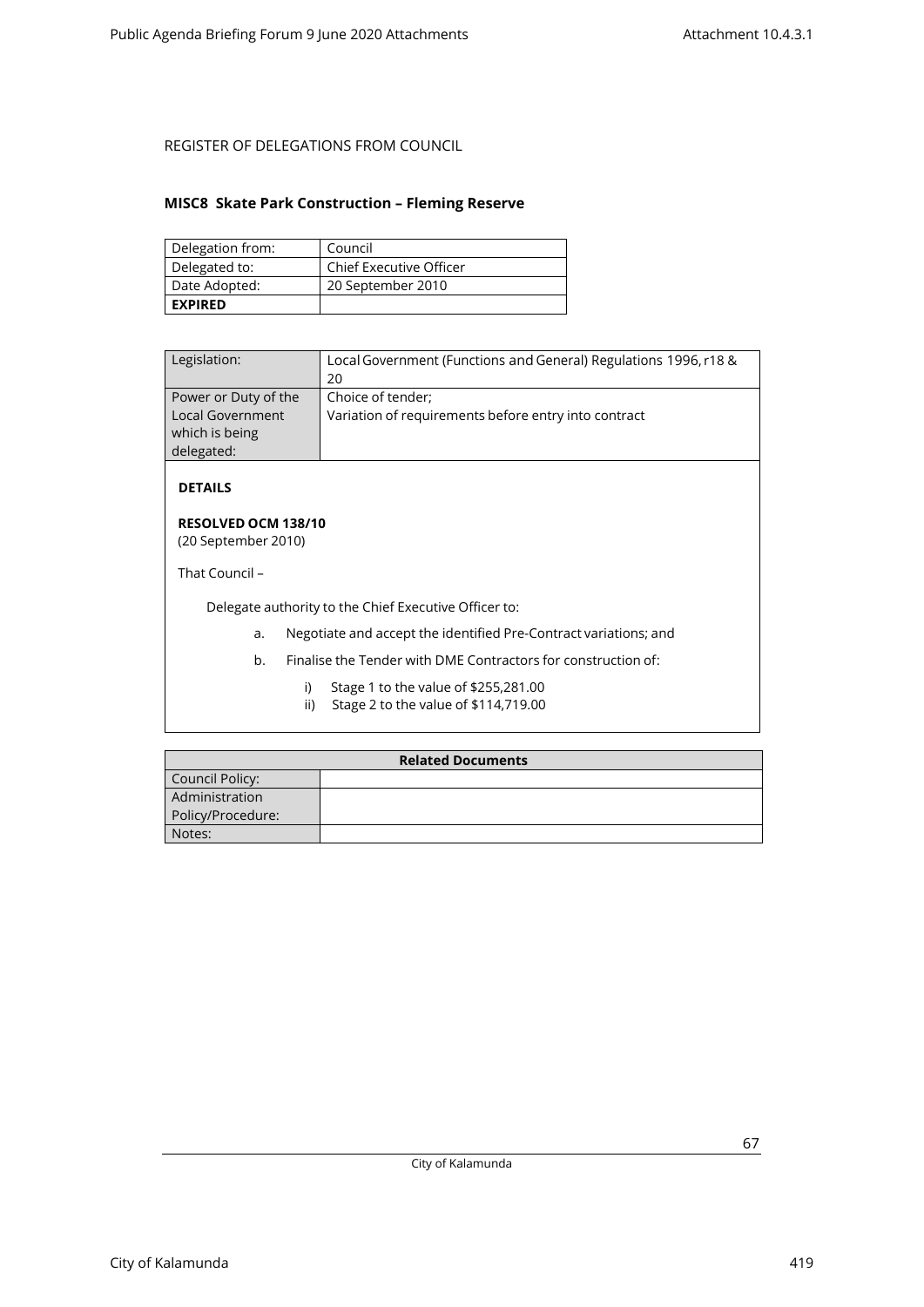#### <span id="page-67-0"></span>**LGA14 Land Asset Rationalisation – Disposal of Property**

| Delegation from: | Council                        |
|------------------|--------------------------------|
| Delegated to:    | <b>Chief Executive Officer</b> |
| Date Adopted:    | 18 April 2011                  |
| <b>EXPIRED</b>   |                                |

| Legislation:            | Section 3.58 of the Local Government Act 1995                                                                                                                                                           |
|-------------------------|---------------------------------------------------------------------------------------------------------------------------------------------------------------------------------------------------------|
| Power or Duty of the    | (2) Except as stated in this section, a local government can only                                                                                                                                       |
| <b>Local Government</b> | dispose of property to $-$                                                                                                                                                                              |
| which is being          | (a) the highest bidder at public auction; or                                                                                                                                                            |
| delegated:              | (b) the person who at public tender called by the local government<br>makes what is, in the opinion of the local government, the most<br>acceptable tender, whether or not it is the<br>highest tender. |

### **DETAILS**

Under section 5.42 of the Local Government Act 1995, the Chief Executive Officer is delegated the power to dispose of the following properties –<br>  $\Box$  39 Maida Vale Road Maida Vale

- 39 Maida Vale Road Maida Vale
- □ 21 Andrew Street, Kalamunda<br>□ 2 Cabarita Road. Kalamunda
- 2 Cabarita Road, Kalamunda
- 29 Barbigal Place, Lesmurdie
- 43 Boonooloo Road, Kalamunda.

In accordance with section 5.43, Limits on delegations to CEO –

-A local government cannot delegate to a CEO any of the following powers or duties -(d) acquiring or disposing of any property valued at an amount exceeding an amount determined by the local government for the purpose of this paragraph‖,

the limit that has been set by Council is 5 million dollars (\$5,000,000).

| <b>Related Documents</b> |                                                                                                                                                                                                                                                                                                                                                                                                                                                     |
|--------------------------|-----------------------------------------------------------------------------------------------------------------------------------------------------------------------------------------------------------------------------------------------------------------------------------------------------------------------------------------------------------------------------------------------------------------------------------------------------|
| Council Policy:          |                                                                                                                                                                                                                                                                                                                                                                                                                                                     |
| Administration           |                                                                                                                                                                                                                                                                                                                                                                                                                                                     |
| Policy/Procedure:        |                                                                                                                                                                                                                                                                                                                                                                                                                                                     |
| Notes:                   | RESOLVED OCM 50/2011                                                                                                                                                                                                                                                                                                                                                                                                                                |
|                          | That:<br>1.                                                                                                                                                                                                                                                                                                                                                                                                                                         |
|                          | 39 Maida Vale Road Maida Vale<br>П<br>21 Andrew Street, Kalamunda<br>П<br>2 Cabarita Road, Kalamunda<br>п<br>29 Barbigal Place, Lesmurdie<br>П<br>43 Boonooloo Road, Kalamunda<br>П<br>be disposed of in accordance with Sections 3.58 and 3.59<br>of the Local Government Act 1995.<br>2.<br>That sworn valuations be obtained for each lot prior to<br>being released for sale.<br>That no lot be sold for less than its sworn value unless<br>3. |

City of Kalamunda